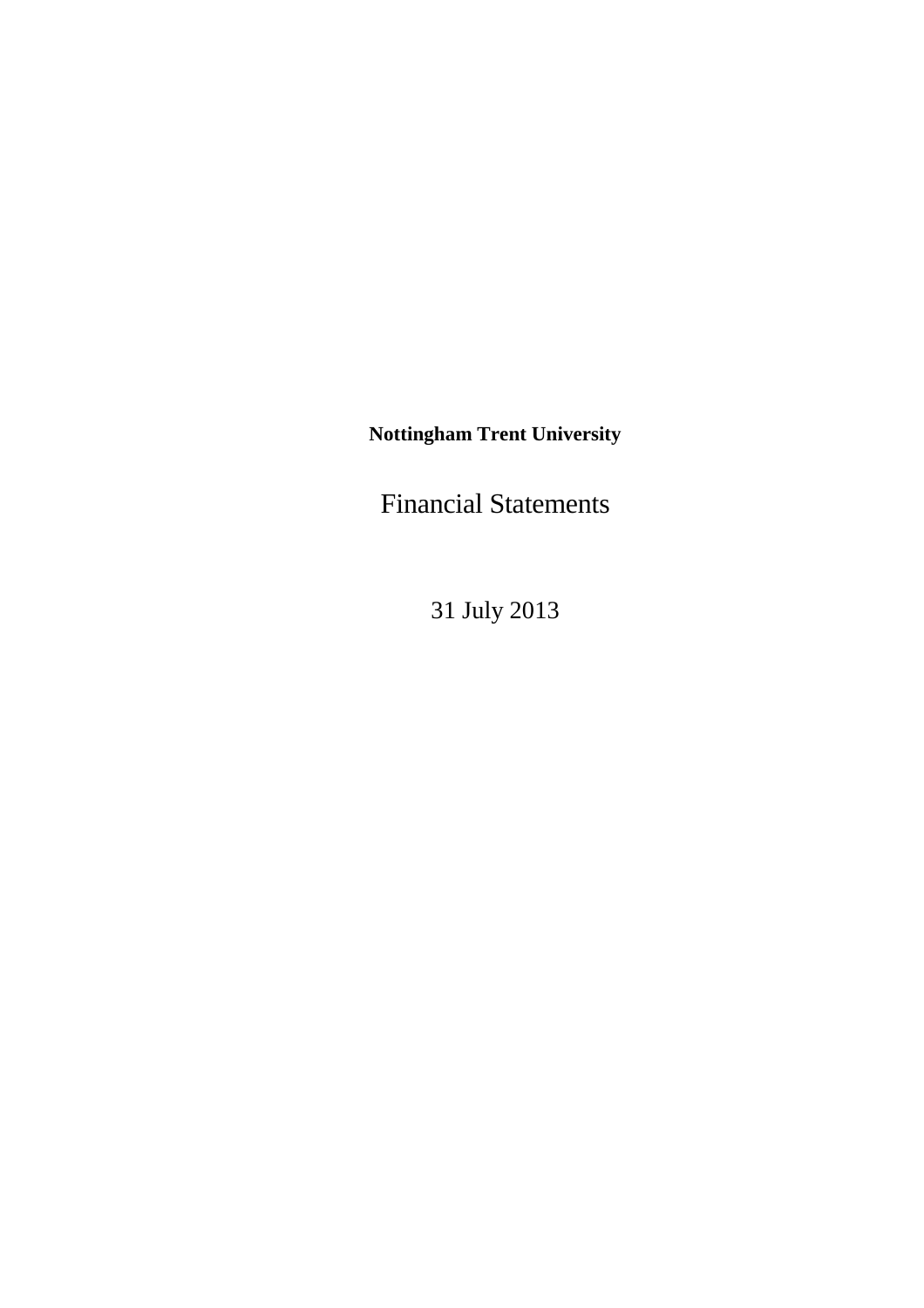# **Contents**

| <b>Operating and Financial Review</b>                                                 | 3  |
|---------------------------------------------------------------------------------------|----|
| Independent auditor's report to the Board of Governors of Nottingham Trent University | 14 |
| Statement of principal accounting policies                                            | 16 |
| Consolidated income and expenditure account                                           | 20 |
| Consolidated statement of historical cost surpluses and deficits                      | 21 |
| Consolidated statement of total recognised gains and losses                           | 21 |
| Balance sheets                                                                        | 22 |
| Consolidated cash flow statement                                                      | 24 |
| Reconciliation of net cash flow to movement in net funds                              | 24 |
| Notes to the financial statements                                                     | 25 |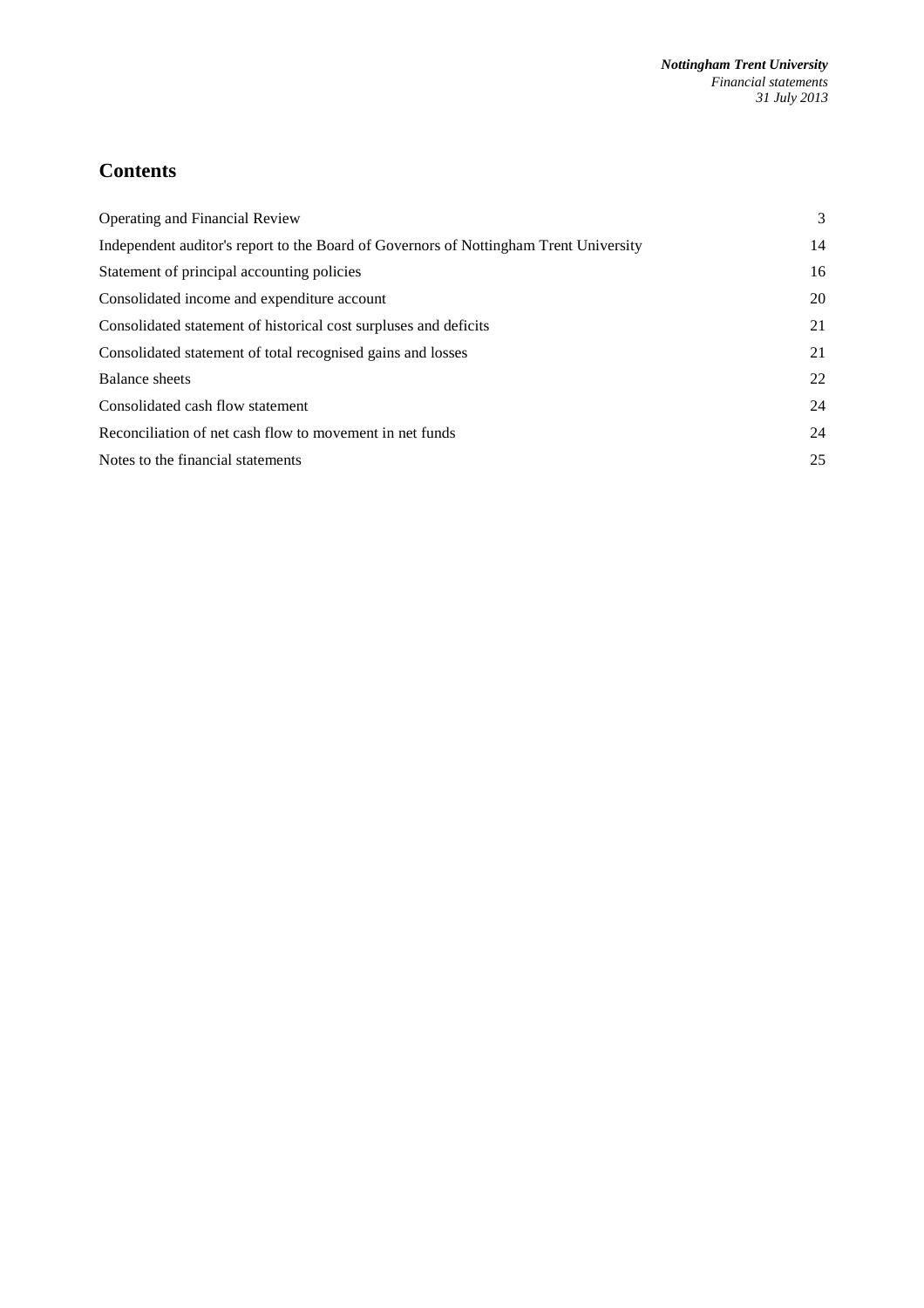# **Operating and Financial Review**

# **STRATEGY**

All of the University's work is guided by its strategic plan, launched in December 2010, which highlights what makes Nottingham Trent University different as a leading professional university.

Our mission is to deliver education and research that shape lives and society.

We have five strategic aims:

- To develop confident and ambitious graduates equipped to shape society
- To provide education that promotes both intellectual initiative and the highest academic standards to prepare students for life and career
- To be the university of choice for business, industry and the professions in our areas of expertise
- To be recognised both nationally and internationally for the effectiveness of our teaching and the relevance of our research
- To provide a learning and working environment that inspires and promotes a culture of ambition, community and innovation.

We have seven strategic platforms which are a focus for action:

- 1. A student experience that inspires and enables students' ambitions
- 2. The development and impact of our research
- 3. The application of market insight and management data
- 4. The freedom to invest
- 5. A resource structure to drive the business
- 6. Gold standard customer service
- 7. An integrated international strategy.

Strong market intelligence underpinned our strategy to revitalise our course portfolio and to become the university of choice for students who want to progress further – and faster – in their careers. During the last year, we sharpened our focus on the experience we offer to students once they take up those places. Their opinions matter deeply to us: the substantial improvements made in the past year were driven largely by feedback from our current undergraduates. Our 'You Said, We Did' campaign steered changes which had a positive impact, including the introduction of vastly enhanced IT, more specialised careers advice, student-friendly timetables and longer library opening hours.

The design of our new Students' Union building was based on extensive consultations with the students themselves. The same principle is now being applied to enhancing our undergraduate teaching and learning. A new system for gathering student opinions about their academic experience – right down to the quality of individual modules – is helping us assess what we do well and what we can do better.

Many of our efforts are geared towards providing the right level of support and encouragement to maximise the potential of all students, regardless of their background and financial circumstances. This year we won national praise for the quality of our widening participation strategies which raise the aspirations of young people who might otherwise believe university is out of reach.

In these challenging times, it has never been more important for NTU to produce highly employable graduates. This is already an acknowledged strength for our University but now we are pioneering exciting new ways to give our students a critical edge in the jobs market. We are also working with business leaders to refine our insights into their recruitment strategies and ensure we provide them with graduates who have the right skills and potential.

Another distinctive strength is our global outlook. NTU students enjoy a window on the world thanks to the multicultural atmosphere of our campuses, our collaborations with leading institutions across the globe and our growing number of international work and study placements.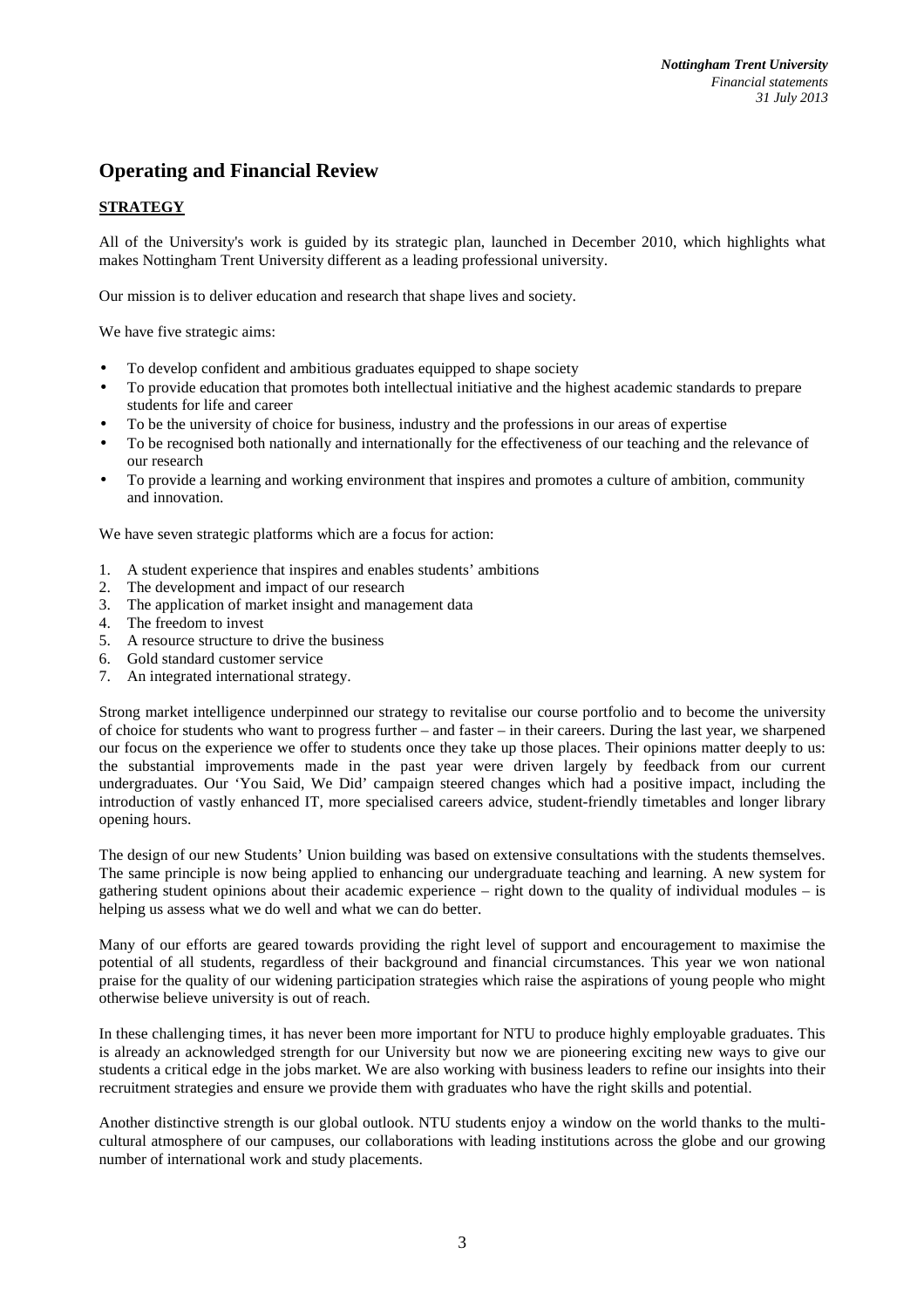We are also proud of our impressive record for research that has a real-world impact. Our dedicated research teams are delivering economic, social and cultural benefits in ever greater volumes across a range of disciplines. The significant discoveries and innovative thinking we derive from that research are fed straight back into our courses so that our students can take full advantage.

NTU's mission is to shape lives and society - much is being done to shape the lives of our students and to ensure they go on to make a far-reaching contribution to society.

# **CORPORATE AND SOCIAL RESPONSIBILTY**

Nottingham Trent University prides itself on being a leader in corporate responsibility (CR), global citizenship and sustainable business practices. Commitment to our customers, staff, partners, communities and the environment is an integral part of the way we work. Operating with integrity and transparency, our aim is to drive CR throughout the organisation, integrating it with corporate strategy, decision making and risk assessment.

Every year, over 1,000 of our students volunteer to work in schools, colleges and community organisations, primarily in deprived areas where progression rates into university are lower than average. The students help to raise pupil aspiration and attainment and support local community groups, whilst developing their own skills and enhancing their experience at university.

Commitment to environmental sustainability is a key part of our strategy. NTU holds the externally-accredited Eco Campus Platinum status for its environmental performance and practices, an award held by only a few universities in the country. We continue to maintain a top-10 position in the People  $\&$  Planet Green League, and have been awarded the prestigious Green Flag award for two of our campuses in 2013.

NTU helps to stimulate economic growth and development in the region through our Knowledge Transfer Partnerships, The Hive and Future Factory, as well as a wide range of public events and business services.

NTU's research is characterised by its orientation to real-world influence – by its capacity to shape lives and society, delivering economic, social or cultural benefit from research of the highest quality.

## **PRINCIPAL CORPORATE RISKS**

Principal corporate risks are monitored on a weekly basis by the Senior Management Team, with the Audit and Risk Management Committee responsible for ensuring that risk management systems are embedded and effective. Each principal corporate risk is assigned to a member of the Senior Management Team and mitigating actions are identified and acted upon.

# **REGULATORY ENVIRONMENT**

### **Legal status**

Nottingham Trent University is a Higher Education Corporation (HEC) established under the provisions of the Education Reform Act 1988. The powers of the University are specified in section 124 of that Act and further articulated in the Further and Higher Education Act 1992.

### **Charitable status**

As a HEC, the University has exempt charitable status (which derives from the Charities Act 1993 and its successor legislation) and is subject to regulation by the Higher Education Funding Council for England (HEFCE) which is the Principal Regulator of exempt-charity Higher Education Institutions (HEIs) in England.

The members of the Board of Governors are also the Trustees of the University for the purposes of charity law.

### **Scope of the financial statements**

These Financial Statements have been prepared in accordance with the Statement of Recommended Practice (SORP) for the Further and Higher Education Sector, and in accordance with the publication requirements set out by HEFCE in its role as Principal Regulator for exempt-charity higher education institutions in England.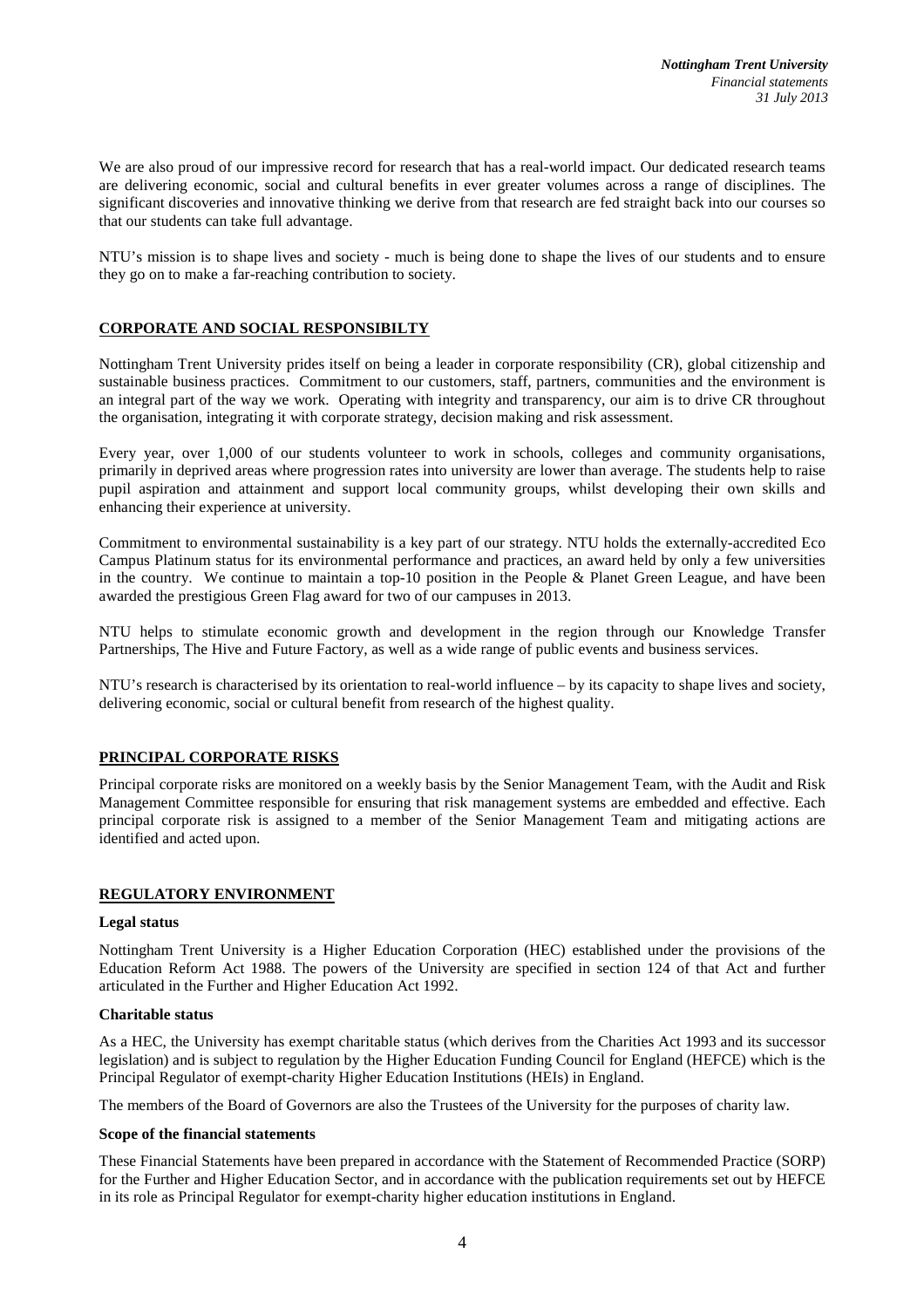The Financial Statements comprise the consolidated results of the University and its wholly owned subsidiary companies. The subsidiary companies are:

- Nottingham Consultants Limited undertakes those activities which, for legal or commercial reasons, are more appropriately channelled through a limited company;
- Nottingham Conference Centre Limited provides conference and catering facilities for external clients;
- The Education Support Centre (UK) Limited provides the higher and further education sectors with expert technical assistance on Microsoft products.

All subsidiaries covenant the whole of any taxable profits to the University.

The consolidation includes the University's share of the net assets and results of BioCity Nottingham Limited of which the University owns 50%.

# **FINANCIAL REPORT**

It has been a successful year for the University during a period of economic uncertainty. An underlying operating surplus before FRS 17 charges of £11.5 million has been achieved, 5.7% of income (£7.6 million 2011/12).

Overall income growth of 4.3% has been achieved with growth in tuition fee income more than offsetting a reduction in grant income resulting from the transition of funding for undergraduate teaching.

This continues the long-term trend of income growth and the balance of funding moving towards tuition fees which now represent 61.7% of total income with funding council grants providing 26%.





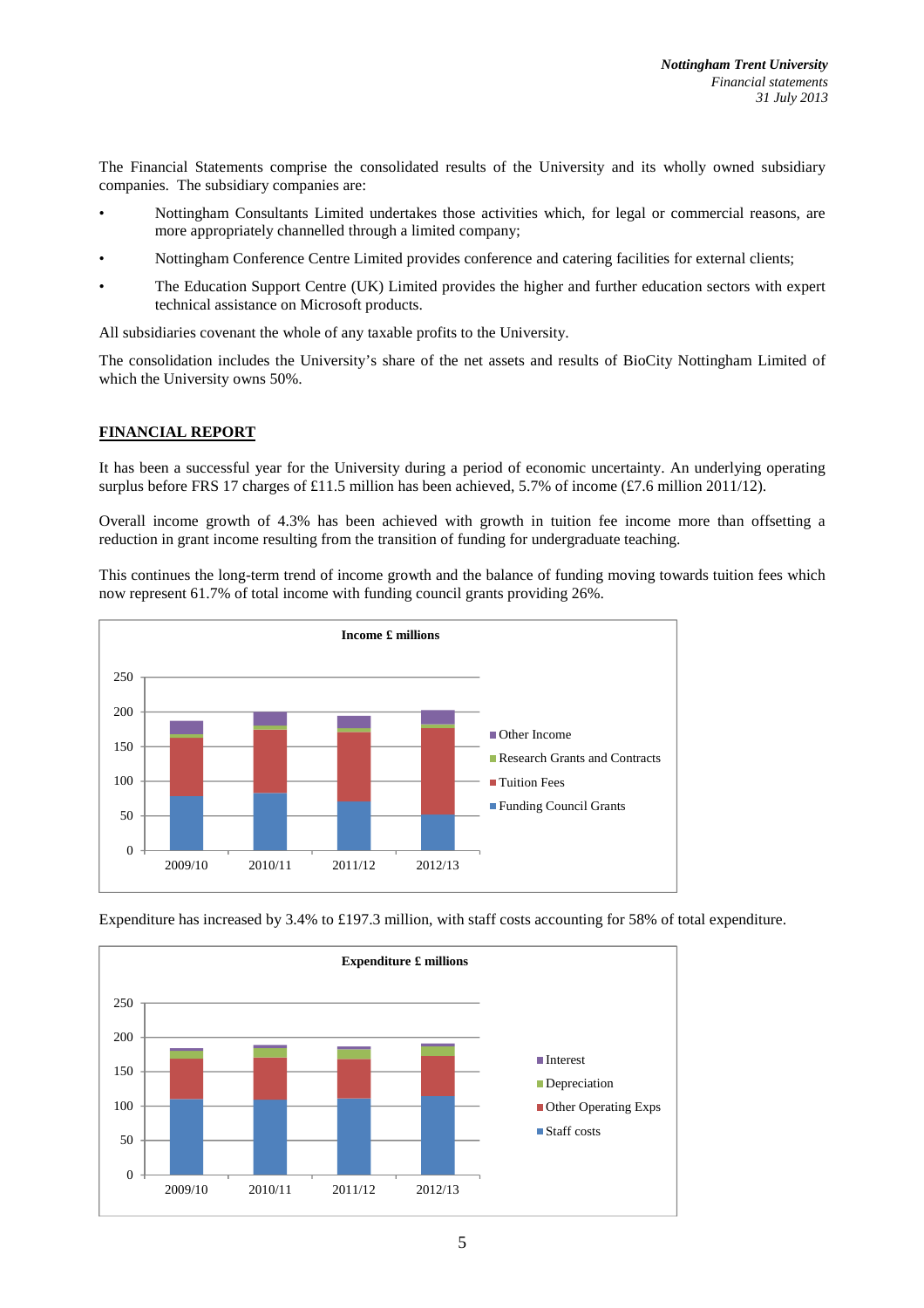The table below is a summary of the **Income and Expenditure Account**:

|                                  | 2012/13                               | 2011/12        | 2010/11                   | 2009/10                   | 2008/09                   |
|----------------------------------|---------------------------------------|----------------|---------------------------|---------------------------|---------------------------|
|                                  | $\underline{\underline{\mathrm{fm}}}$ | $f_{\text{m}}$ | $\underline{\mathrm{fm}}$ | $\underline{\mathrm{fm}}$ | $\underline{\mathrm{fm}}$ |
| Income                           | 202.7                                 | 194.4          | 200.0                     | 187.1                     | 178.2                     |
| Expenditure                      | 191.2                                 | 186.8          | 188.9                     | 184.3                     | 176.3                     |
| Underlying operating surplus     | 11.5                                  | 7.6            | 11.1                      | 2.8                       | 1.9                       |
| <b>FRS 17</b>                    | $-6.1$                                | $-4.0$         | $-3.6$                    | $-4.9$                    | $-4.4$                    |
| Reported operating surplus       | 5.4                                   | 3.6            | 7.5                       | $-2.1$                    | $-2.5$                    |
| Exceptional items                |                                       | 1.1            |                           | 4.7                       |                           |
| Impairment of assets             |                                       | $-3.1$         |                           |                           |                           |
| Release from revaluation reserve | 1.8                                   | 4.8            | 1.8                       | 1.8                       | 1.8                       |
| Historic cost surplus            | 7.2                                   | 6.4            | 9.3                       | 4.4                       | $-0.7$                    |
|                                  |                                       |                |                           |                           |                           |

## **Cash Flow**

The strong financial performance in the year ensured the key financial performance indicator, a Net Cash Inflow from Operations of 10% of Total Income, was surpassed.

The chart below highlights operational cash flow trends.



The 10% Net Cash Inflow from Operations target has been established to ensure the capital programme and other investments are supported in addition to servicing debt costs.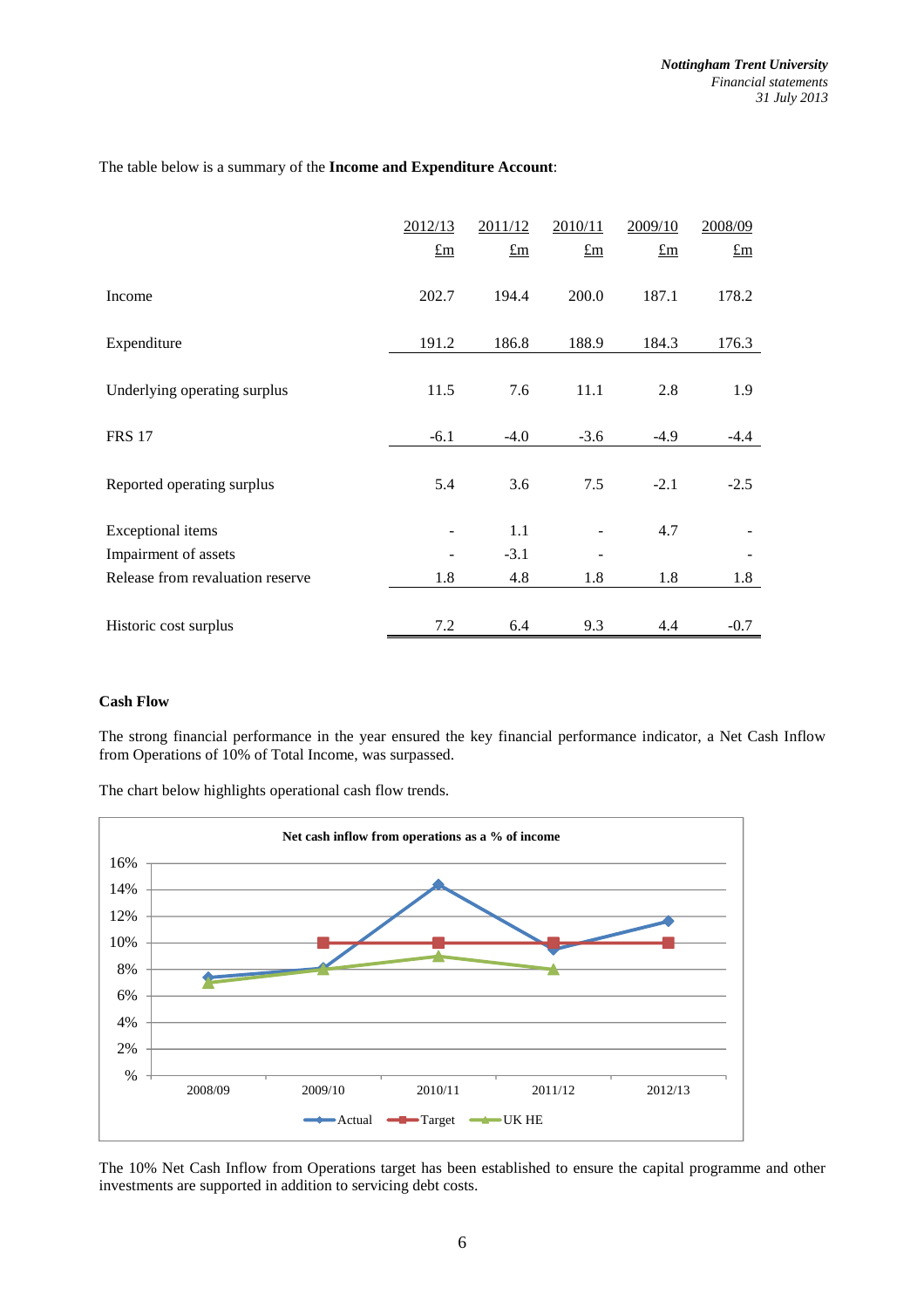

Investment in the estate and other physical resources has totalled in excess of £250 million since the launch of the Strategic Plan in 2004.

In addition, in partnership with UPP Limited, over £100 million has been invested in residential facilities during the last decade.

Whilst investment levels have been high, the value of cash and short-term deposits has increased as a result of the strong underlying financial performance.

At 31 July 2013, cash and investments totalled £33.6 million equating to 69 days liquidity (61 days 31 July 2012).

The treasury management policy prioritises security over returns and is formally reviewed annually by the Finance Committee and Board of Governors.

The University maintains a firm policy with regard to debtors. In respect of creditors, the University ensures prompt payment of suppliers and, subject to any other agreed contractual conditions, will normally make payment within 30 days following the date of invoice.

## **Balance Sheet**

The Balance Sheet has strengthened during  $2012/13$  with a £7 million increase in net current assets.

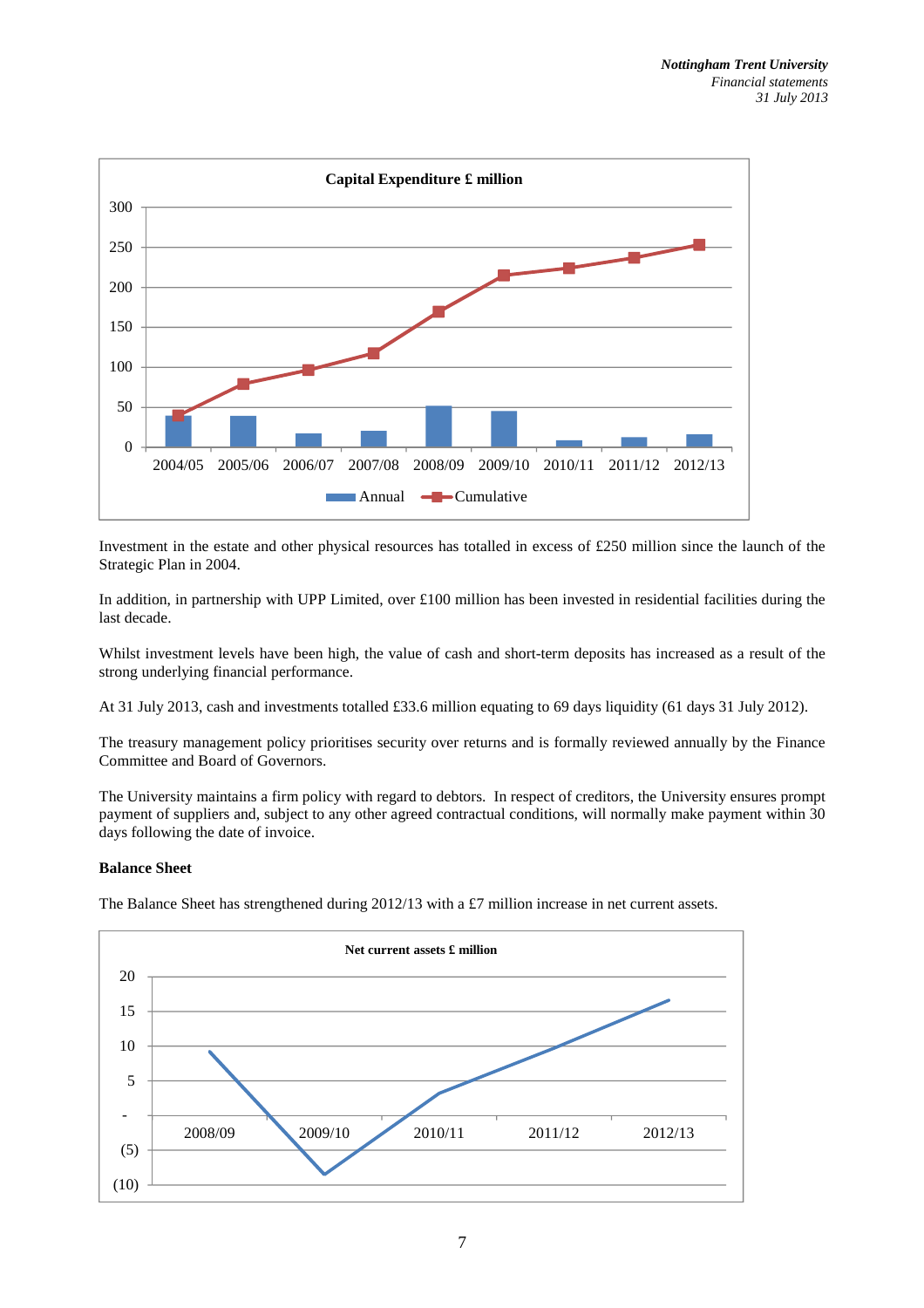The estate regeneration programme required the university to borrow to fund initial projects. During 2005 £55 million was borrowed over a 25 year term and a second £40 million tranche was borrowed in 2008 over a 30 year term. Both tranches have fixed rates of interest below 5%. Compared to sector averages our net debt position was high.

The financial plan forecast that cash reserves would begin to return to previous levels and debt levels would decrease over the life of the strategic plan. The charts below evidence this trend.





A summary of the Balance Sheet as at 31 July:

|                                              | 2012/13     | 2011/12     | 2010/11     | 2009/10     | 2008/09                               |
|----------------------------------------------|-------------|-------------|-------------|-------------|---------------------------------------|
|                                              | $\pounds$ m | $\pounds$ m | $\pounds$ m | $\pounds$ m | $\underline{\underline{\mathrm{fm}}}$ |
| <b>Fixed Assets</b>                          | 282.9       | 281.0       | 284.7       | 288.2       | 255.6                                 |
| <b>Endowment Assets</b>                      | 8.4         | 0.6         | 0.8         |             |                                       |
|                                              | 291.3       | 281.6       | 285.5       | 288.2       | 255.6                                 |
|                                              |             |             |             |             |                                       |
| Current Assets (non-cash)                    | 10.9        | 13.3        | 11.2        | 9.5         | 9.0                                   |
| Cash and short-term deposits                 | 33.6        | 28.8        | 26.7        | 12.0        | 29.0                                  |
|                                              |             |             |             |             |                                       |
| <b>Current Liabilities</b>                   | $-27.9$     | $-32.4$     | $-34.7$     | $-30.0$     | $-28.8$                               |
|                                              |             |             |             |             |                                       |
| Net Current Assets                           | 16.6        | 9.7         | 3.2         | $-8.5$      | 9.2                                   |
|                                              |             |             |             |             |                                       |
| <b>Total Assets less Current Liabilities</b> | 307.9       | 291.3       | 288.7       | 279.7       | 264.8                                 |
|                                              |             |             |             |             |                                       |
| Long-term creditors                          | $-85.7$     | $-87.3$     | $-88.8$     | $-90.4$     | $-92.0$                               |
| Provisions                                   | $-11.6$     | $-11.8$     | $-12.0$     | $-12.6$     | $-12.0$                               |
|                                              |             |             |             |             |                                       |
| Net Assets excluding Pension Liability       | 210.6       | 192.2       | 187.9       | 176.7       | 160.8                                 |
|                                              |             |             |             |             |                                       |
| Pension Liability                            | $-71.3$     | $-91.1$     | $-54.8$     | $-74.0$     | $-66.5$                               |
|                                              |             |             |             |             |                                       |
| <b>Net Assets</b>                            | 139.3       | 101.1       | 133.1       | 102.7       | 94.3                                  |
|                                              |             |             |             |             |                                       |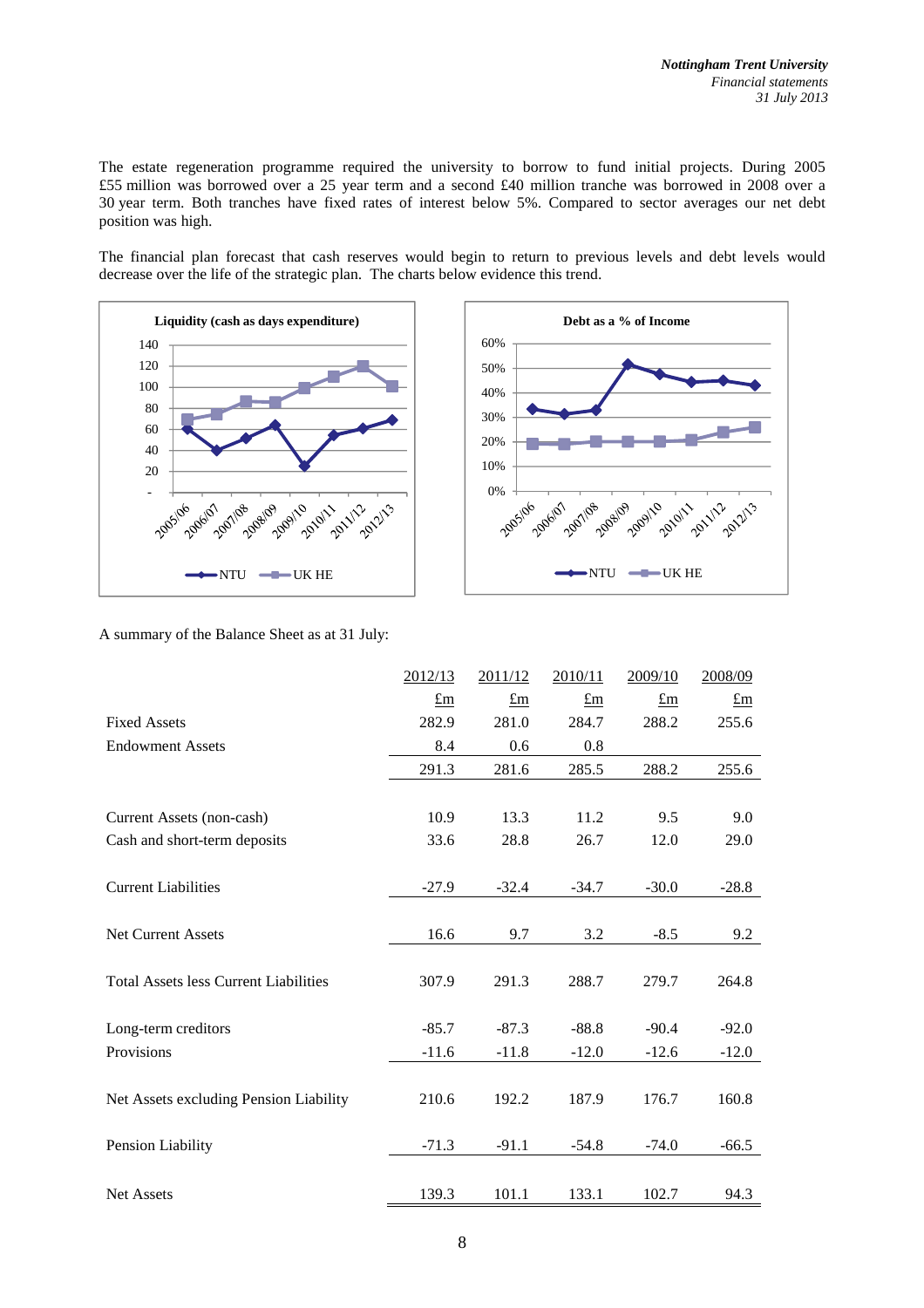### **Outlook**

The University continues to target a Net Cash Inflow from Operations of 10% of Income. Current forecasts show this should be achieved over the next few years. Current year student enrolments are on target, providing confidence in terms of revenue forecasts and cost projections are prudent with contingencies included in each year.

Investment in facilities and initiatives in support of the strategy will continue.

## **CORPORATE GOVERNANCE**

### **Structure and operation**

The University's Board of Governors comprises lay/independent, co-opted and staff members appointed in accordance with the Instrument and Articles of Government of the University. All of the lay/independent members are non-executive. The roles of Chairman and Deputy Chairman of the Board are separated from the role of the University's Chief Executive, the Vice-Chancellor.

Matters specifically reserved to the Board of Governors for decision are set out in the Articles of Government of the University and the Financial Memorandum with the Higher Education Funding Council for England (HEFCE).

The Board of Governors meets at least four times a year and has established several Committees, including a Membership Nominations Committee, a Remuneration and Employment Policy Committee, an Audit and Risk Management Committee, an Estates Committee a Finance Committee and a fund-raising Development Board. All of these Committees are formally constituted with terms of reference and comprise members of the Board of Governors and (where appropriate) co-opted non-Governor members with specific skills and expertise. Some of the Committees also include members of the University's Senior Management Team. Minutes of the meetings of the Committees, along with reports from the Committees on specific issues, are submitted to the Board of Governors.

The Board of Governors has adopted the Governance Code of Practice published by the Committee of University Chairs (CUC), and seeks to organise and conduct its affairs in accordance with the principles of good practice articulated in that Code. The Board believes that, in all material respects, its conduct does accord with those principles.

### **Primary responsibilities of the Board of Governors**

In accordance with its various legislative and regulatory obligations, the Board of Governors of the University is responsible for:

- Approving the mission and strategic vision of the institution, its long-term academic and business plans and key performance indicators, and ensuring that these meet the interests of stakeholders;
- Delegating authority to the Vice Chancellor (as chief executive and head of the institution) for the academic, corporate, financial, estate and personnel management of the institution;
- Ensuring the establishment and monitoring of systems of control and accountability, including financial and operational controls and risk assessment;
- Ensuring that processes are in place to monitor and evaluate the performance and effectiveness of the institution against its plans and approved key performance indicators;
- Establishing processes to monitor and evaluate the performance and effectiveness of the governing body itself;
- Appointing the Vice-Chancellor, as chief executive, and putting in place suitable arrangements for monitoring his/her performance.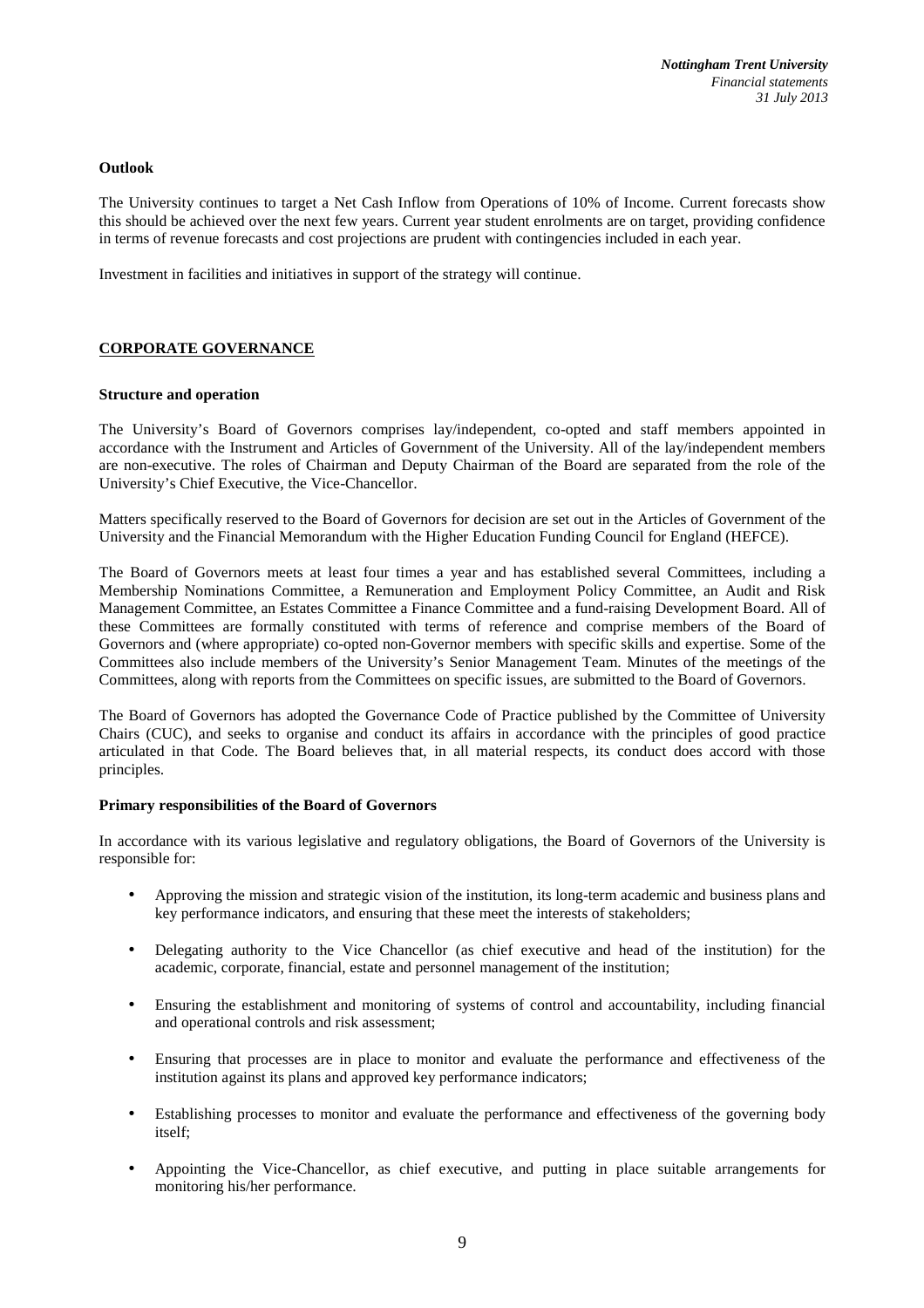- Appointing a Clerk to the governing body and ensuring that, if the person appointed has managerial responsibilities in the institution, there is an appropriate separation in the lines of accountability.
- Acting as the employing authority for all staff in the institution and ensuring the establishment of an appropriate human resources strategy.
- Ensuring that appropriate provisions are in place for the general welfare and discipline of students.
- Safeguarding the institution's assets, property and estate, and its reputation and values;
- Approving the annual budget and financial statements, and publishing audited financial statements for each financial year.

In respect of its obligations for financial management issues, the Board of Governors is responsible for keeping proper accounting records which disclose with reasonable accuracy at any time the financial position of the University and the group and to enable it to ensure that the financial statements are prepared in accordance with the Education Reform Act, the Statement of Recommended Practice Accounting for Further and Higher Education and relevant accounting standards.

In addition, within the terms and conditions of the Financial Memoranda agreed from time to time with HEFCE and in accordance with other relevant regulatory obligations, the Board of Governors is required to ensure (through its designated office holder) that financial statements are prepared for each financial year which give a true and fair view of the state of affairs of the University and the group and of the surplus or deficit and cash flows for that year.

In causing the financial statements to be prepared, the Board of Governors has ensured that:

- suitable accounting policies are selected and applied consistently;
- judgements and estimates are made that are reasonable and prudent;
- applicable accounting standards have been followed, subject to any material departures disclosed and explained in the financial statements;
- financial statements are prepared on a going concern basis unless it is inappropriate to presume that the University and the group will continue in operation.

The Board of Governors has taken reasonable steps to:

- ensure that funds from HEFCE and other funding bodies are used only for the purposes for which they have been given and in accordance with the Financial Memoranda or similar regulatory agreements between the University and those bodies;
- ensure that there are appropriate financial and management controls in place to safeguard public funds and funds from other sources;
- safeguard the assets of the University and the group and prevent and detect fraud;
- secure the economical, efficient and effective management of the University and the group's resources and expenditure.

## **Delivery of public benefit**

In determining the educational character of the University and approving its strategic and operational plans, the Board of Governors has given careful consideration to the guidance on public benefit issued by the Charity Commission.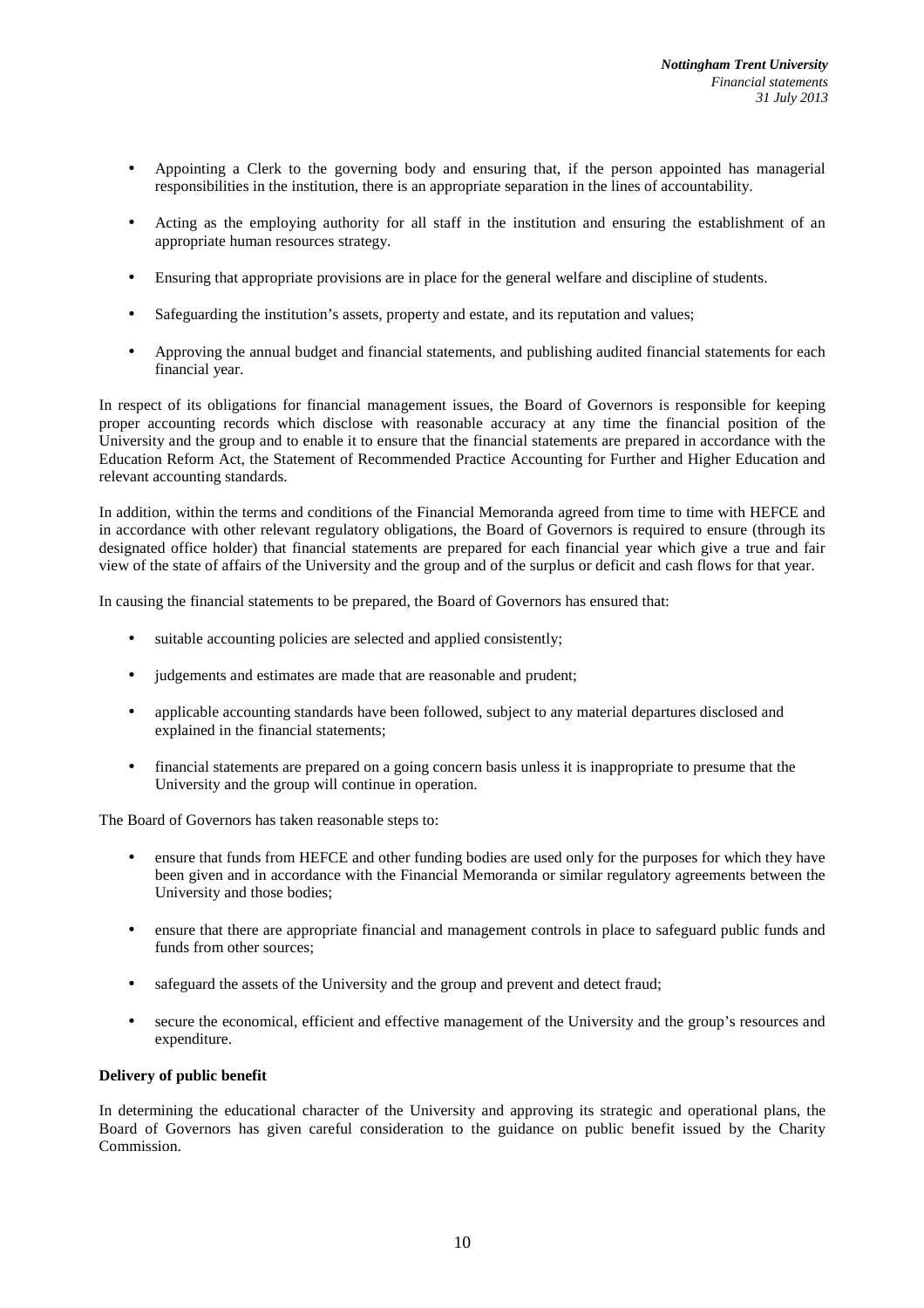### Teaching, learning and community activity

The University's primary charitable object is reflected in its mission statement - "to deliver education and research that shape lives and society."

The University's major activity, in volume terms, is the delivery of undergraduate programmes, accessible to all irrespective of background or financial means. We seek to develop rounded graduates who have the skills, integrity and commitment to make a positive impact on the societies in which they live and work. Almost 22,000 students were enrolled on undergraduate programmes during the year, with more than 4,000 studying on postgraduate programmes.

Our programmes are designed to ensure that our graduates can and do make a substantial contribution to social and economic well-being in the UK and beyond.

The University strives to ensure that potential students are not barred or discouraged by financial constraints. In 2012/13 approximately 45% of our Home/EU undergraduates received a bursary or scholarship from the University, and we provided students with over £9 million in bursaries, scholarships and other financial support.

The University has extensive links with schools and colleges throughout the region to raise aspirations and attainment in schools, and to encourage participation in higher education by those from socially disadvantaged backgrounds. Partnerships with Further Education Colleges are a key element in the University's outreach work, building pathways from foundation degrees through degree courses and postgraduate training into the professions.

During 2012/13 we delivered over 800 outreach activities and engaged directly with nearly 32,000 participants across all age ranges. More than 1000 of our students contributed approximately 36,000 volunteering hours to the local community. Almost 400 NTU students were recruited to deliver activities in local schools and colleges, acting as mentors and classroom assistants, and over 430 NTU staff delivered 4,500 volunteering hours through a range of community-based schemes.

We provide a range of facilities and events that are open to the general public. This includes an on-going programme of free-to-attend distinguished lectures, which feature leading academics, business entrepreneurs and key decisionmakers from the political arena, and well-known individuals working in fields such as fashion, science, the environment and sport.

## Research

The University's research is characterised by its capacity to shape lives and society, delivering economic, social or cultural benefit from research of the highest quality.

The RAE2008 results for NTU showed that the quality of the University's research is outstanding, with 74% of activity submitted achieving international status and 8% classed as world-leading.

Our portfolio ranges from scientific research that saves lives to research in the social sciences that shapes government policy. World-leading research in cancer therapies, airport security technology and gambling addiction are just a few examples of activity that delivers direct public benefit.

Further information on the University's wide range of activities, and the resulting public benefits, can be found in the University's Annual Report.

### **Statement of Internal Control**

1. As the governing body of Nottingham Trent University, the Board of Governors has responsibility for maintaining a sound system of internal control that supports the achievement of policies, aims and objectives, while safeguarding the public and other funds and assets for which it is responsible, in accordance with the responsibilities assigned to the governing body in the Instrument and Articles of Government and the Financial Memorandum with HEFCE.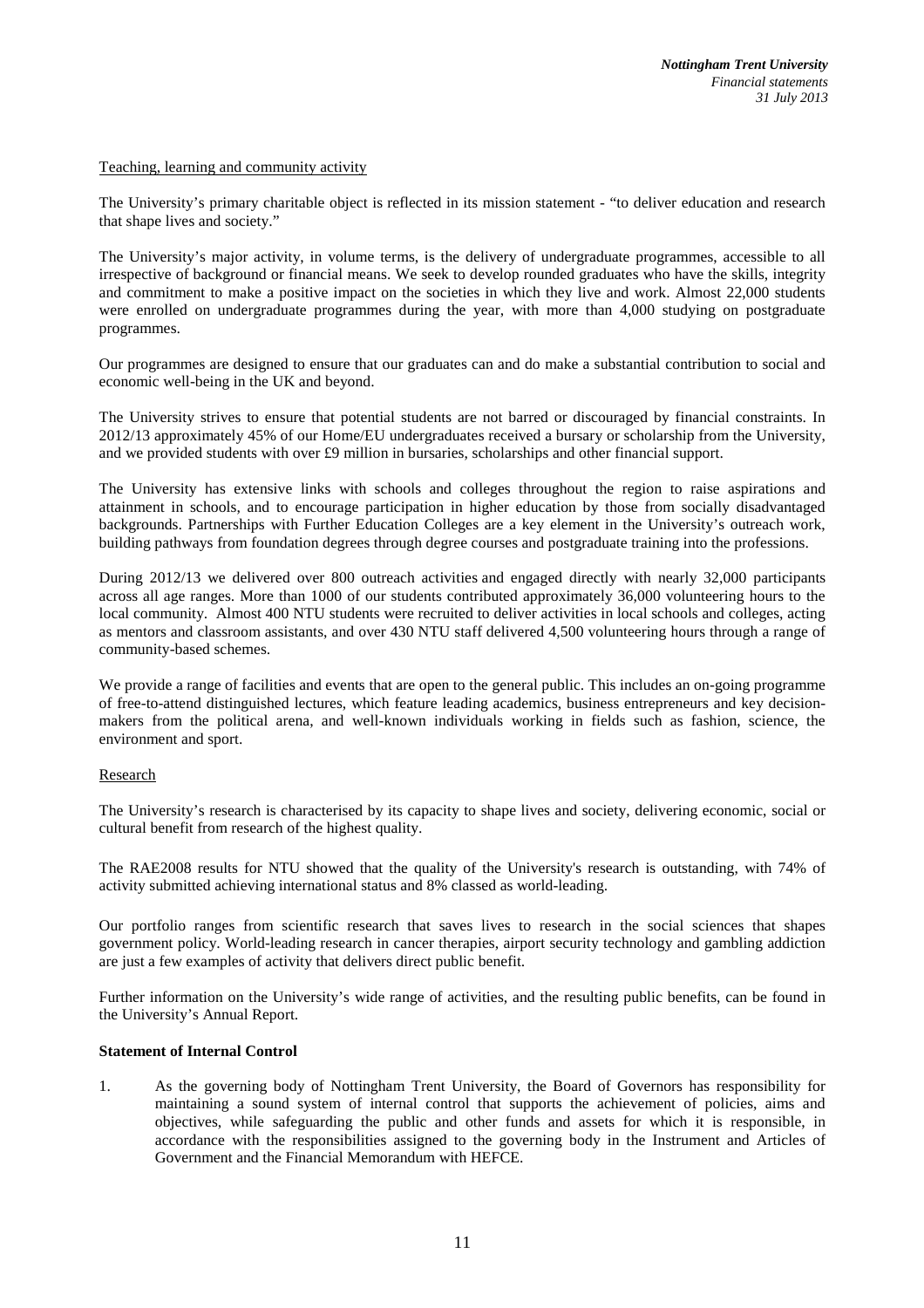- 2. The system of internal control is designed to manage rather than to eliminate the risk of failure to achieve policies, aims and objectives. It can, therefore, only provide reasonable and not absolute assurance of effectiveness.
- 3. The system of internal control is based on an on-going process designed to identify the principal risks to the achievement of policies, aims and objectives; to evaluate the nature and extent of those risks and to manage them efficiently, effectively and economically. It is the Board's opinion that this process has been in place for the year ended 31 July 2013 and up to the date of approval of the financial statements and accords with HEFCE guidance.
- 4. The Board of Governors has responsibility for reviewing the effectiveness of the system of internal control and has established the following processes:
	- a) Consideration of the operational plans and strategic direction of the University is included on the agenda of meetings of the Board of Governors.
	- b) The Board receives periodic reports from the Chairman of the Audit and Risk Management Committee concerning internal control.
	- c) The Senior Management Team is responsible for operational risk management within the University. In addition the risk management function has been resourced by the appointment of a Project Sponsor, Risk Manager and Risk Management Co-ordinator. Risk Management has been incorporated into the management and decision making structures of the University.
	- d) The University has an Internal Audit Service that operates to standards defined in the HEFCE Accountability and Audit Code of Practice. It submits regular reports to the University's Audit and Risk Management Committee on the adequacy and effectiveness of the systems of risk management, governance, internal control and value for money, together with recommendations for improvement.
	- e) A system of key performance and risk indicators has been developed.
	- f) A robust risk prioritisation methodology has been established.
	- g) Organisation-wide risk registers are maintained, containing improvement actions and timescales. Risk owners are required to regularly update the relevant register on the steps they are taking to manage risk in their area of responsibility, including progress reports on key projects.
- 5. The Board's review of the effectiveness of the system of internal control is informed by the work of the executive managers within the University, who have responsibility for the development and maintenance of the internal control framework, the work of the Internal Audit Service and by comments made by the external auditors in their management letter and other reports.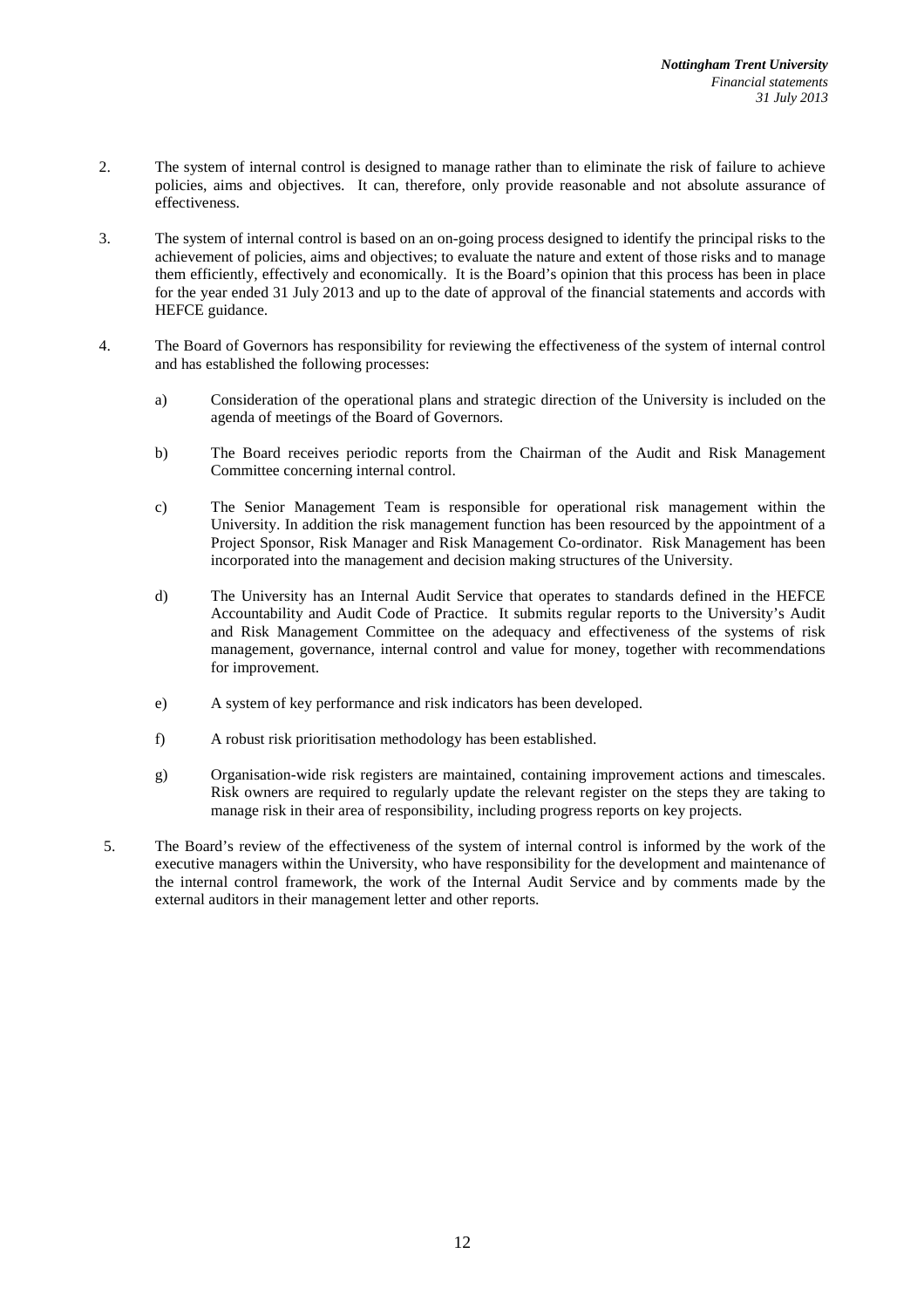## Membership of the Board of Governors

Members of the Board of Governors are also the Trustees of the University for the purposes of charity law.

The members of the Board (the Trustees) who served at any time during the financial year to July 2013 and until the date the financial statements were formally approved were:

## **Independent members**

w

Mr R Bullock, Chairman Mr A K Edwards, Deputy Chairman Mr A W W Brierley - retired 4 March 2013 Mr J F P Farrell Mr R J Freeston Mr M Freyd Mrs C Hearn Ms N Hill Mr K Hogarth Ms C Hogg Mr S Hulme Mr M Mason Mr T M Walmsley Mr J J H Watson

- retired 31 July 2013

- appointed 1 April 2013

- appointed 1 December 2012

**Academic board member** Professor A Nollent

**Student nominee** Mr J Ellison Ms J Southwell-Sander

- retired 30 June 2013 - appointed 1 July 2013

**General staff member** Mr J M Corbett

**Vice-Chancellor** Professor N T Gorman

**Chief Financial and Operations Officer** Mr J S Jackson

**Mr R Bullock** Chairman

NOOTPORING

**Professor NT Gorman** Vice-Chancellor

18<sup>th</sup> November 2013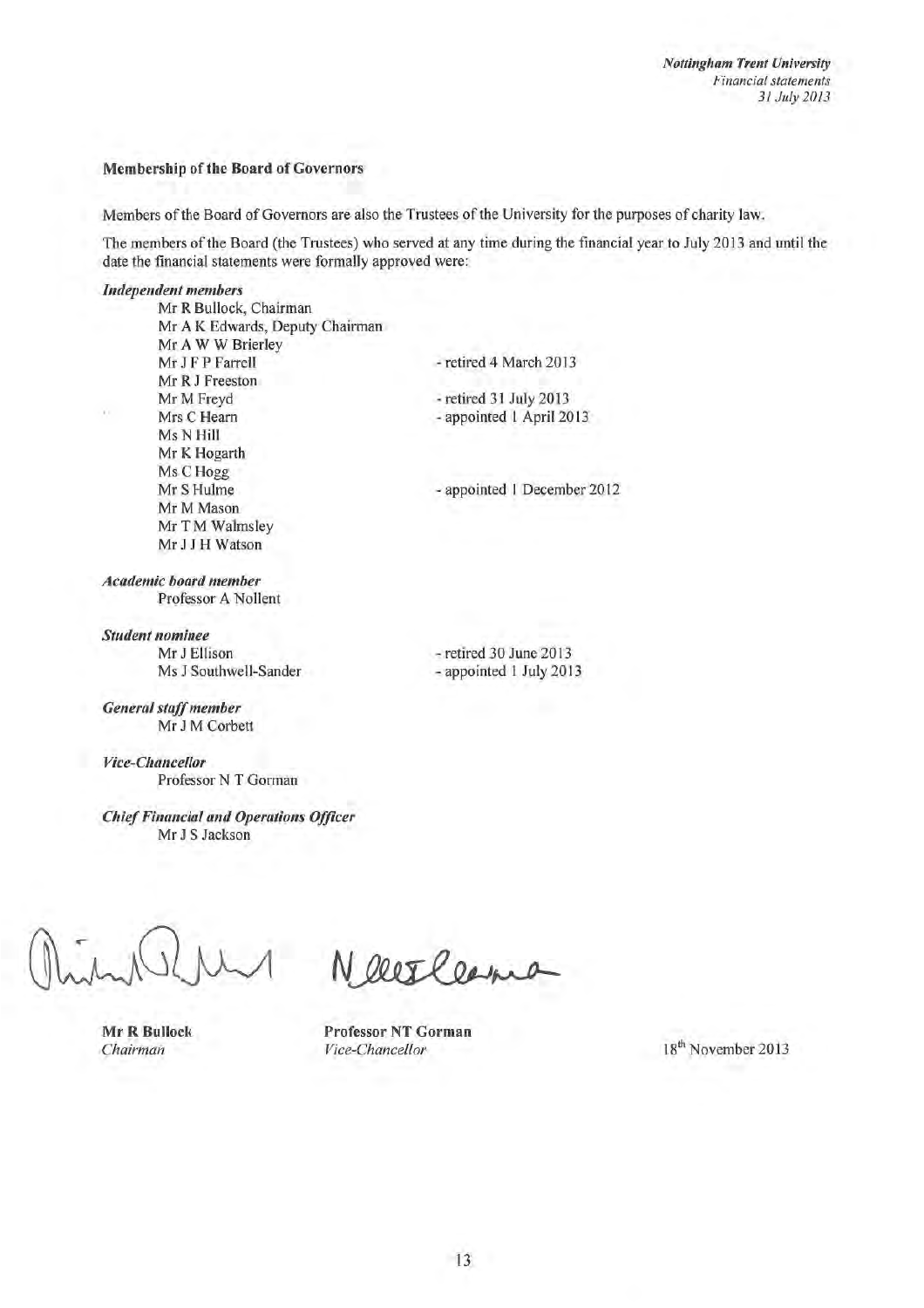# **Independent auditor's report to the Board of Governors of Nottingham Trent University**

We have audited the group and University financial statements (the ''financial statements'') of Nottingham Trent University for the year ended 31 July 2013 which comprise the Consolidated Income and Expenditure Account, the Group and University Balance Sheets, the Consolidated Cash Flow Statement, the Statement of Consolidated Total Recognised Gains and Losses, the Accounting Policies and the related notes. The financial reporting framework that has been applied in their preparation is applicable law and United Kingdom Accounting Standards (United Kingdom Generally Accepted Accounting Practice).

This report is made solely to the Board of Governors, in accordance with paragraph 8 of the University's Articles of Government and section 124B of the Education Reform Act 1988. Our audit work has been undertaken so that we might state to the Board of Governors those matters we are required to state to it in an auditor's report and for no other purpose. To the fullest extent permitted by law, we do not accept or assume responsibility to anyone other than the Board of Governors for our audit work, for this report, or for the opinions we have formed.

## **Respective responsibilities of the Board of Governors and auditor**

As explained more fully in the Primary Responsibilities of the Board of Governors Statement set out on pages 9 to 12, the Board of Governors is responsible for the preparation of financial statements which give a true and fair view. Our responsibility is to audit, and express an opinion, on the financial statements in accordance with applicable law and International Standards on Auditing (UK and Ireland). Those standards require us to comply with the Auditing Practices Board's Ethical Standards for Auditors.

## **Scope of the audit of the financial statements**

An audit involves obtaining evidence about the amounts and disclosures in the financial statements sufficient to give reasonable assurance that the financial statements are free from material misstatement, whether caused by fraud or error. This includes an assessment of: whether the accounting policies are appropriate to the group's and University's circumstances and have been consistently applied and adequately disclosed; the reasonableness of significant accounting estimates made by the Board of Governors; and the overall presentation of the financial statements. In addition, we read all the financial and non-financial information in the Operating and Financial Review to identify material inconsistencies with the audited financial statements. If we become aware of any apparent material misstatements or inconsistencies we consider the implications for our report.

## **Opinion on financial statements**

In our opinion the financial statements:

- give a true and fair view of the state of the affairs of the Group and University as at 31 July 2013 and of the Group's income and expenditure, recognised gains and losses and cash flows for the year then ended;
- have been properly prepared in accordance with United Kingdom Generally Accepted Accounting Practice; and
- have been prepared in accordance with the Statement of Recommended Practice Accounting for Further and Higher Education.

# **Opinion on other matters prescribed in the HEFCE Audit Code of Practice issued under the Further and Higher Education Act 1992**

In our opinion, in all material respects:

- funds from whatever source administered by the University for specific purposes have been properly applied to those purposes;
- income has been applied in accordance with the University's articles of government; and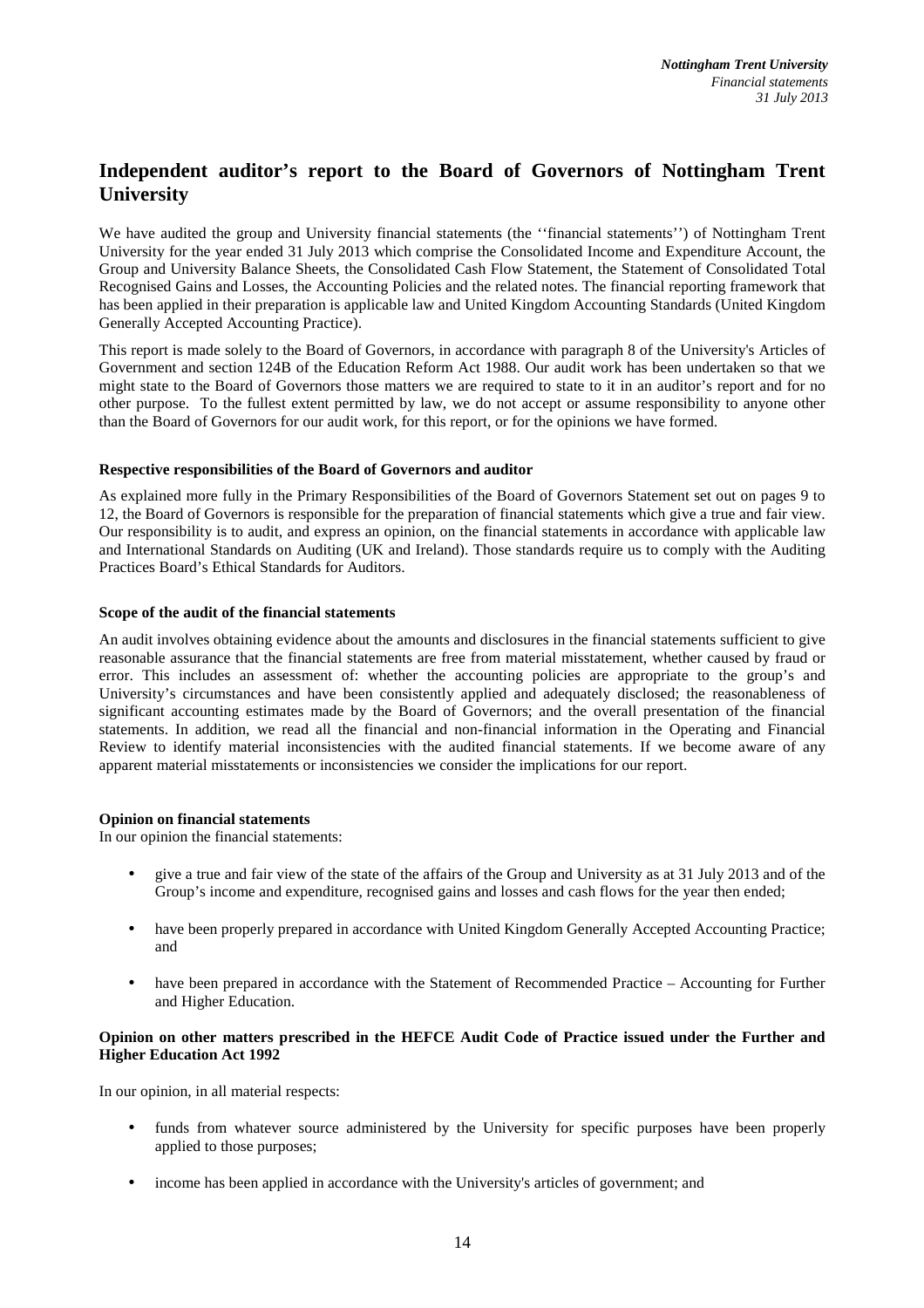funds provided by HEFCE have been applied in accordance with the Financial Memorandum and any ٠ other terms and conditions attached to them.

### Matters on which we are required to report by exception

We have nothing to report in respect of the following matter where the HEFCE Audit Code of Practice issued under the Further and Higher Education Act 1992 requires us to report to you if, in our opinion:

the statement of internal control is inconsistent with our knowledge of the University and Group.  $\bullet$ 

SR Clock

**Stephen Clark** For and on behalf of KPMG LLP, Statutory Auditor **Chartered Accountants** One Snowhill Snow Hill Queensway Birmingham B4 6GH

18 November 2013

The maintenance and integrity of Nottingham Trent University website is the responsibility of the governing body; the work carried out by the auditors does not involve consideration of these matters and, accordingly, the auditors accept no responsibility for any changes that may have occurred to the financial statements since they were initially presented on the website.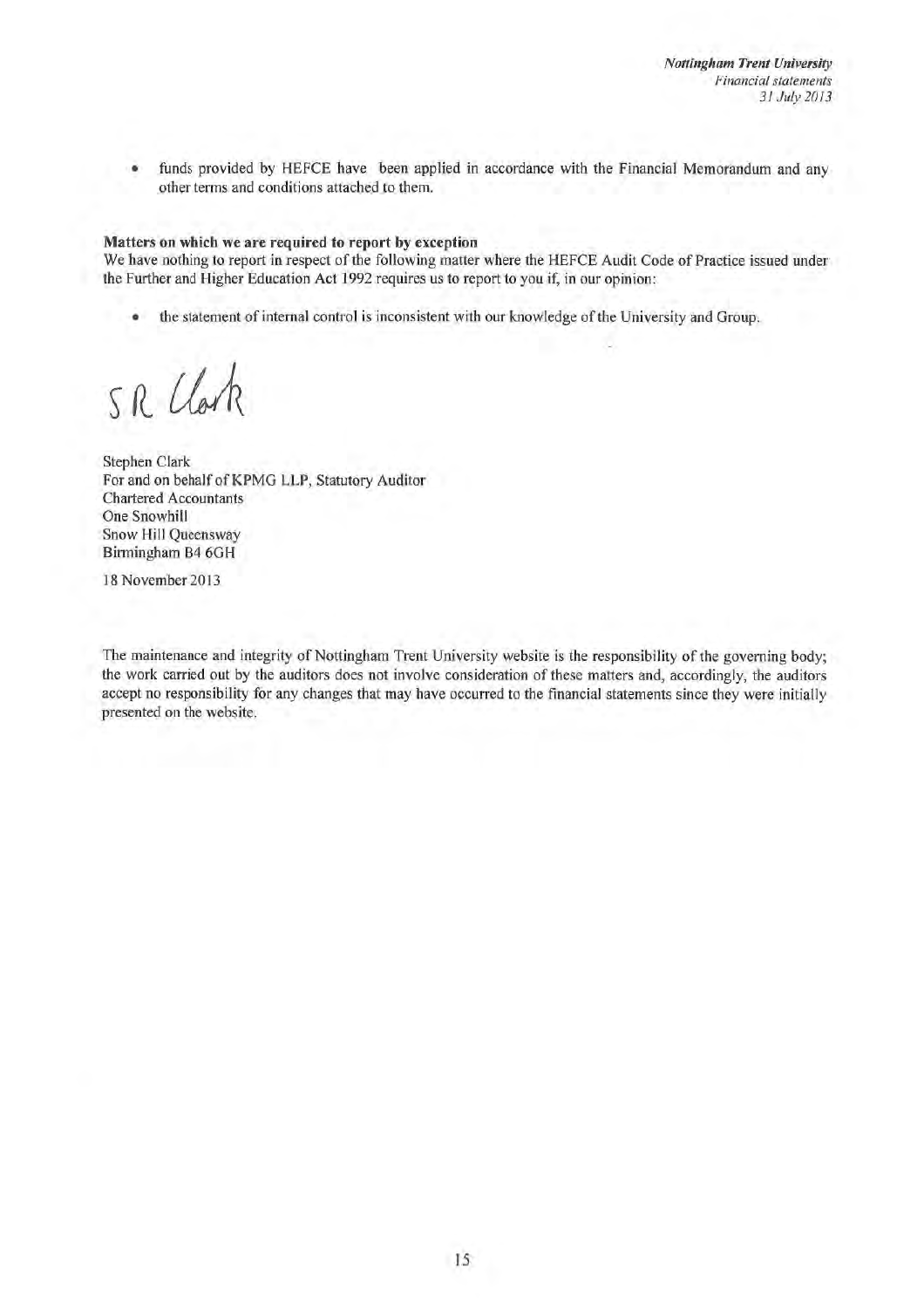# **Statement of principal accounting policies**

## *Basis of preparation and accounting convention*

The financial statements have been prepared under the historical cost convention, as modified by the revaluation of Endowment Asset Investments, and in accordance with the Statement of Recommended Practice on Accounting for Further and Higher Education (SORP) and other applicable Accounting Standards. They conform to the guidance published by the Higher Education Funding Council for England.

The following accounting policies have been applied consistently in dealing with items which are considered material in relation to the financial statements.

### *Basis of consolidation*

The consolidated financial statements incorporate the financial statements of the University and its subsidiaries Nottingham Consultants Limited, the Education Support Centre (UK) Limited and Nottingham Conference Centre Limited. A separate income and expenditure account dealing with the results of the University has not been presented.

The consolidated financial statements do not include those of Nottingham Trent University Union of Students as it is a separate unincorporated body in which the University has no financial interest and no control over their commercial and financial policy decisions.

The financial statements include a share of the results of BioCity Nottingham Limited group, a joint venture undertaking set up and operated with the University of Nottingham and the East Midlands Development Agency (EMDA). Following the abolition of EMDA the University has continued to operate the joint venture in conjunction with the University of Nottingham. The results of any other undertakings in which the University has a participating interest have been excluded from the consolidation on the grounds that they are not material to a true and fair view.

### *Recognition of income*

Recurrent grants from the Higher Education Funding Council for England, the Skills Funding Agency, the Education Funding Agency and the National College of Teaching & Learning represent the funding allocation which is attributable to the current accounting period and are credited direct to the income and expenditure account.

Income from academic fees is recognised in the period for which it is receivable and includes all fees payable by students or their sponsors.

Income from specific donations, research grants, contracts and other services rendered is included to the extent of the expenditure incurred during the year, together with any related contributions towards overhead costs. All income from short-term deposits is credited to the income and expenditure account on a receivable basis.

Non-recurrent grants from Funding Councils or other bodies received in respect of the acquisition or construction of fixed assets are treated as deferred capital grants and amortised in line with depreciation over the life of the assets.

Where the University receives and disburses funds in which it has no direct beneficial interest, such funds are excluded from the income and expenditure account on the grounds that the University does not have direct control over the future economic benefits derived from these funds. The University has applied this policy to certain funds received during the year from the Higher Education Funding Council for England, the Skills Funding Agency, the Education Funding Agency and the National College of Teaching & Learning (see notes 35 to 39).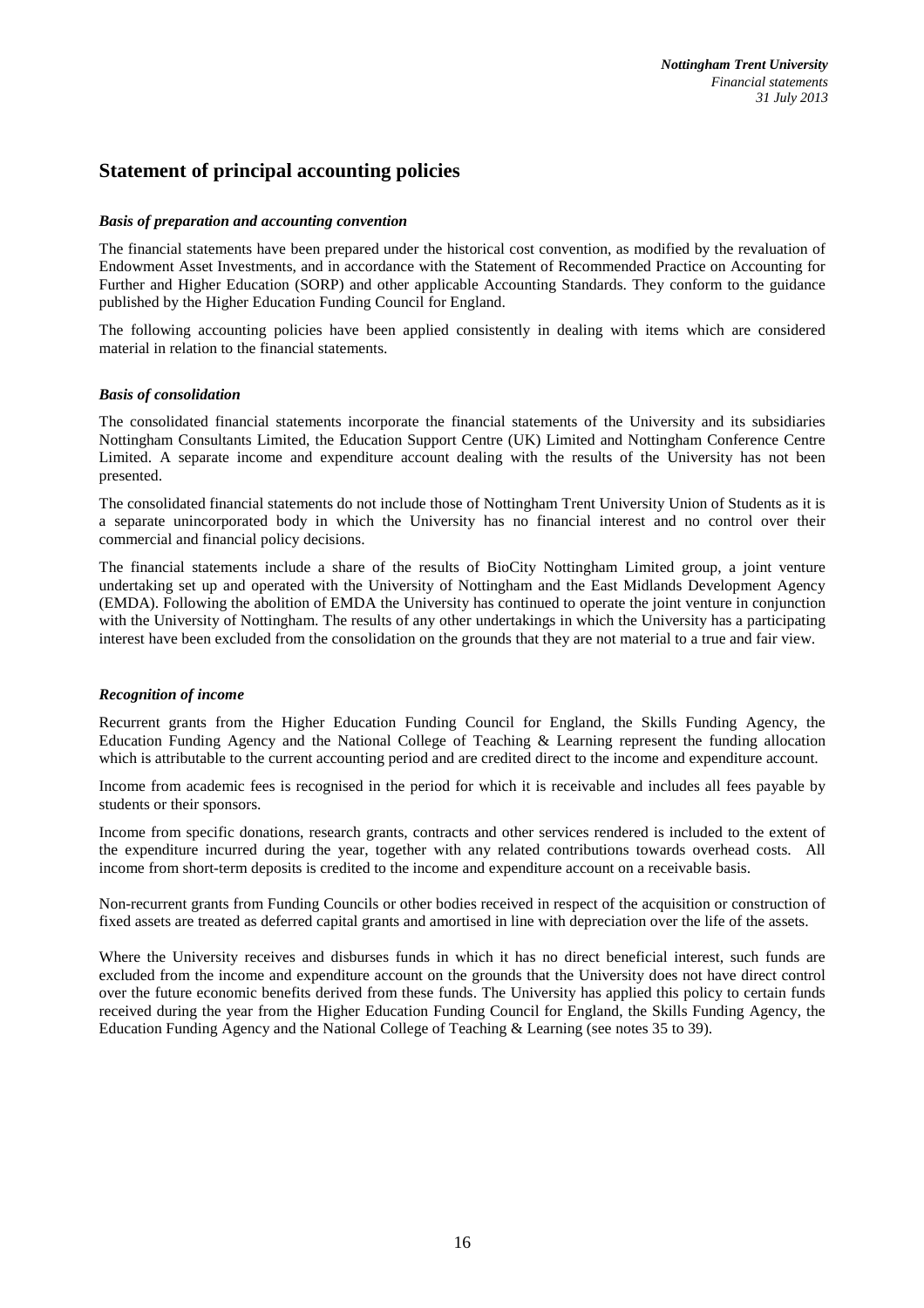# **Statement of principal accounting policies** *(continued)*

# *Post-retirement benefits*

Retirement benefits for employees of the University are provided by defined benefit schemes which are funded by contributions from the University and employees. Payments are made to the Teachers' Pension Scheme ('TPS') for academic staff and Nottinghamshire County Council Pension Fund ('NCCPF') for non-academic staff. These are both independently administered schemes and contracted out of the State Earnings Related Pension Scheme (SERPS).

Contributions to the TPS scheme are charged as incurred to the income and expenditure account so as to spread the cost of pensions over employees' working lives with the University in such a way that the pension cost is a substantially level percentage of current and future pensionable payroll. The contributions are determined by qualified actuaries on the basis of quin-quennial valuations using a prospective benefit method.

The assets of the NCCPF are measured using closing market values. NCCPF liabilities are measured using the projected unit method and discounted at the current rate of return on a high quality corporate bond of equivalent term and currency to the liability. The increase in the present value of the liabilities of the scheme expected to arise from employee service in the period is charged to the operating surplus. The expected return on the scheme's assets and the increase during the period in the present value of the scheme's liabilities, arising from the passage of time, are included in pension finance costs. Actuarial gains and losses are recognised in the statement of total recognised gains and losses.

Further details of the pension schemes are given in note 30.

## *Foreign currency*

Transactions denominated in foreign currencies are recorded at the rate of exchange ruling at the dates of the transactions. Monetary assets and liabilities denominated in foreign currencies are translated in sterling at year end rates. The resulting exchange differences are dealt with in the determination of income and expenditure account for the financial year.

## *Leases*

Fixed assets held under finance leases and the related lease obligations are recorded in the balance sheet at the fair value of the leased assets at the inception of the lease. The excess of lease payments over recorded lease obligations are treated as finance charges which are amortised over each lease term to give a constant rate of charge on the remaining balance of the obligations.

Rental costs under operating leases are charged to expenditure in equal annual amounts over the periods of the leases.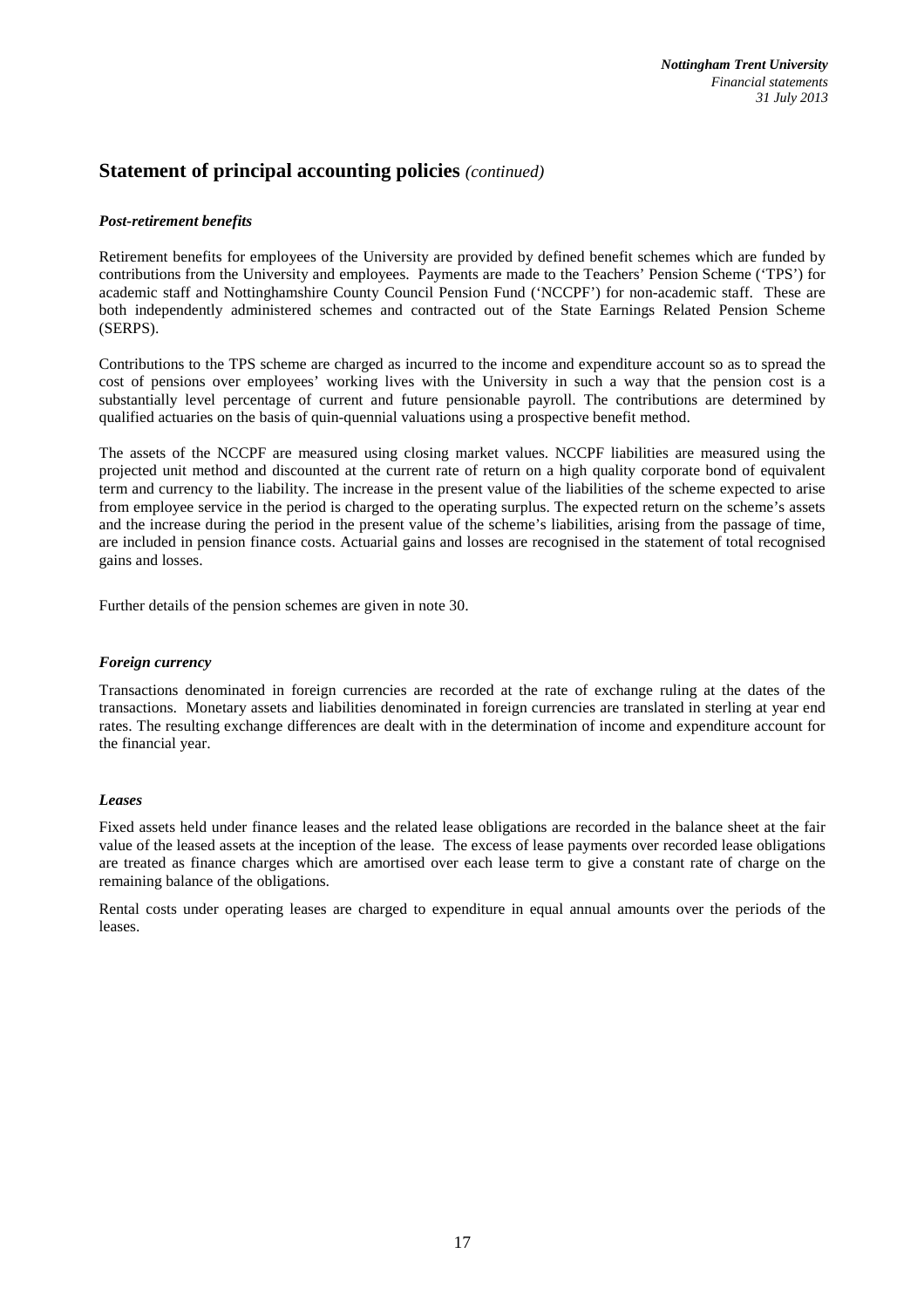# **Statement of principal accounting policies** *(continued)*

## *Tangible fixed assets*

## *Land and buildings*

Land and Buildings are stated at cost, or at valuation if acquired before 31 July 1997.

As a consequence of the Education Reform Act 1988, the freehold and leasehold interests in properties occupied by the University previously held by the respective Local Education Authorities ('LEAs'), were formally transferred to the University with effect from 1 April 1989. The land and buildings have been valued by Savills Land & Property Limited at 31 July 1997, in accordance with Practice Statement 4.8 of the RICS Appraisal and Valuation Manual issued as at 1 January 1996 as amended (Depreciated Replacement Cost basis). Certain properties, where appropriate, have been valued in accordance with Practice Statement 4.2 of the Manual (Open Market Value basis). On adoption of FRS 15, the University followed the transitional provision to retain the book value of land and buildings but not to adopt a policy of revaluations of these properties in the future. These values are retained subject to the requirement to test assets for impairment in accordance with FRS 11.

## *Capitalisation level*

Fixed asset additions are capitalised where the cost of such assets exceeds £10,000. Items costing less than this amount are written off in the year of purchase.

### *Assets under construction*

Assets under construction are accounted for at cost, based on the value of architects' certificates and other direct costs, incurred up to 31 July. The assets are not depreciated until they are brought into use.

### *Depreciation*

Depreciation is calculated to write off the cost or valuation of assets over their expected useful lives on a straightline basis. The principal expected useful lives are:

| <b>Buildings</b>      | 10 to 80 years |
|-----------------------|----------------|
| Equipment             | 3 to 20 years  |
| Fixtures and fittings | 10 years       |
| Vehicles              | 4 years        |

No depreciation has been provided for on freehold land.

Where land and buildings are acquired with the aid of specific grants, they are capitalised and depreciated as above. The related grants are credited to a deferred capital grant account and are released to the income and expenditure account over the expected useful economic life of the related asset on a basis consistent with the depreciation policy.

### *Investments*

Fixed asset investments are carried at historical cost less any provision for impairment in their value.

Listed investments held as fixed assets are stated at market value.

Current asset investments, which may include listed investments, are stated at the lower of their cost and net realisable value.

## *Maintenance of premises*

Costs will be charged to the income and expenditure account as incurred in accordance with FRS12.

### *Stock*

Stock has been valued at the lower of cost and net realisable value.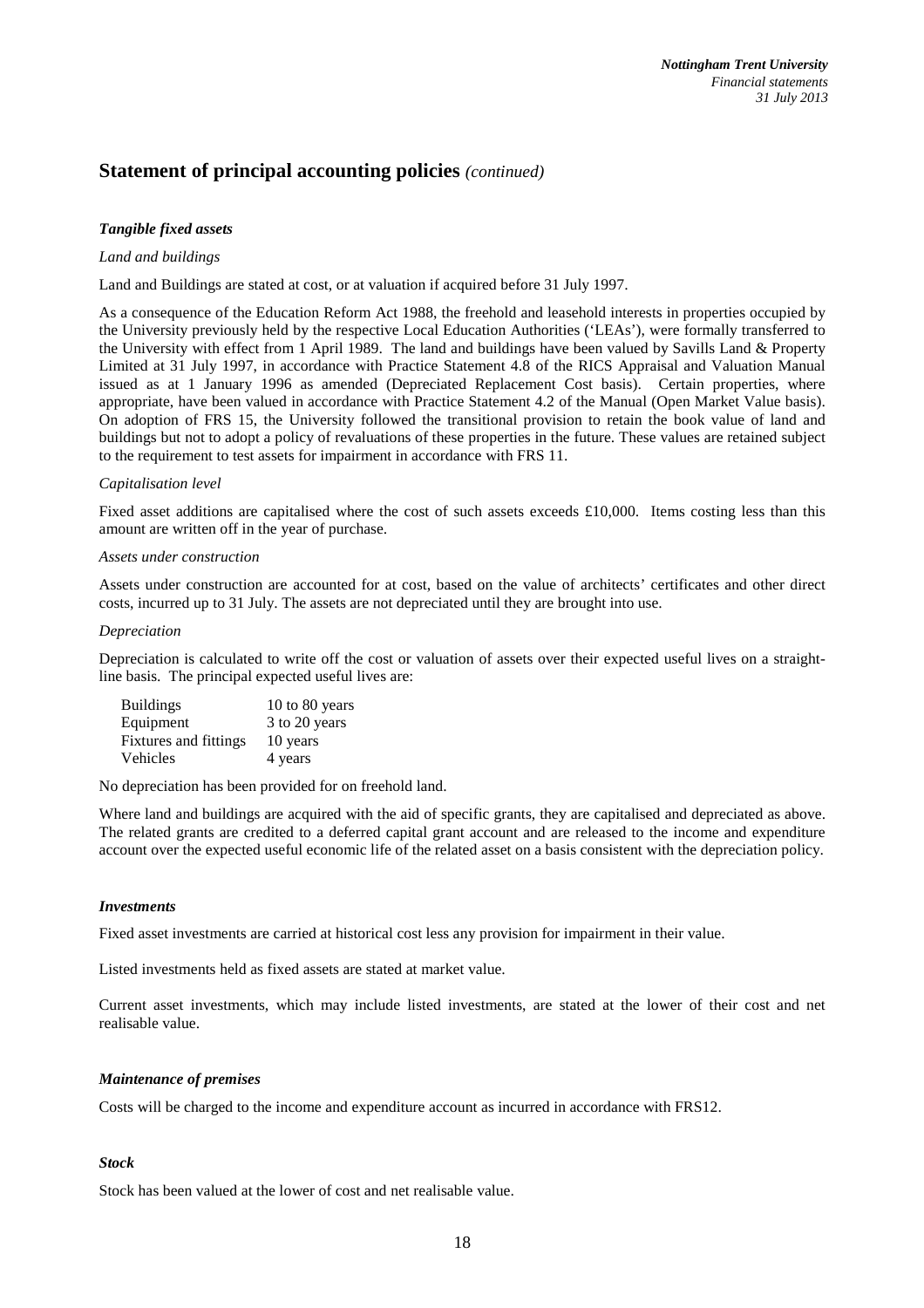# **Statement of principal accounting policies** *(continued)*

# *Cash flows and liquid resources*

Cash flows comprise increases or decreases in cash. Cash includes cash in hand, deposits repayable on demand and overdrafts. Deposits are repayable on demand if they are in practice available within 24 hours without penalty. No investments, however liquid, are included as cash.

Liquid resources comprise assets held as a readily disposable store of value. They include term deposits held as part of the University's treasury management activities.

## *Taxation*

The University is considered to pass the tests set out in Paragraph 1 Schedule 6 Finance Act 2010 and therefore it meets the definition of a charitable organisation for UK corporation tax purposes. Accordingly, the University is potentially exempt from taxation in respect of income or capital gains received within categories covered by Chapter 3 Part 11 Corporation Tax Act 2010 or Section 256 of the Taxation of Chargeable Gains Act 1992, to the extent that such income or gains are applied exclusively to charitable purposes.

Nottingham Consultants Limited, the Education Support Centre (UK) Limited and Nottingham Conference Centre Limited are not subject to these exemptions and are liable for corporation tax on profits or gains arising. However, under a Gift Aid arrangement with the University the subsidiary companies transfer all their taxable profits to the University to minimise the payment of corporation tax.

The University is partially exempt in respect of Value Added Tax, so that it can only recover a minor element of VAT charged on its inputs. Irrecoverable VAT on inputs is included in the costs of such inputs and added to the cost of tangible fixed assets as appropriate, where the inputs themselves are tangible fixed assets by nature.

## *Deferred taxation*

Deferred taxation is provided on timing differences, arising from the different treatment of items for accounting and taxation purposes, which are expected to reverse in the future, calculated at the rates at which it is expected that tax will arise.

### *Accounting for charitable donations*

### Unrestricted donations

Charitable donations are recognised in the accounts when the charitable donation has been received or if, before receipt, there is sufficient evidence to provide the necessary certainty that the donation will be received and the value of the incoming resources can be measured with sufficient reliability.

### Endowment funds

Where charitable donations are restricted to a particular objective specified by the donor, these are accounted for as an endowment. There are three main types:

- 1. Unrestricted permanent endowments the donor has specified that the fund is to be permanently invested to generate an income stream for the general benefit of the institution.
- 2. Restricted expendable endowments the donor has specified that a particular objective other than the purchase or construction of tangible fixed assets, and the institution can convert the donated sum into income.
- 3. Restricted permanent endowments the donor has specified that the fund is to be permanently invested to generate an income stream to be applied to a particular objective.

### Donations for fixed assets

Donations received to be applied to the cost of a tangible fixed asset are shown on the balance sheet as a deferred capital grant. The deferred capital grant is released to the income and expenditure account over the same estimated useful life that is used to determine the depreciation charge associated with the tangible fixed asset.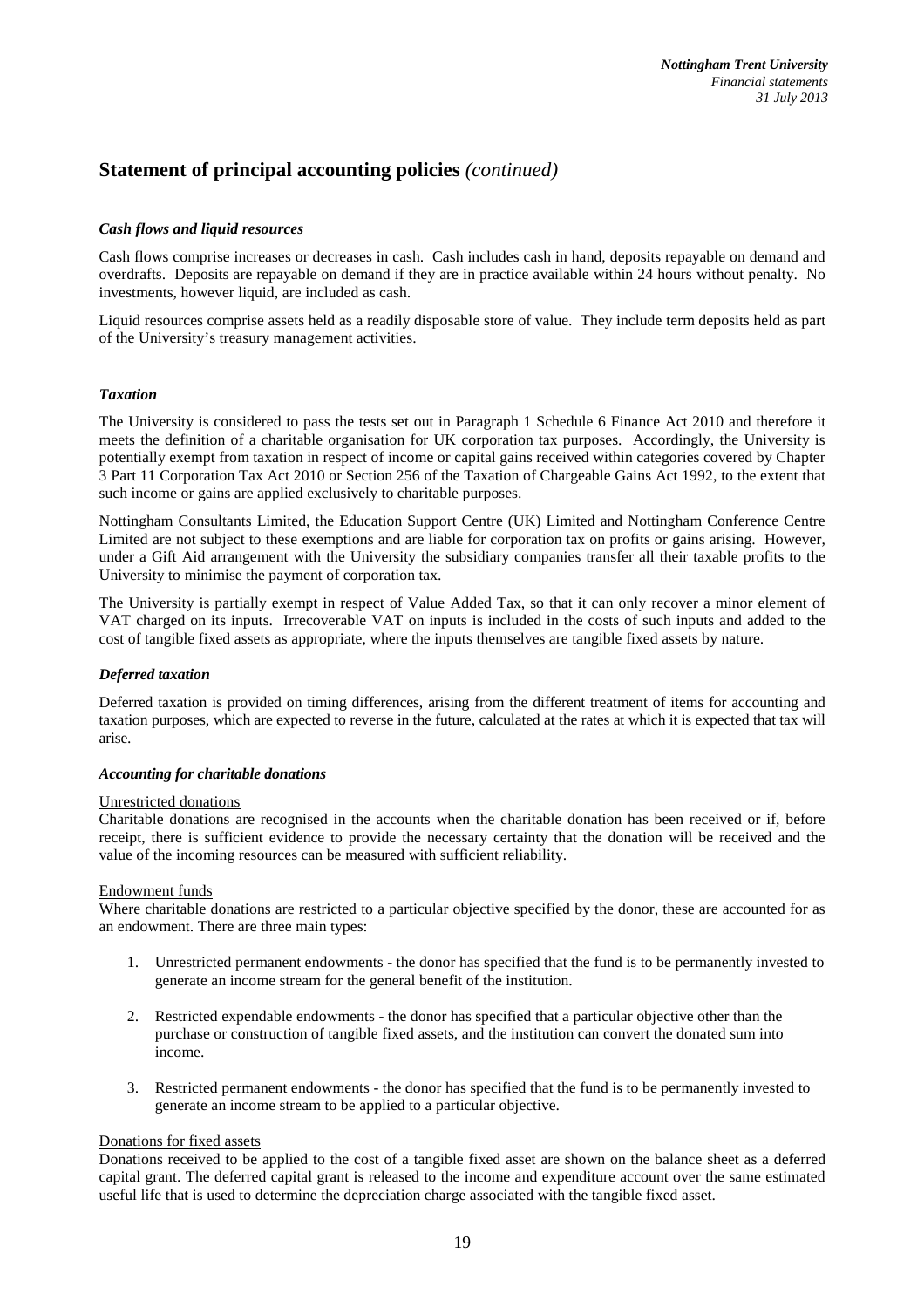# **Consolidated income and expenditure account**

*for the year ended 31 July 2013* 

|                                                          | Note           | 2013  | 2012        |
|----------------------------------------------------------|----------------|-------|-------------|
|                                                          |                | £m    | $\pounds$ m |
| <b>Income</b>                                            |                |       |             |
| Funding body grants                                      | 1              | 51.9  | 70.9        |
| Tuition fees and education contracts                     | $\overline{c}$ | 125.1 | 100.3       |
| Research grants and contracts                            | $\mathfrak{Z}$ | 5.1   | 5.1         |
| Other income                                             | $\overline{4}$ | 20.0  | 17.4        |
| Endowment and investment income                          | 5              | 0.6   | 0.7         |
| <b>Total income</b>                                      |                | 202.7 | 194.4       |
| <b>Expenditure</b>                                       |                |       |             |
| Staff costs                                              | 6              | 115.0 | 111.3       |
| FRS17 operating costs                                    | 6              | 3.9   | 2.3         |
| Other operating expenses                                 | $\overline{7}$ | 58.2  | 57.5        |
| Depreciation                                             | 11             | 13.9  | 13.8        |
| Interest and other finance costs                         | 8              | 4.1   | 4.2         |
| Pension finance costs                                    | 8              | 2.2   | 1.7         |
| <b>Total expenditure</b>                                 |                | 197.3 | 190.8       |
| Surplus before exceptional items                         |                | 5.4   | 3.6         |
| <b>Exceptional items: continuing operations</b>          |                |       |             |
| Disposal of fixed assets                                 | 10             |       | 1.1         |
| Impairment of fixed assets                               | 10             |       | (3.1)       |
| Surplus on continuing operations after                   |                |       |             |
| depreciation of assets at valuation and tax              |                | 5.4   | 1.6         |
| Surplus for the year transferred to accumulated          |                |       |             |
| income in endowment funds                                |                | 0.1   | (0.1)       |
|                                                          |                |       |             |
| Surplus for the year retained<br>within general reserves |                | 5.5   | 1.5         |
|                                                          |                |       |             |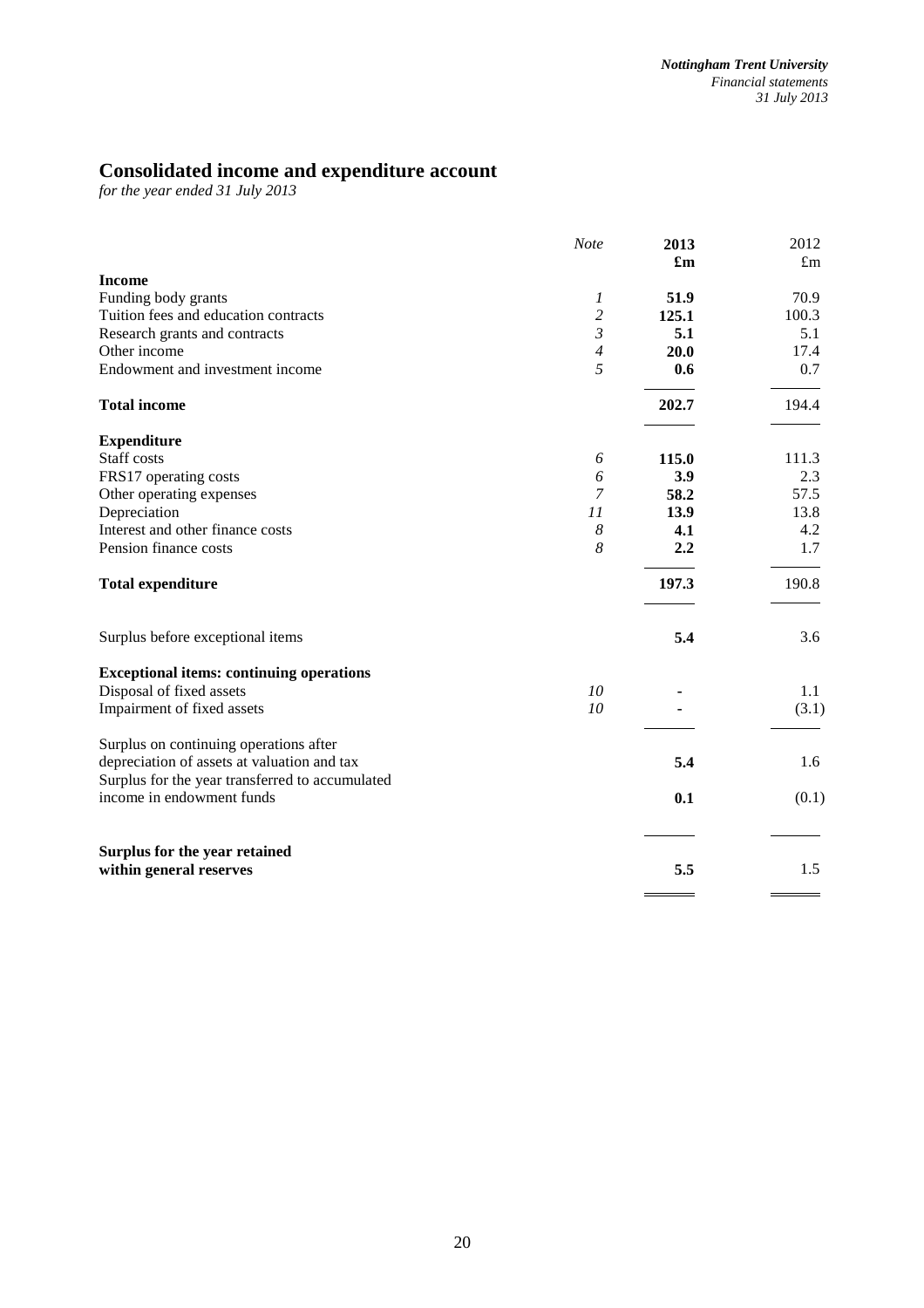# **Consolidated statement of historical cost surpluses and deficits**

| for the year ended 31 July 2013                                                                                                    | 2013<br>$\mathbf{f}_{\mathbf{m}}$ | 2012<br>$\pounds$ m |
|------------------------------------------------------------------------------------------------------------------------------------|-----------------------------------|---------------------|
| Surplus on continuing operations before tax                                                                                        | 5.4                               | 1.6                 |
| Difference between an historical cost depreciation charge and the actual<br>charge for the year calculated on the re-valued amount | 1.8                               | 4.8                 |
| Historical cost surplus for the year after tax                                                                                     | 7.2                               | 6.4                 |
|                                                                                                                                    |                                   |                     |

# **Consolidated statement of total recognised gains and losses**

| for the year ended 31 July 2013                             |                                   |                     |
|-------------------------------------------------------------|-----------------------------------|---------------------|
|                                                             | 2013<br>$\mathbf{f}_{\mathbf{m}}$ | 2012<br>$\pounds$ m |
| Surplus on continuing operations after depreciation and tax | 5.4                               | 1.6                 |
| Unrealised gains on investments                             | 0.1                               |                     |
| New Endowments                                              | 7.7                               | 0.1                 |
| Endowment Income retained in year                           |                                   |                     |
| Actuarial gain/(loss) in respect of pension scheme          | 25.9                              | (32.3)              |
| Total recognised gains/(losses) relating to the year        | 39.1                              | (30.6)              |
|                                                             |                                   |                     |
| <b>Reconciliation</b>                                       |                                   |                     |
| Opening reserves and endowments                             | 45.9                              |                     |
| Total recognised gains relating to the year                 | 39.1                              |                     |
| Closing reserves and endowments                             | 85.0                              |                     |

 $\overline{\phantom{0}}$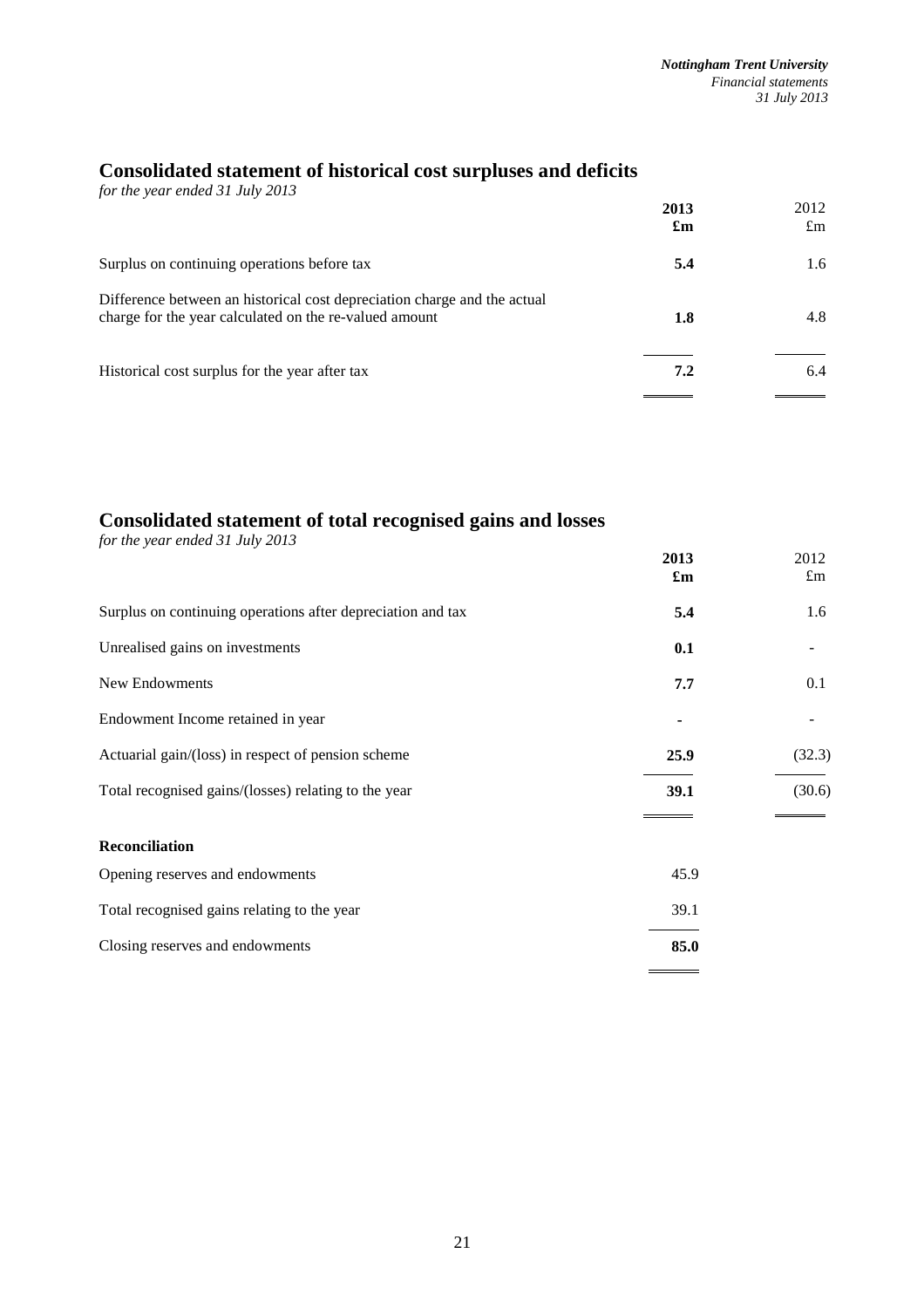# **Balance sheets**

*as at 31 July 2013* 

|                                                       | Note | Group<br>2013<br>$\mathbf{f}_{\mathbf{m}}$ | <b>University</b><br>2013<br>$\mathbf{f}_{\mathbf{m}}$ | Group<br>2012<br>$\pounds$ m | University<br>2012<br>$\pounds$ m |
|-------------------------------------------------------|------|--------------------------------------------|--------------------------------------------------------|------------------------------|-----------------------------------|
| <b>Fixed assets</b>                                   |      |                                            |                                                        |                              |                                   |
| Tangible assets                                       | 11   | 281.0                                      | 278.8                                                  | 278.6                        | 276.1                             |
| Investments                                           | 12   | 1.9                                        | 1.9                                                    | 2.4                          | 4.6                               |
|                                                       |      | 282.9                                      | 280.7                                                  | 281.0                        | 280.7                             |
| <b>Endowment assets</b>                               | 13   | 8.4                                        | 8.4                                                    | 0.6                          | 0.6                               |
| <b>Current assets</b>                                 |      |                                            |                                                        |                              |                                   |
| <b>Stock</b>                                          | 14   | 0.4                                        | 0.3                                                    | 0.4                          | 0.3                               |
| Debtors: due within one year                          | 15   | 7.3                                        | 11.8                                                   | 7.8                          | 12.0                              |
| Debtors: due after more than one year                 | 16   | 3.2                                        | 3.2                                                    | 5.1                          | 5.1                               |
| Short term deposits<br>Cash at bank and in hand       |      | 29.4<br>4.2                                | 29.4<br>3.3                                            | 21.4<br>7.4                  | 21.4<br>7.0                       |
|                                                       |      |                                            |                                                        |                              |                                   |
|                                                       |      | 44.5                                       | 48.0                                                   | 42.1                         | 45.8                              |
| Less: Creditors - amounts falling due within one year | 17   | (27.9)                                     | (27.2)                                                 | (32.4)                       | (31.3)                            |
| Net current assets                                    |      | 16.6                                       | 20.8                                                   | 9.7                          | 14.5                              |
| <b>Total assets less current liabilities</b>          |      | 307.9                                      | 309.9                                                  | 291.3                        | 295.8                             |
| Less: Creditors - amounts falling due after more      |      |                                            |                                                        |                              |                                   |
| than one year                                         | 18   | (85.7)                                     | (85.7)                                                 | (87.3)                       | (87.3)                            |
| <b>Less: Provisions for liabilities and charges</b>   | 19   | (11.6)                                     | (11.5)                                                 | (11.8)                       | (11.6)                            |
| Net assets excluding pension liability                |      | 210.6                                      | 212.7                                                  | 192.2                        | 196.9                             |
| Net pension liability                                 | 30   | (71.3)                                     | (71.3)                                                 | (91.1)                       | (91.1)                            |
| Net assets including pension liability                |      | 139.3                                      | 141.4                                                  | 101.1                        | 105.8                             |
|                                                       |      |                                            |                                                        |                              |                                   |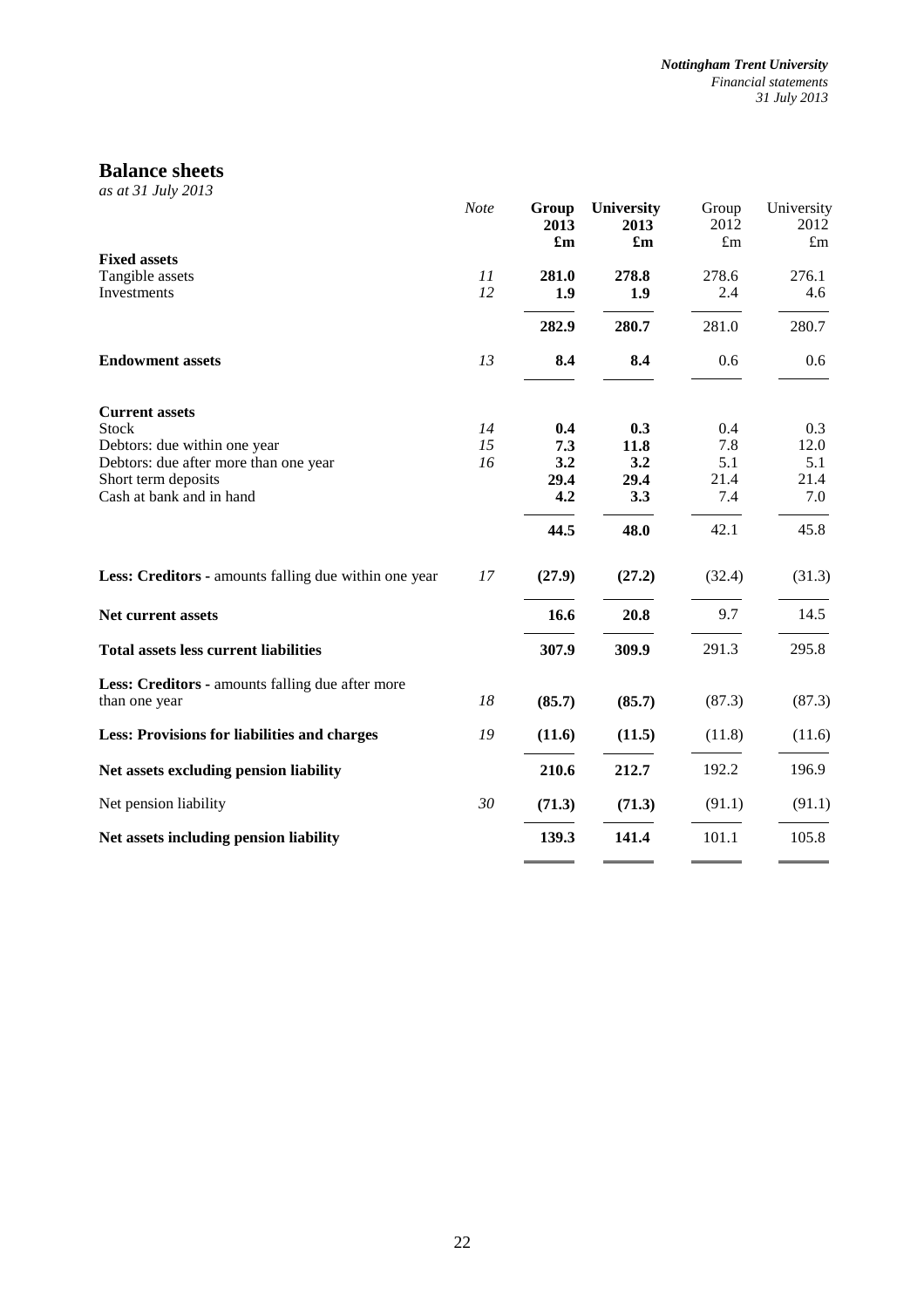# **Balance sheets (continued)**

as at 31 July 2013

|                                                                                                     | Note | Group<br>2013<br>$\pounds$ m | University<br>2013<br>£m | Group<br>2012<br>$f_{\rm m}$ | University<br>2012<br>£m |
|-----------------------------------------------------------------------------------------------------|------|------------------------------|--------------------------|------------------------------|--------------------------|
| Deferred capital grants                                                                             | 20   | 54.2                         | 54.2                     | 55.2                         | 55.2                     |
| <b>Endowments</b><br>Expendable                                                                     | 2I   | 8.4                          | 8.4                      | 0.6                          | 0.6                      |
| <b>Reserves</b><br>Income and expenditure account excluding pension<br>liability<br>Pension reserve | 23   | 102.8<br>(71.3)              | 104.9<br>(71.3)          | 89.5<br>(91.1)               | 94.2<br>(91.1)           |
| Income and expenditure account including pension<br>liability                                       | 23   | 31.5                         | 33.6                     | (1.6)                        | 3.1                      |
| <b>Revaluation reserve</b>                                                                          | 22   | 45.2                         | 45.2                     | 46.9                         | 46.9                     |
|                                                                                                     |      | 76.7                         | 78.8                     | 45.3                         | 50.0                     |
| <b>Total funds</b>                                                                                  |      | 139.3                        | 141.4                    | 101.1                        | 105.8                    |
|                                                                                                     |      |                              |                          |                              |                          |

The financial statements on pages 20 to 52 were approved by the Board of Governors on 18 November 2013 and signed on its behalf by:

Mr R Bullock Chairman

Neerleens

**Professor NT Gorman** Vice Chancellor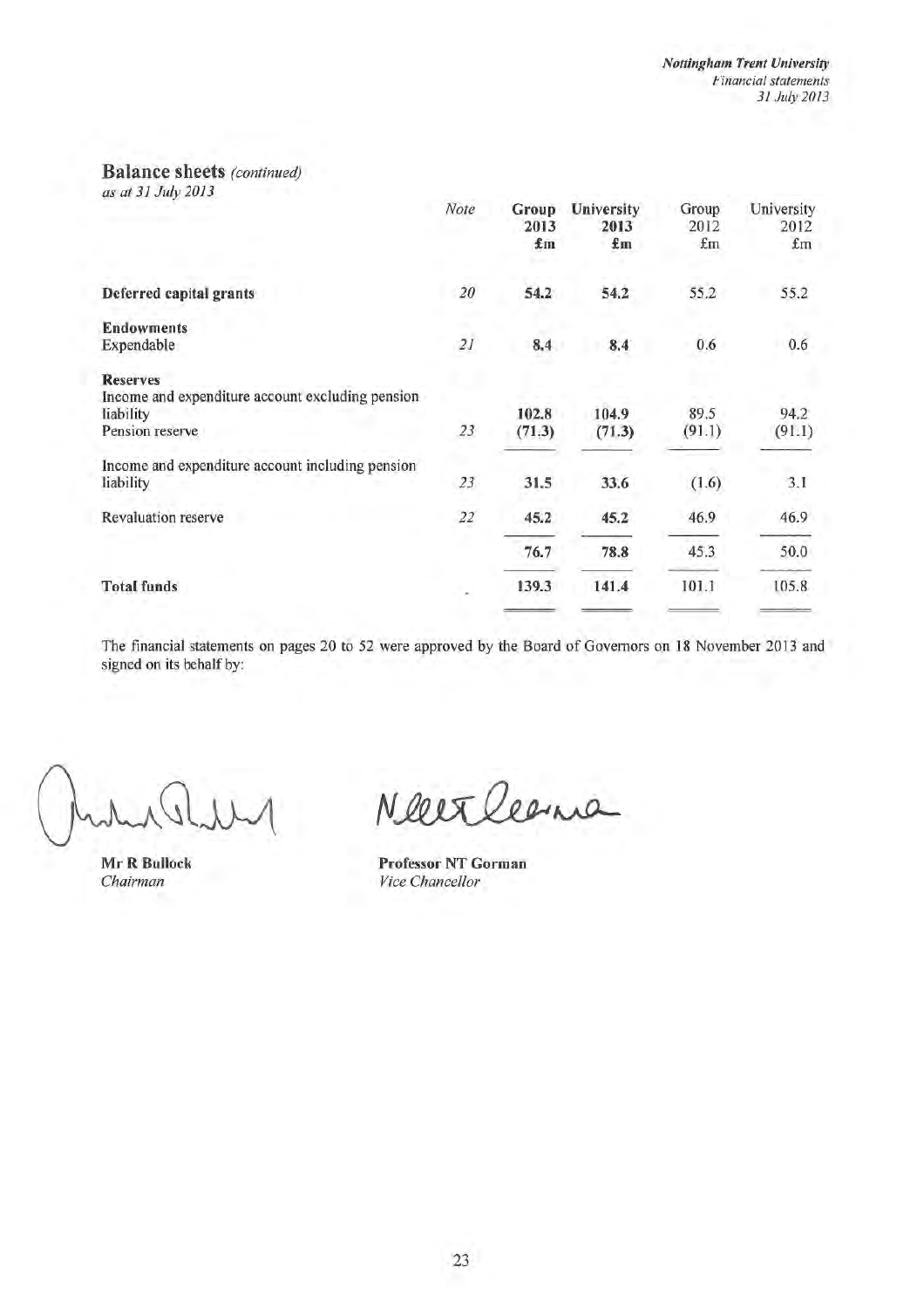# **Consolidated cash flow statement**

*for the year ended 31 July 2013* 

|                                                                    | <b>Note</b> | 2013<br>$\mathbf{f}_{\mathbf{m}}$ | 2012<br>$\pounds$ m |
|--------------------------------------------------------------------|-------------|-----------------------------------|---------------------|
| Net cash inflow from operating activities                          | 24          | 23.6                              | 18.5                |
| Returns on investments and servicing of finance                    | 25          | (3.3)                             | (3.7)               |
| Capital expenditure and financial investment                       | 26          | (6.4)                             | (11.3)              |
| Cash inflow before management of liquid resources and<br>financing |             | 13.9                              | 3.5                 |
| Management of liquid resources                                     | 27          | (8.0)                             | 3.1                 |
| Financing                                                          | 28          | (1.5)                             | (1.4)               |
| Increase in cash                                                   | 29          | 4.4                               | 5.2                 |

# **Reconciliation of net cash flow to movement in net debt**

*for the year ended 31 July 2013* 

|                                            |    | 2013<br>$\mathbf{f}_{\mathbf{m}}$ | 2012<br>$\pounds$ m      |
|--------------------------------------------|----|-----------------------------------|--------------------------|
| Increase in cash in the period             |    | 4.4                               | 5.2                      |
| Increase/(decrease) in short term deposits |    | 8.0                               | (3.1)                    |
| New loans acquired                         |    | (0.1)                             | $\overline{\phantom{a}}$ |
| Repayment of debt                          |    | 1.6                               | 1.4                      |
| Change in net debt                         |    | 13.9                              | 3.5                      |
| Net debt at 1 August                       |    | (59.7)                            | (63.2)                   |
| Net debt at 31 July                        | 29 | (45.8)                            | (59.7)                   |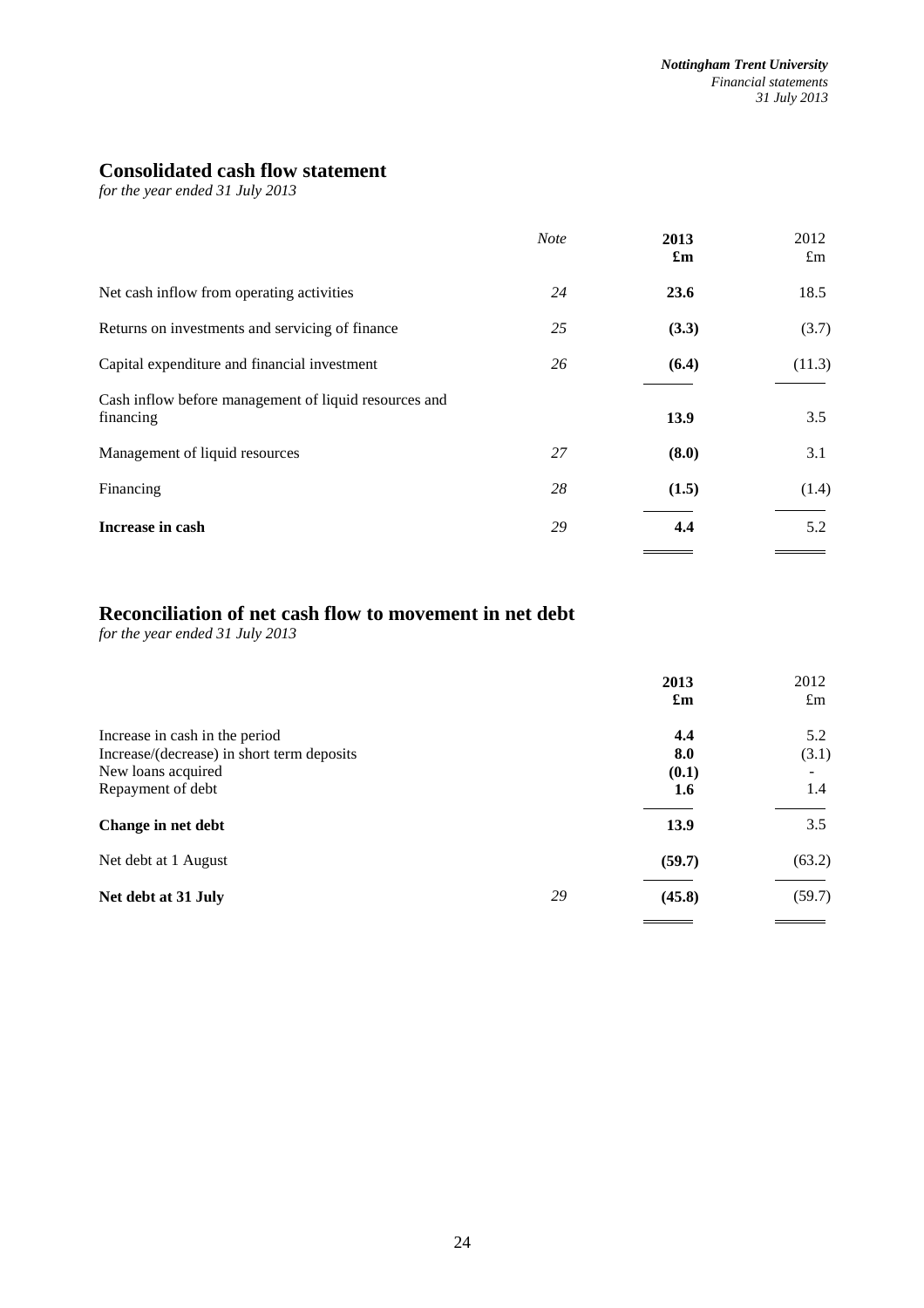# **Notes**

*(forming part of the financial statements)*

# **1 Funding body grants**

|                                                    | <b>Note</b> | 2013<br>$\mathbf{f}_{\mathbf{m}}$ | 2012<br>$\pounds$ m |
|----------------------------------------------------|-------------|-----------------------------------|---------------------|
| <b>Recurrent grant</b>                             |             |                                   |                     |
| Higher Education Funding Council for England       |             | 45.9                              | 62.9                |
| National College of Teaching & Learning            |             | 1.7                               | 3.4                 |
| Skills Funding Agency and Education Funding Agency |             | 1.0                               | 1.1                 |
| <b>Specific grants</b>                             |             |                                   |                     |
| Higher Education Funding Council for England       |             | 0.9                               | 1.3                 |
| National College of Teaching & Learning            |             | 0.9                               | 0.7                 |
| Deferred capital grants released in year           | 20          |                                   |                     |
| <b>Buildings</b>                                   |             | 1.3                               | 1.3                 |
| Equipment                                          |             | 0.2                               | 0.2                 |
|                                                    |             | 51.9                              | 70.9                |
|                                                    |             |                                   |                     |

# **2 Tuition Fees and Education Contracts**

|                                  | 2013<br>$\mathbf{f}_{\mathbf{m}}$ | 2012<br>$\pounds$ m |
|----------------------------------|-----------------------------------|---------------------|
| Full-time home and EU students   | 86.6                              | 63.4                |
| Full-time international students | 25.5                              | 23.7                |
| Part-time students               | 1.4                               | 1.3                 |
| Other fees and support grants    | 11.6                              | 11.9                |
|                                  | 125.1                             | 100.3               |
|                                  |                                   |                     |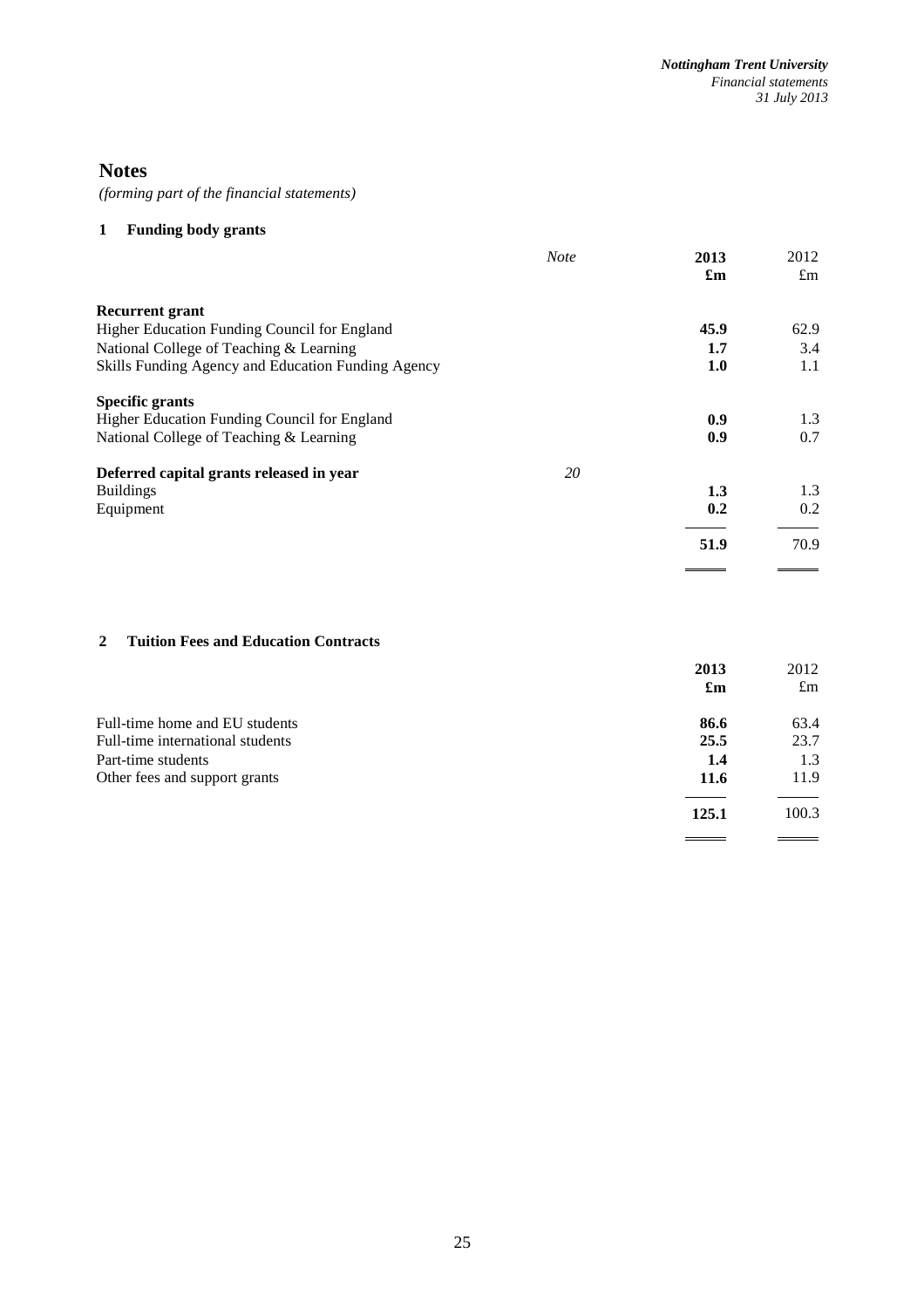# **3 Research grants and contracts**

|                                 | 2013                      | 2012        |
|---------------------------------|---------------------------|-------------|
|                                 | $\mathbf{f}_{\mathbf{m}}$ | $\pounds$ m |
| Research councils and charities | 2.3                       | 2.5         |
| Industry and commerce           | 0.8                       | 0.8         |
| Governmental                    | 2.0                       | 1.8         |
|                                 | 5.1                       | 5.1         |
|                                 |                           |             |

### **4 Other income**

|                                                                            | <b>Note</b> | 2013<br>$\mathbf{f}_{\mathbf{m}}$ | 2012<br>$\pounds$ m |
|----------------------------------------------------------------------------|-------------|-----------------------------------|---------------------|
| Residences, catering and conferences<br>Other income generating activities |             | 7.7<br>11.9                       | 6.7<br>10.3         |
| Released from deferred capital grants                                      | 20          | 0.4<br><b>20.0</b>                | 0.4<br>17.4         |
|                                                                            |             |                                   |                     |

# **5 Endowment and Investment Income**

|                                                                         | 2013<br>$\mathbf{f}_{\mathbf{m}}$ | 2012<br>$\pounds$ m |
|-------------------------------------------------------------------------|-----------------------------------|---------------------|
| Income from expendable endowments<br>Income from short term investments | 0.1<br>0.5                        | -<br>0.7            |
|                                                                         | 0.6                               | 0.7                 |
|                                                                         |                                   |                     |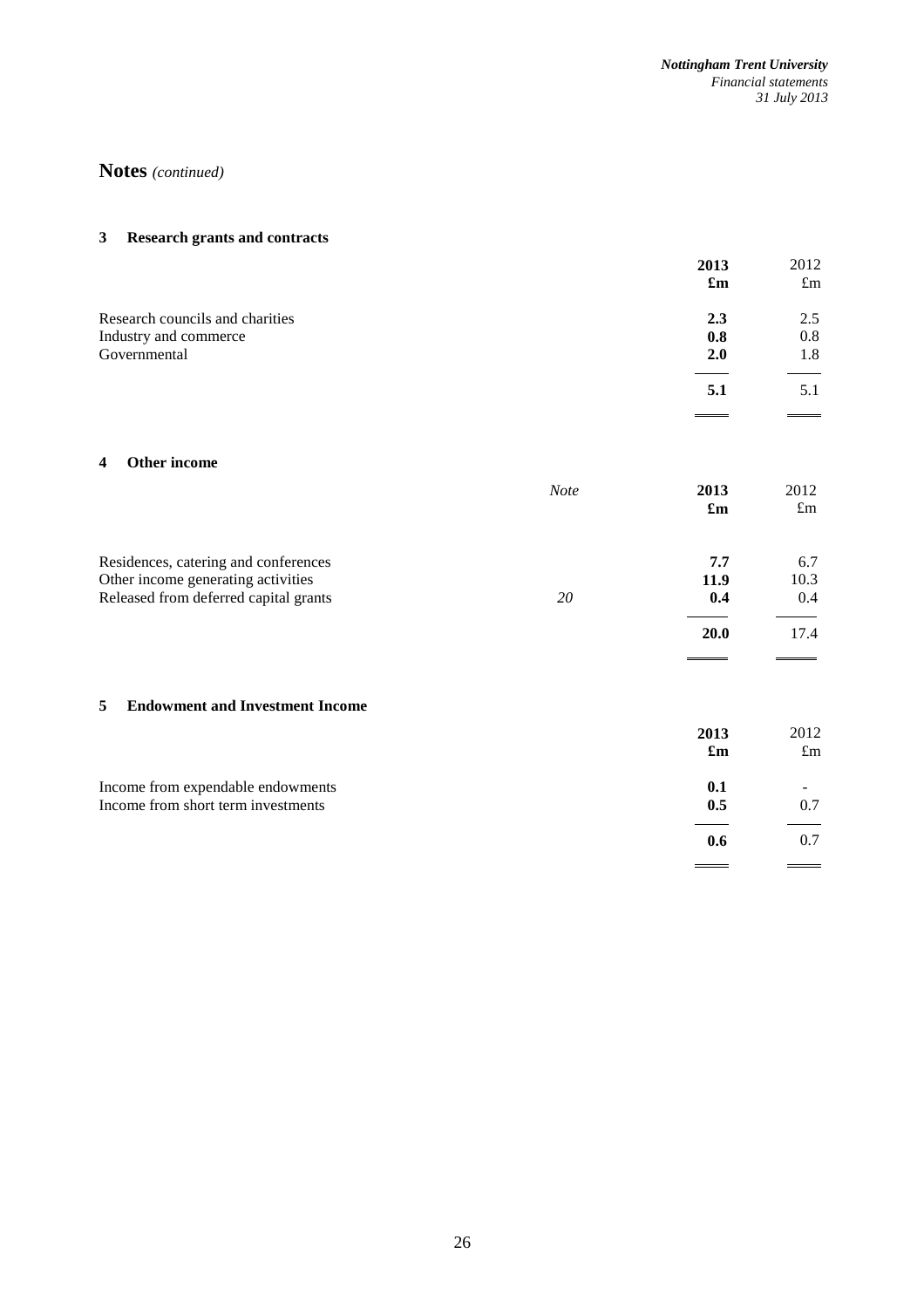## **6 Staff costs**

|                       | 2013<br>$\mathbf{f}_{\mathbf{m}}$ | 2012<br>$\pounds$ m |
|-----------------------|-----------------------------------|---------------------|
| Employee costs:       |                                   |                     |
| Wages and salaries    | 94.0                              | 91.2                |
| Social security costs | 7.8                               | 7.4                 |
| Other pension costs   | 13.2                              | 12.7                |
|                       | 115.0                             | 111.3               |
| FRS17 operating costs | 3.9                               | 2.3                 |
|                       | 118.9                             | 113.6               |
|                       |                                   |                     |

*The average monthly number of persons (including senior post-holders) employed by the University during the period, expressed as full time equivalents, was:* 

|                                     | 2013<br><b>Number</b> | 2012<br>Number |
|-------------------------------------|-----------------------|----------------|
| Teaching departments                | 1,100                 | 1,084          |
| Teaching support services           | 576                   | 580            |
| Other support services              | 77                    | 71             |
| Administration and central services | 572                   | 525            |
| Premises                            | 297                   | 279            |
| Other                               | 20                    | 20             |
|                                     |                       |                |
|                                     | 2,642                 | 2,559          |
|                                     |                       |                |

## *Emoluments of the Vice Chancellor and higher paid employees:*

The figures shown below include salaries and performance related pay paid under a system based on independent advice. They also include other benefits assessed as income for taxation purposes.

|                                                                           | 2013<br>£000 | 2012<br>£000 |
|---------------------------------------------------------------------------|--------------|--------------|
| Emoluments of the Vice Chancellor excluding pension contributions         | 321          | 300          |
| The University's pension contributions including contributions to the USS | 45           | 43           |
|                                                                           |              |              |

During 2009/10 the University agreed a long-term incentive scheme with the Vice Chancellor under which the Vice Chancellor will accrue a proportion of his salary in bonus which would not become payable until 2013/14.

The Vice-Chancellor is expected to retire towards the end of the 2013/14 academic year.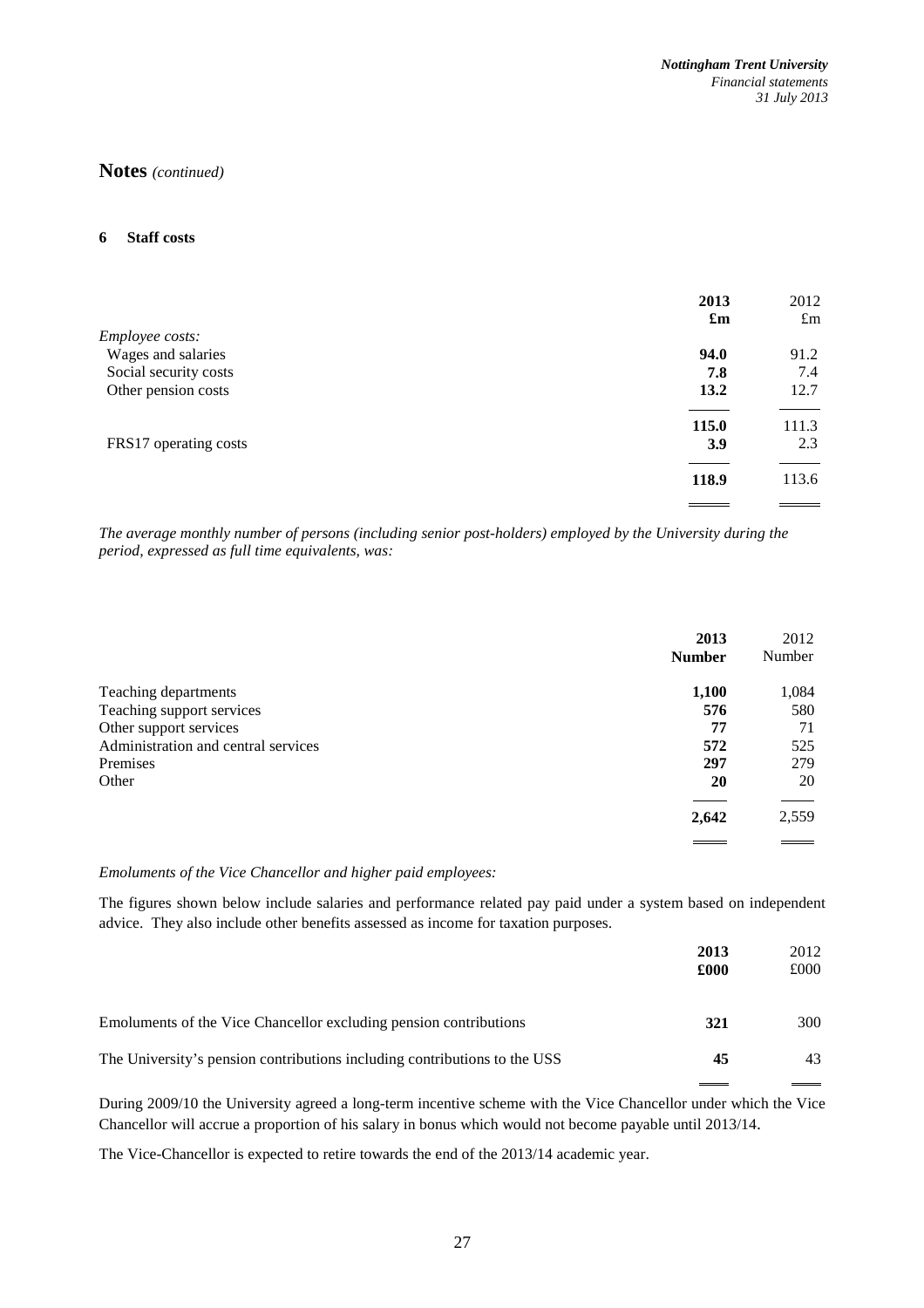# **6 Staff costs** *(continued)*

*Remuneration of higher paid staff, other than the Vice-Chancellor and excluding employers pension contributions*:

|                     | 2013<br><b>Number</b> | 2012<br>Number |
|---------------------|-----------------------|----------------|
| £100,001 - £110,000 | 6                     |                |
| £110,001 - £120,000 |                       | 2              |
| £120,001 - £130,000 |                       | 2              |
| £130,001 - £140,000 |                       |                |
| £140,001 - £150,000 |                       |                |
| £150,001 - £160,000 | 2                     |                |
| £160,001 - £170,000 |                       | 1              |
| £180,001 - £190,000 |                       |                |

No remuneration was paid to the Chairman of the Board of Governors nor to other non-executive members of the Board and its subsidiary undertakings.

*Compensation for loss of office paid to a former senior post holder/higher paid employee.* 

|                                                                              | 2013<br>£000 | 2012<br>£000 |
|------------------------------------------------------------------------------|--------------|--------------|
| Compensation paid and payable to the former post-holders                     | 124          |              |
| Estimated value of other benefits, including provisions for pension benefits |              |              |
|                                                                              |              |              |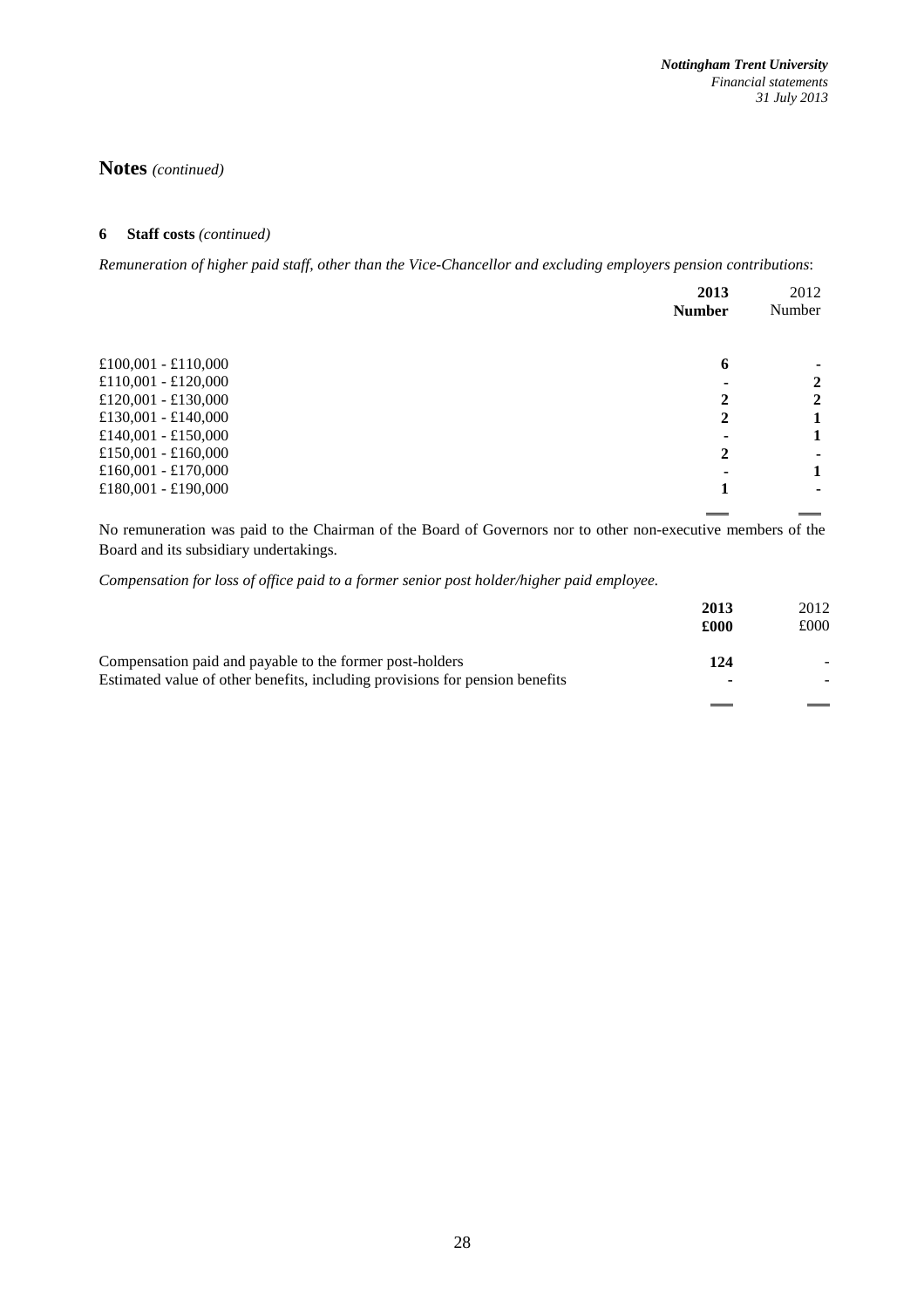# **7 Other operating expenses**

|                                                                 | 2013<br>$\mathbf{f}_{\mathbf{m}}$ | 2012<br>$\pounds$ m |
|-----------------------------------------------------------------|-----------------------------------|---------------------|
| Academic departments                                            | 15.2                              | 15.2                |
| Academic services                                               | 8.4                               | 8.6                 |
| Administration and central services                             | 20.7                              | 20.0                |
| Premises                                                        | 10.0                              | 10.0                |
| Residences, catering and conferences                            | 1.3                               | 1.2                 |
| Research grants and contracts                                   | 2.6                               | 2.5                 |
|                                                                 | 58.2                              | 57.5                |
| Other operating expenses include:                               |                                   |                     |
|                                                                 | £000                              | £000                |
| External auditors remuneration in respect of audit services     | 44                                | 54                  |
| External auditors remuneration in respect of non-audit services | 13                                | 42                  |
| Operating lease rentals                                         | 933                               | 1,980               |
|                                                                 |                                   |                     |

# **Trustees**

No trustee has received any remuneration/waived payments from the group during the year *(2012: none).*

The total expenses paid to or on behalf of 14 trustees was £8,170 *(2012 £5,585 to18 trustees).* This represents travel and subsistence expenses incurred in attending Board of Governors and Committee meetings and Charity events in their official capacity

# **8 Interest payable**

|                                                                                      | 2013<br>$\mathbf{f}_{\mathbf{m}}$ | 2012<br>$\pounds$ m |
|--------------------------------------------------------------------------------------|-----------------------------------|---------------------|
| Bank and other loans not wholly repayable within five years<br>Pension finance costs | 4.1<br>2.2                        | 4.2<br>1.7          |
|                                                                                      | 6.3                               | 5.9                 |
|                                                                                      |                                   |                     |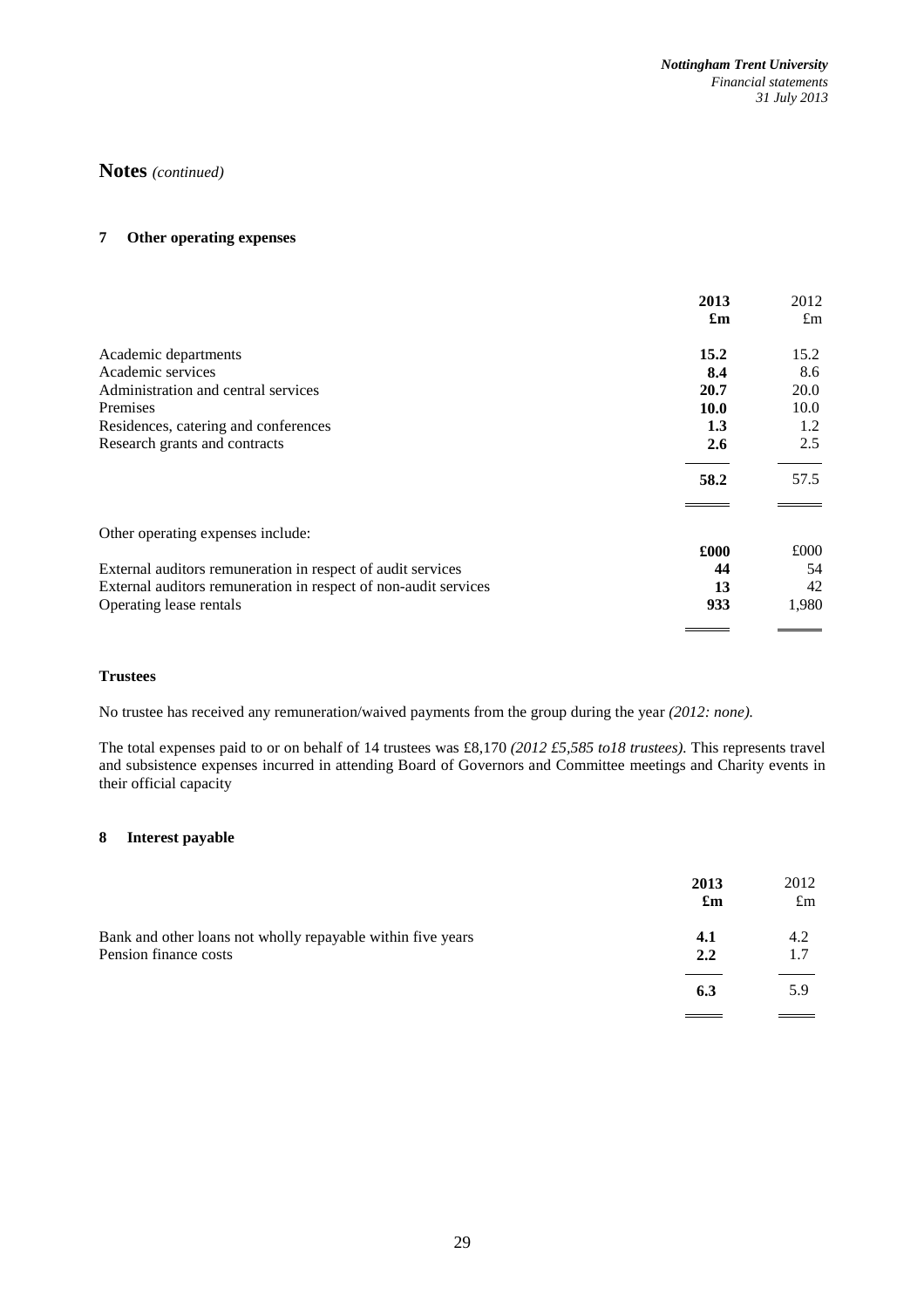# **9 Surplus on continuing operations for the year**

The surplus on continuing operations for the year is made up as follows:

|                                                                                                                                 | 2013<br>$\mathbf{f}_{\mathbf{m}}$ | 2012<br>$\pounds$ m |
|---------------------------------------------------------------------------------------------------------------------------------|-----------------------------------|---------------------|
| University surplus for the year                                                                                                 | 2.8                               | 1.8                 |
| Add: Impairment of subsidiary undertakings in the University                                                                    | 2.2                               |                     |
| Surpluses/(Deficits) generated by subsidiary undertakings after £0.2m transferred<br>to the University under a gift aid payment | 0.4                               | (0.3)               |
| Share of profit in joint venture undertaking                                                                                    |                                   | 0.1                 |
|                                                                                                                                 | 5.4                               | 1.6                 |
|                                                                                                                                 |                                   |                     |

# **10 Exceptional items**

The exceptional items are made up as follows:

|                            | 2013<br>$\mathbf{f}_{\mathbf{m}}$ | 2012<br>$\pounds$ m |
|----------------------------|-----------------------------------|---------------------|
| Disposal of fixed assets   |                                   |                     |
| Impairment of fixed assets | ۰                                 | (3.1)               |
|                            |                                   | (2.0)               |

The gain on disposal of fixed assets in 2012 relates to the Byron House redevelopment (see note 11).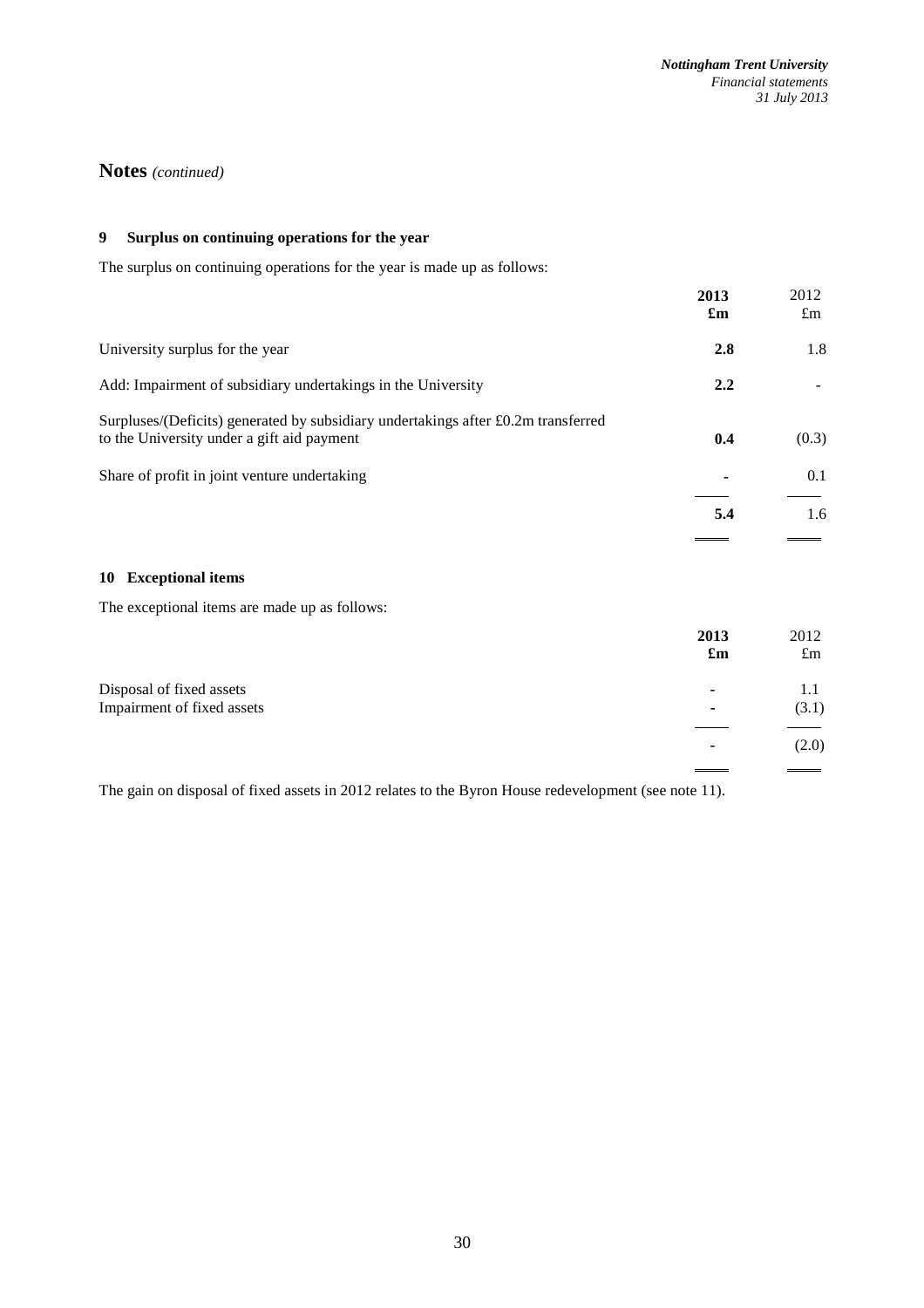*Nottingham Trent University Financial statements 31 July 2013* 

# **Notes** *(continued)*

# **11 Tangible assets**

|                           | Group<br>Freehold<br>land and<br>buildings<br>$\mathbf{f}_{\mathbf{m}}$ | Group<br><b>Fixtures</b><br>and<br>fittings<br>$\mathbf{f}_{\mathbf{m}}$ | Group<br><b>Furniture</b><br>and<br>equipment<br>$\mathbf{f}_{\mathbf{m}}$ | Group<br><b>Assets under</b><br>course of<br>construction<br>$\mathbf{f}_{\mathbf{m}}$ | Group<br><b>Total</b><br>$\mathbf{f}_{\mathbf{m}}$ |
|---------------------------|-------------------------------------------------------------------------|--------------------------------------------------------------------------|----------------------------------------------------------------------------|----------------------------------------------------------------------------------------|----------------------------------------------------|
| Cost or valuation:        |                                                                         |                                                                          |                                                                            |                                                                                        |                                                    |
| At 1 August 2012          | 311.1                                                                   | 39.3                                                                     | 89.8                                                                       | 2.6                                                                                    | 442.8                                              |
| Additions                 | 6.0                                                                     | 1.7                                                                      | 3.9                                                                        | 4.7                                                                                    | 16.3                                               |
| Disposals                 |                                                                         |                                                                          | (0.1)                                                                      |                                                                                        | (0.1)                                              |
| <b>Transfers</b>          | 0.1                                                                     | 0.5                                                                      | 0.6                                                                        | (1.2)                                                                                  |                                                    |
| At 31 July 2013           | 317.2                                                                   | 41.5                                                                     | 94.2                                                                       | 6.1                                                                                    | 459.0                                              |
| Accumulated depreciation: |                                                                         |                                                                          |                                                                            |                                                                                        |                                                    |
| At 1 August 2012          | 73.8                                                                    | 13.1                                                                     | 77.3                                                                       |                                                                                        | 164.2                                              |
| Charge for the year       | 5.8                                                                     | 2.5                                                                      | 5.6                                                                        |                                                                                        | 13.9                                               |
| Disposals                 |                                                                         |                                                                          | (0.1)                                                                      |                                                                                        | (0.1)                                              |
| At 31 July 2013           | 79.6                                                                    | 15.6                                                                     | 82.8                                                                       |                                                                                        | 178.0                                              |
| Net book value:           |                                                                         |                                                                          |                                                                            |                                                                                        |                                                    |
| At 31 July 2013           | 237.6                                                                   | 25.9                                                                     | 11.4                                                                       | 6.1                                                                                    | 281.0                                              |
| At 31 July 2012           | 237.3                                                                   | 26.2                                                                     | 12.5                                                                       | 2.6                                                                                    | 278.6                                              |
|                           |                                                                         |                                                                          |                                                                            |                                                                                        |                                                    |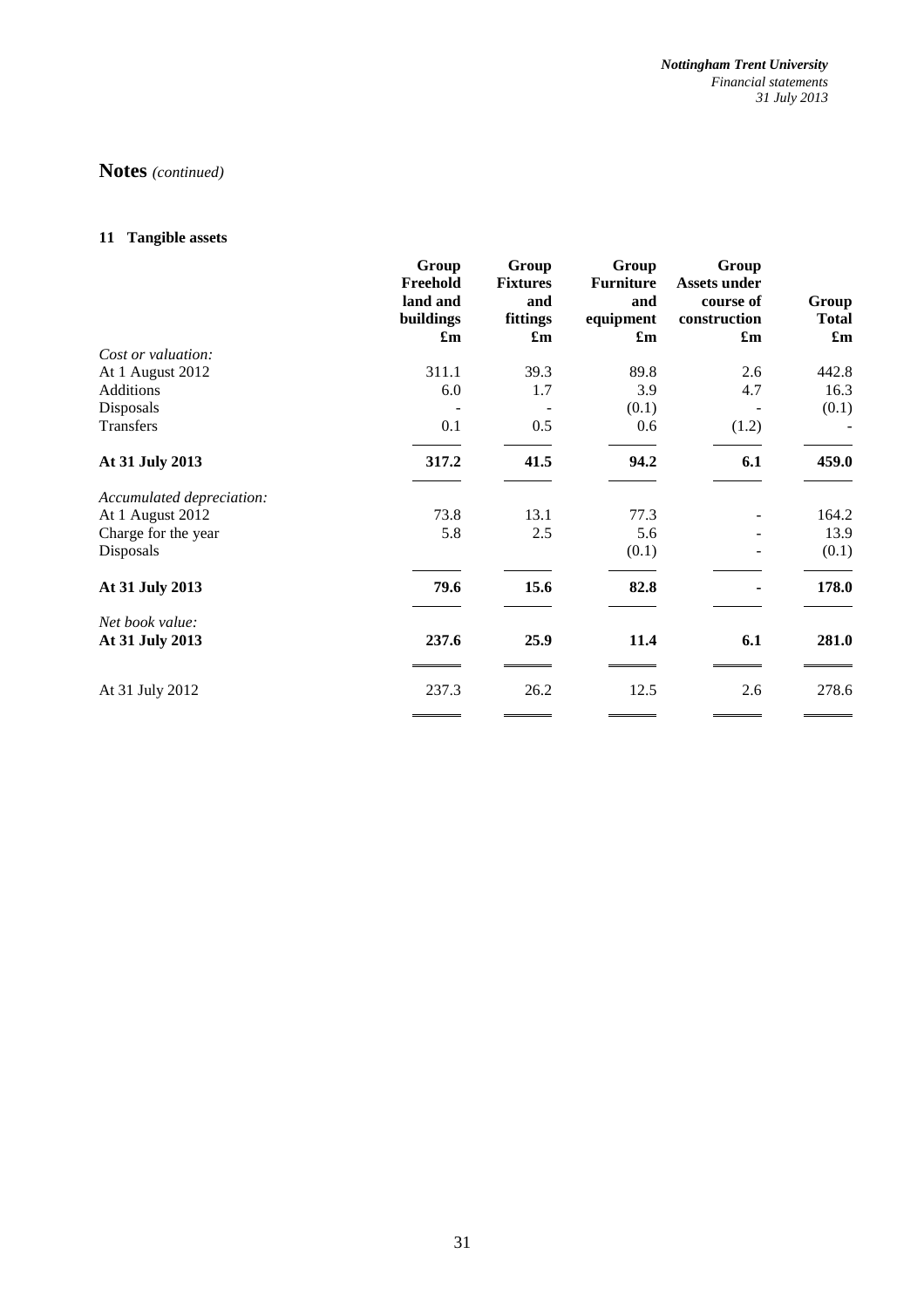### **11 Tangible assets** *(continued)*

|                         | <b>University</b><br>Freehold<br>land and<br>buildings<br>$\mathbf{f}_{\mathbf{m}}$ | <b>University</b><br><b>Fixtures</b><br>and<br>fittings<br>$\mathbf{f}_{\mathbf{m}}$ | <b>University</b><br><b>Furniture</b><br>and<br>equipment<br>$\mathbf{f}_{\mathbf{m}}$ | University<br><b>Assets under</b><br>course of<br>construction<br>$\mathbf{f}_{\mathbf{m}}$ | <b>University</b><br><b>Total</b><br>$\mathbf{f}_{\mathbf{m}}$ |
|-------------------------|-------------------------------------------------------------------------------------|--------------------------------------------------------------------------------------|----------------------------------------------------------------------------------------|---------------------------------------------------------------------------------------------|----------------------------------------------------------------|
| Cost or valuation:      |                                                                                     |                                                                                      |                                                                                        |                                                                                             |                                                                |
| At 1 August 2012        | 309.0                                                                               | 36.5                                                                                 | 85.8                                                                                   | 2.6                                                                                         | 433.9                                                          |
| Additions at cost       | 6.1                                                                                 | 1.7                                                                                  | 3.8                                                                                    | 4.6                                                                                         | 16.2                                                           |
| Disposals at cost       |                                                                                     |                                                                                      |                                                                                        |                                                                                             |                                                                |
| Transfers               | 0.1                                                                                 | 0.5                                                                                  | 0.6                                                                                    | (1.2)                                                                                       |                                                                |
| At 31 July 2013         | 315.2                                                                               | 38.7                                                                                 | 90.2                                                                                   | 6.0                                                                                         | 450.1                                                          |
| Depreciation:           |                                                                                     |                                                                                      |                                                                                        |                                                                                             |                                                                |
| At 1 August 2012        | 73.3                                                                                | 11.0                                                                                 | 73.5                                                                                   |                                                                                             | 157.8                                                          |
| Charge for the year     | 5.8                                                                                 | 2.4                                                                                  | 5.3                                                                                    |                                                                                             | 13.5                                                           |
| Eliminated on disposals |                                                                                     |                                                                                      |                                                                                        |                                                                                             |                                                                |
| At 31 July 2013         | 79.1                                                                                | 13.4                                                                                 | 78.8                                                                                   |                                                                                             | 171.3                                                          |
| Net book value:         |                                                                                     |                                                                                      |                                                                                        |                                                                                             |                                                                |
| At 31 July 2013         | 236.1                                                                               | 25.3                                                                                 | 11.4                                                                                   | 6.0                                                                                         | 278.8                                                          |
| At 31 July 2012         | 235.7                                                                               | 25.5                                                                                 | 12.3                                                                                   | 2.6                                                                                         | 276.1                                                          |
|                         |                                                                                     |                                                                                      |                                                                                        |                                                                                             |                                                                |

Freehold land with a book value of £9,692,000 *(2012: £9,692,000)* (Group and University) is not depreciated. In accordance with the current RICS practice notes, the land element of the University's estate has been valued net of the costs of demolishing any buildings on that land.

On 2 August 1999 the University signed a deed preserving the 'further education asset base' inherited following its merger with Brackenhurst College on 1 April 1999. In the event of a total failure to preserve the asset base, the Skills Funding Agency shall have the right to call for the repayment of the 'further education asset base', being the greater of the value of indexed-based 'chattels' less 'liabilities' or the total cost of replacing the land asset with accommodation and facilities of comparable quality, size and location.

In 1999/2000 the University has entered into a lease with a developer for the provision of a hotel/gym complex on its Goldsmith Square car park. The lease is for 50 years with breaks at 15 and 25 years. At the conclusion of the lease, the whole of the property will revert to the University.

During 2007/08 the University entered into an amended lease agreement with UPP Group Limited and UPP Nottingham Limited for the majority of its student residences. The University received consideration totalling £11,032,000 in 2007/08 in respect of this transaction, including a 20% shareholding in UPP Nottingham Limited and an entitlement to loan notes to be issued by UPP Nottingham Limited. In 2009/10 the University received consideration totalling £652,000 in respect of an additional entitlement to loan notes. The leases are for 40 years maturing in 2048 and at the conclusion of the leases the properties will revert to the University. This reversionary interest is included within fixed assets at valuation.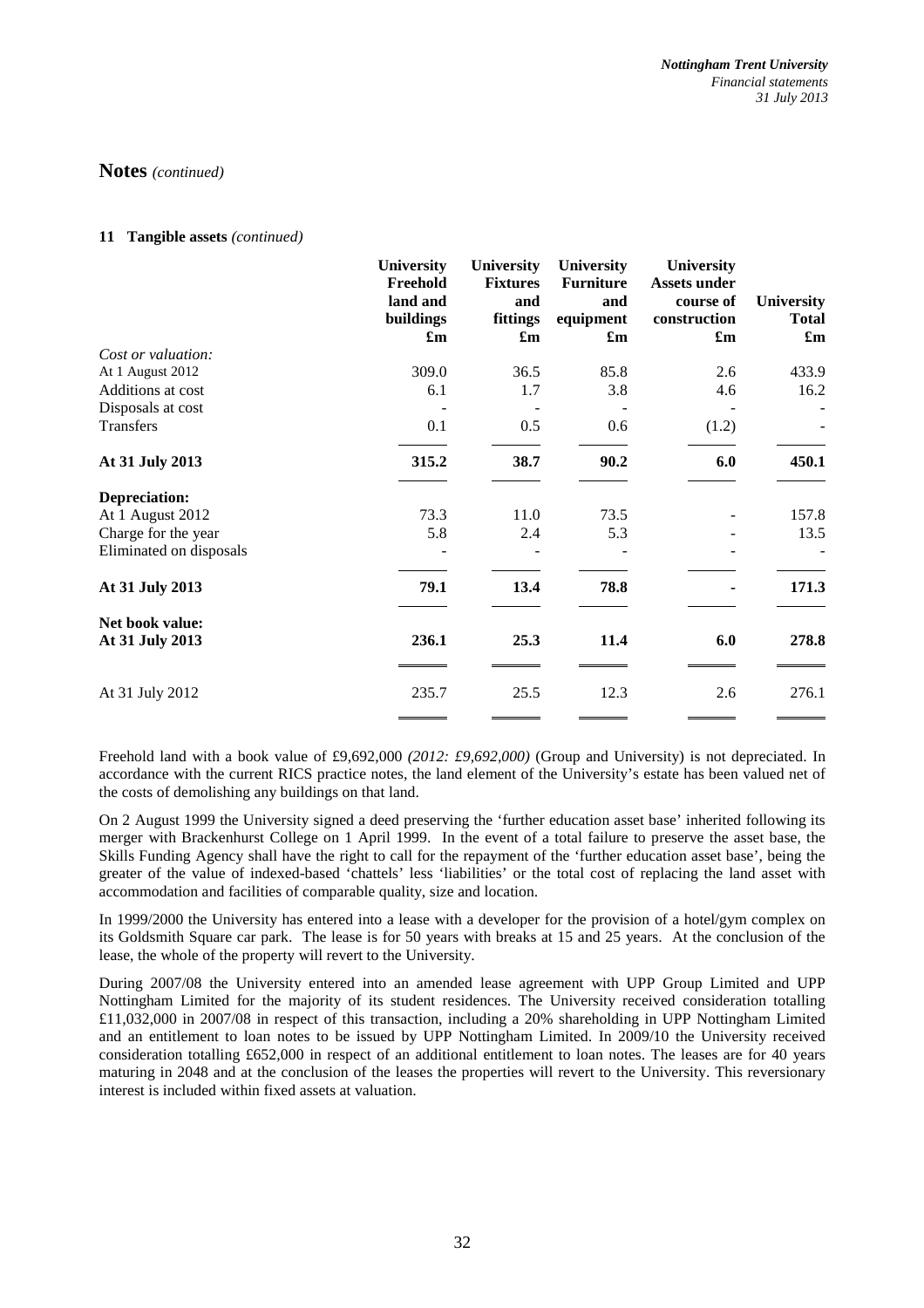## **11 Tangible assets** *(continued)*

In 2009/10 the University entered into a lease agreement with UPP (Clifton) Limited for the provision of a new student residences on the Clifton campus. The University received a gross consideration totalling £7,333,000 in the year, which net of costs totalled £6,880,000. The transaction included a 20% shareholding in UPP (Clifton) Limited and an entitlement to loan notes to be issued by UPP (Clifton) Limited. The lease is co-terminus with the existing UPP agreements and at the conclusion of the lease the properties will revert to the University. In 2011/12 the University entered into a lease agreement with UPP (Byron) Limited for the provision of a new student residences and a new Students Union building on the City campus. The University received a premium of £1,833,000 in respect of the agreement. The transaction includes a 20% shareholding in UPP (Byron) Limited and an entitlement to loan notes to be issued by UPP (Byron) Limited.

### **12 Investments**

|                      | Group                     | <b>University</b>         | Group       | University  |
|----------------------|---------------------------|---------------------------|-------------|-------------|
|                      | 2013                      | 2013                      | 2012        | 2012        |
|                      | $\mathbf{f}_{\mathbf{m}}$ | $\mathbf{f}_{\mathbf{m}}$ | $\pounds$ m | $\pounds$ m |
| Subsidiary companies | ۰                         | $\blacksquare$            | -           | 2.2         |
| Other investments    | 1.9                       | 1.9                       | 2.4         | 2.4         |
|                      | 1.9                       | 1.9                       | 2.4         | 4.6         |

The University owns 100% of the issued share capital of the following companies which are registered in England and operating in the UK:

|                                          | No of Ord     | Cost of    | Value of   |
|------------------------------------------|---------------|------------|------------|
| <b>Company Name</b>                      | <b>Shares</b> | Investment | Investment |
|                                          |               | £000       | £000       |
| Nottingham Law School Limited            | 1,667,000     | 1,667      | Nil        |
| Nottingham Consultants Limited           | 555,000       | 555        | Nil        |
| Nottingham Trent Residences 1 plc        | 5,000,004     | 2,500      |            |
| Nottingham International College Limited |               |            |            |

In addition, the University is also the sole subscriber to the Education Support Centre (UK) Limited, a company limited by guarantee, registered in England and operating in the UK.

Investments in Nottingham Law School Limited and Nottingham Consultants Limited were impaired in full in the year and the resulting charge is included in Other Operating Cost

### **Other Investments**

|                                                   |              | 2013       | 2012       |
|---------------------------------------------------|--------------|------------|------------|
| Company name                                      | Percentage   | Value of   | Value of   |
|                                                   | shareholding | investment | investment |
|                                                   | $\%$         | £000       | £000       |
| <b>UPP Nottingham Limited</b>                     | 20           |            | 565        |
| <b>UPP Clifton Limited</b>                        | 20           | 78         | 78         |
| <b>UPP Byron Limited</b>                          | 20           | 113        | 113        |
| <b>NET</b>                                        | n/a          | 50         | 50         |
| Lachesis Fund                                     | n/a          | 250        | 250        |
| Experian plc                                      | >1           | 355        | 273        |
| BioCity Nottingham Limited (Limited by Guarantee) | n/a          | 1,083      | 1,109      |
|                                                   |              | 1.929      | 2,438      |

 $\overline{a}$ 

 $\overline{a}$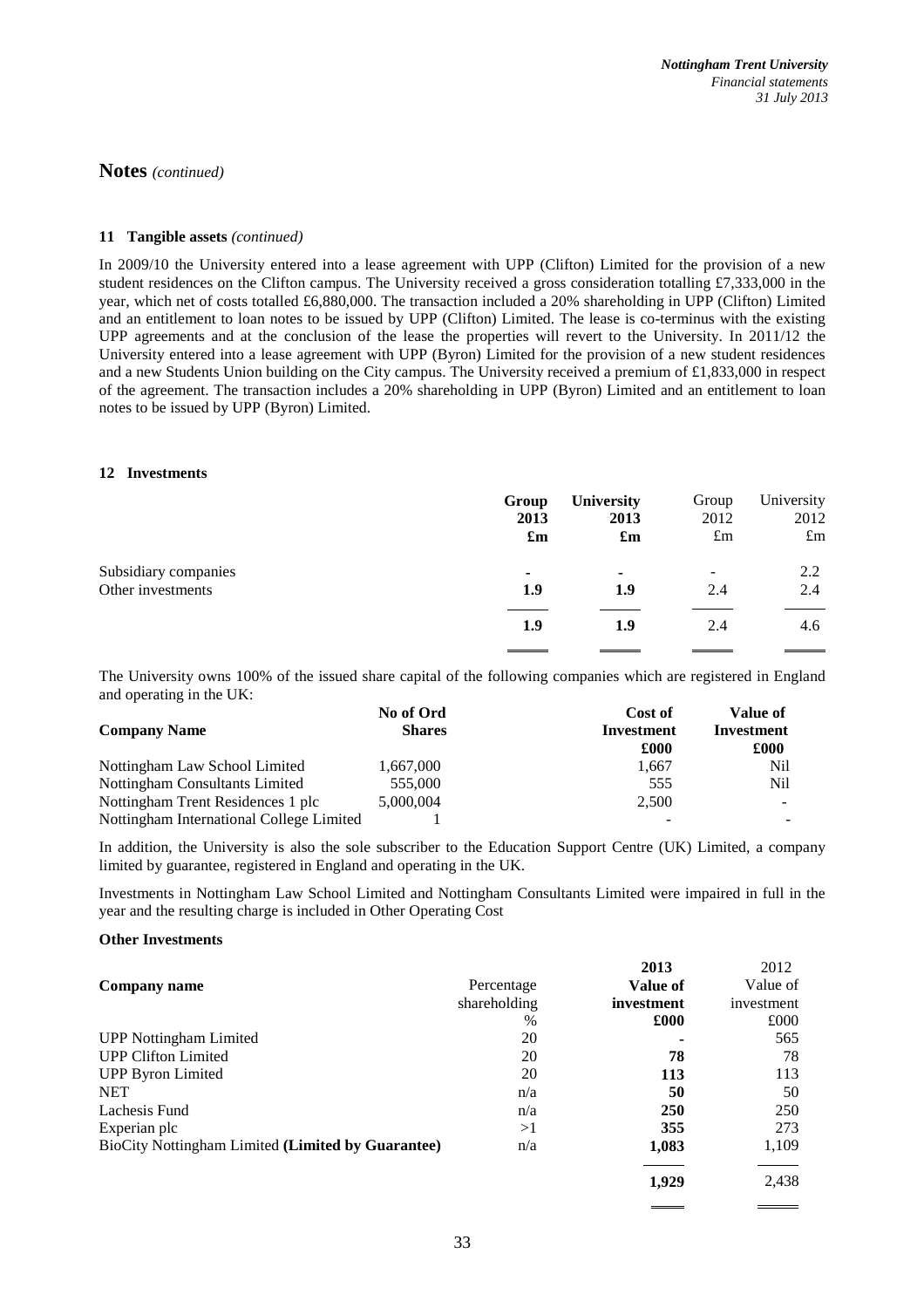## **12 Investments** *(continued)*

The Group's holdings in UPP Nottingham Limited, UPP Clifton Limited and UPP Byron Limited were a result of property lease financing arrangement considerations (see Note 10). On 6<sup>th</sup> March 2013, the University sold its holding in UPP Nottingham Limited at "par" consideration of £565,000.

The Group holds 28,710 ordinary shares in Experian PLC (2012: 28,710) which were valued at 1233p per share  $(2012: 952p)$  as per the closing Sell position on the London Stock Exchange as at 31<sup>st</sup> July 2013.

The Group's participating interest in BioCity Nottingham Limited relates the net assets in the joint venture arrangement entered into by the University to form BioCity Nottingham Limited with the University of Nottingham and EMDA. Following the abolition of EMDA the University has continued the joint venture arrangement with the University of Nottingham. BioCity Nottingham Limited owns 75% of BioCity Scotland Limited formed with a minority interest partner, BioCity Scotland Limited was gifted Land, plant, equipment and stock by Merck to the value of £11.3m in 2012. Owing to restrictions under the joint venture deed the resulting increase in net asset value of BioCity Nottingham Limited, as a result of this gift, is an unrealisable gain. The accounts of BioCity Nottingham treat the "unrealisable" gain as a Special Reserve not distributable to BioCity Scotland shareholders or joint venture partners of BioCity Nottingham Limited. For the purposes of the calculation of Net Asset Value, this Special Reserve has been treated as an additional liability.

The Group's share of the value of the gross assets and liabilities in the joint venture are as follows:

|                          | 2013                      | 2012        |
|--------------------------|---------------------------|-------------|
|                          | $\mathbf{f}_{\mathbf{m}}$ | $\pounds$ m |
| <b>Gross Assets</b>      | 11.4                      | 1.3         |
| <b>Gross Liabilities</b> | (10.3)                    | (0.2)       |
|                          | 1.1                       | 1.1         |
|                          |                           |             |

The Group is continuing to treat BioCity Nottingham Limited group as a joint venture rather than fully consolidating their results into the financial statements on the grounds of materiality. The joint venture has a year-end of 31 December

The Group holds shares in a number of spin out companies incorporated in the United Kingdom and registered in England and Wales . The details of the percentage shareholdings and cost of these investments is shown in the table below. The Group has chosen not to attribute any value to these investments within the financial statements on the basis of prudence as these companies have only recently started to trade.

| <b>Company name</b>        | <b>Percentage</b><br>shareholding | Cost of<br>investment | Value of<br>investment |
|----------------------------|-----------------------------------|-----------------------|------------------------|
|                            | $\frac{6}{9}$                     |                       |                        |
| Loreus Limited             | 10                                | 10                    |                        |
| Compandx Limited           | 50                                | 550                   |                        |
| SiActive Limited           | 27                                | 25                    |                        |
| Gyrometric Systems Limited | 42                                | 85                    |                        |
| Voicekey Limited           | 49                                | 450                   |                        |

The Group also holds shares in a number of companies which have been set up through the HIVE. Details of these investments have not been disclosed due to their insignificant nature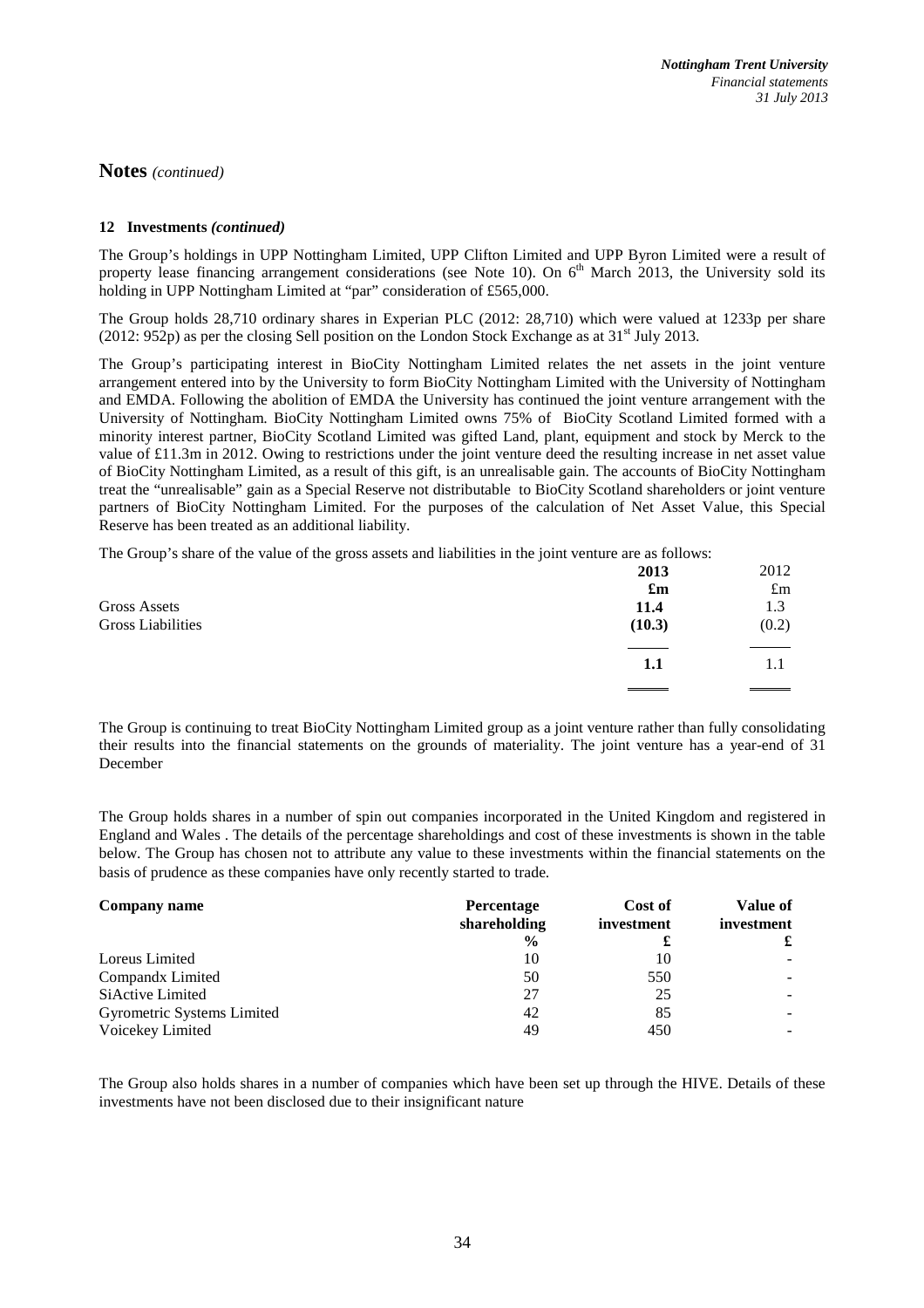### **13 Endowment assets**

| 2012        |
|-------------|
|             |
| $\pounds$ m |
| 0.8         |
| 0.1         |
| (0.2)       |
| (0.1)       |
| 0.6         |
|             |
|             |
|             |
| 0.6         |
| 0.6         |
|             |

# **14 Stock**

|                  | Group                     | <b>University</b>         | Group       | University  |
|------------------|---------------------------|---------------------------|-------------|-------------|
|                  | 2013                      | 2013                      | 2012        | 2012        |
|                  | $\mathbf{f}_{\mathbf{m}}$ | $\mathbf{f}_{\mathbf{m}}$ | $\pounds$ m | $\pounds$ m |
| Consumables      | 0.2                       | 0.2                       | 0.2         | 0.3         |
| Goods for resale | 0.2                       | 0.1                       | 0.2         | -           |
|                  | 0.4                       | 0.3                       | 0.4         | 0.3         |
|                  |                           |                           |             |             |

# **15 Debtors:** amounts falling due within one year

|                                         | Group                     | <b>University</b>         | Group                    | University  |
|-----------------------------------------|---------------------------|---------------------------|--------------------------|-------------|
|                                         | 2013                      | 2013                      | 2012                     | 2012        |
|                                         | $\mathbf{f}_{\mathbf{m}}$ | $\mathbf{f}_{\mathbf{m}}$ | $\pounds$ m              | $\pounds$ m |
| Trade debtors                           | 4.9                       | 4.5                       | 5.4                      | 4.9         |
| Amounts owed by subsidiary undertakings |                           | 5.3                       | $\overline{\phantom{a}}$ | 4.9         |
| Prepayments                             | 0.9                       | 0.8                       | 0.5                      | 0.3         |
| <b>Other Debtors</b>                    | 0.1                       | 0.1                       | -                        | 1.9         |
| Accrued income                          | 1.4                       | 1.2                       | 1.9                      |             |
|                                         | 7.3                       | 11.9                      | 7.8                      | 12.0        |

Interest is receivable on the unsecured loans to subsidiary undertakings at prevailing rates of interest and the loans are repayable on demand.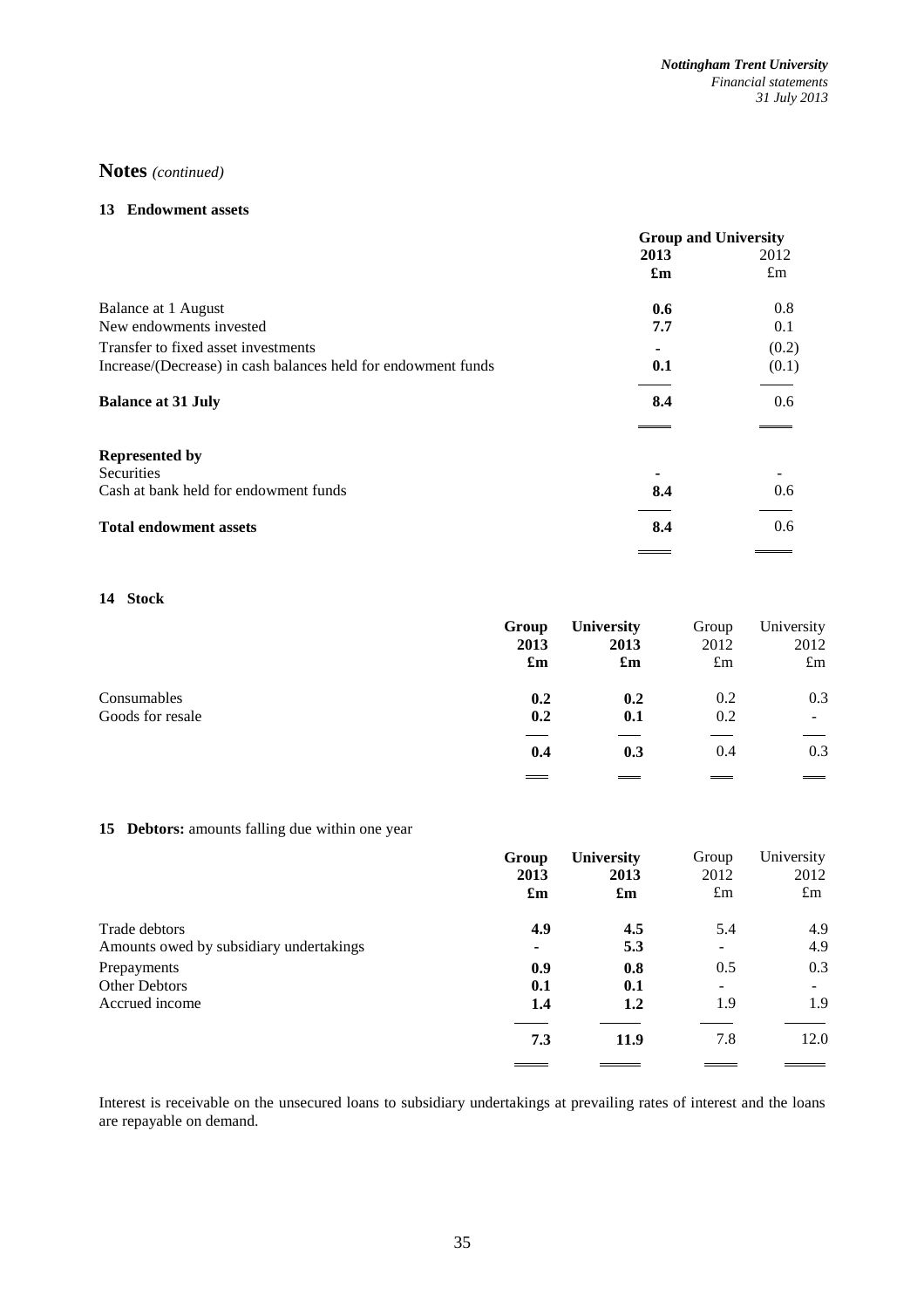**16 Debtors:** amounts falling due after more than one year

|                             | Group<br>2013<br>$\mathbf{f}_{\mathbf{m}}$ | <b>University</b><br>2013<br>$\mathbf{f}_{\mathbf{m}}$ | Group<br>2012<br>$\pounds$ m | University<br>2012<br>$\pounds$ m |
|-----------------------------|--------------------------------------------|--------------------------------------------------------|------------------------------|-----------------------------------|
| Loan notes (see note $11$ ) | 3.2                                        | 3.2                                                    | 5.1                          | 5.1                               |
|                             | 3.2                                        | 3.2                                                    | 5.1                          | 5.1                               |
|                             |                                            |                                                        |                              |                                   |

The University received £1,955,000 on 6<sup>th</sup> March 2013 as "at par" consideration for UPP Nottingham Limited loan notes.

# **17 Creditors:** amounts falling due within one year

|                                             | Group                     | <b>University</b>         | Group       | University  |
|---------------------------------------------|---------------------------|---------------------------|-------------|-------------|
|                                             | 2013                      | 2013                      | 2012        | 2012        |
|                                             | $\mathbf{f}_{\mathbf{m}}$ | $\mathbf{f}_{\mathbf{m}}$ | $\pounds$ m | $\pounds$ m |
| Bank loan                                   | $1.7\,$                   | 1.7                       | 1.6         | 1.6         |
| General creditors                           | 5.4                       | 5.4                       | 6.2         | 6.1         |
| Social security and other taxation payments | 3.2                       | 3.1                       | 3.4         | 3.3         |
| Other creditors                             | 0.1                       | 0.1                       | 0.1         | 0.1         |
| Accruals                                    | 9.0                       | 8.8                       | 10.6        | 10.3        |
| Deferred income                             | 8.5                       | 8.1                       | 10.5        | 9.9         |
|                                             | 27.9                      | 27.2                      | 32.4        | 31.3        |
|                                             |                           |                           |             |             |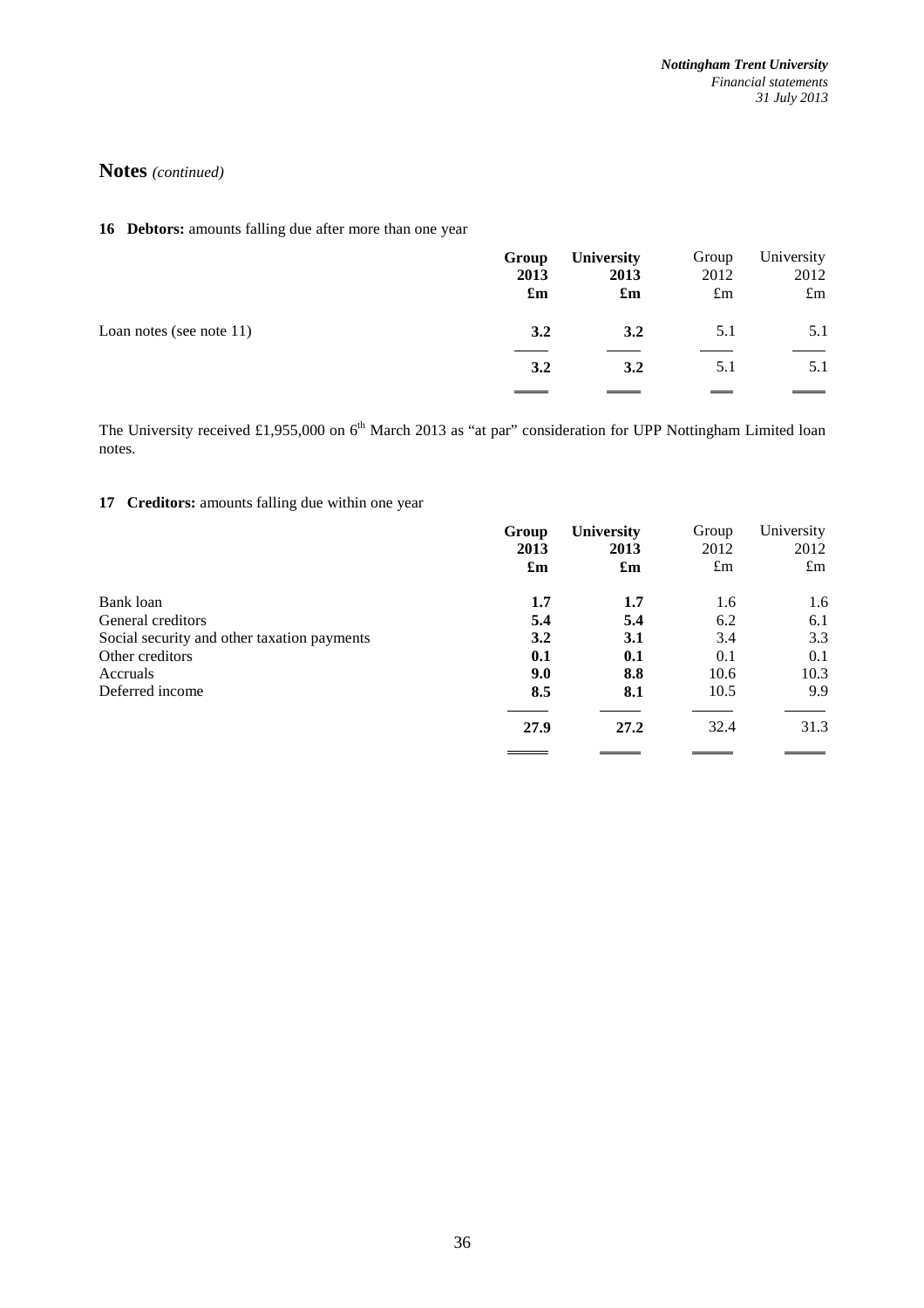# 18 **Creditors:** amounts falling due after more than one year

|                            | Group                     | <b>University</b>         | Group       | University  |
|----------------------------|---------------------------|---------------------------|-------------|-------------|
|                            | 2013                      | 2013                      | 2012        | 2012        |
|                            | $\mathbf{f}_{\mathbf{m}}$ | $\mathbf{f}_{\mathbf{m}}$ | $\pounds$ m | $\pounds$ m |
| Unsecured loans            | 84.4                      | 84.4                      | 86.2        | 86.2        |
| Salix Revolving Green Fund | 1.3                       | 1.3                       | 1.1         | 1.1         |
|                            | 85.7                      | 85.7                      | 87.3        | 87.3        |
|                            |                           |                           |             |             |

### Analysis of debt:

| <b>Group and University</b> |             |
|-----------------------------|-------------|
| 2013                        | 2012        |
| $\mathbf{f}_{\mathbf{m}}$   | $\pounds$ m |
|                             |             |
| 1.7                         | 1.6         |
| 1.9                         | 1.8         |
| 8.4                         | 5.9         |
| 75.4                        | 79.6        |
| 87.4                        | 88.9        |
|                             |             |

Of the loans outstanding, £25m is fixed at a rate of 4.88% until October 2030, £10m is fixed at 4.94% until October 2023, £15m is fixed at 4.90% until October 2026, £5m is fixed at 4.93% until October 2022 and £40m is fixed at 4.58% until December 2038. The loans are repayable in instalments in the period to December 2038 with the exception of the £40m loan which is repayable in a single amount at the end of the loan period.

The Salix fund is a loan received from HEFCE through its partnership with Salix Finance Limited, specifically for the purpose of funding energy efficiency and low carbon technologies. The loan is at a 0% rate of interest and is repayable in greater than five years.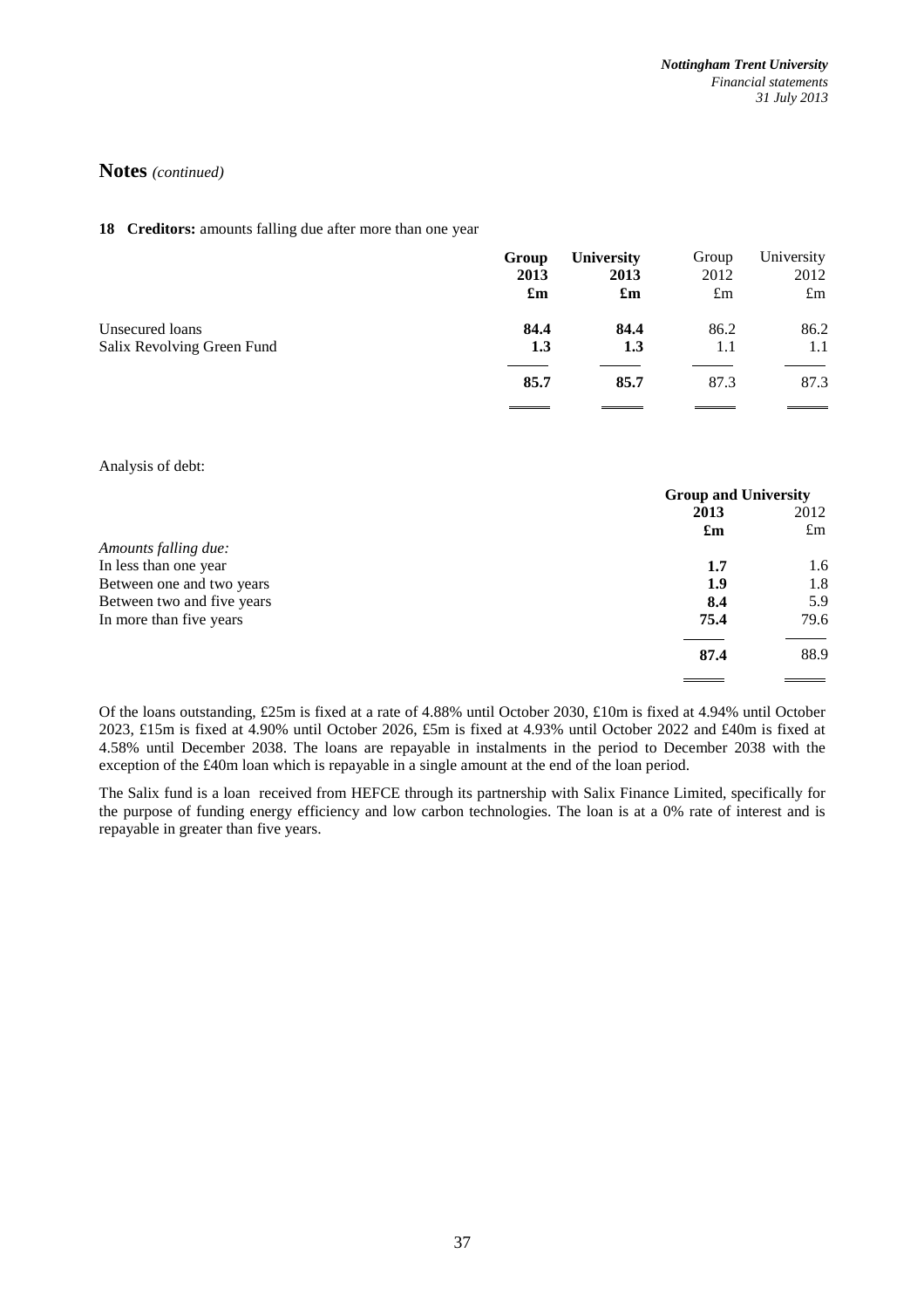# **19 Provisions for liabilities and charges**

|                                                 | Group                                        |                                                   |                                                  |                                           |
|-------------------------------------------------|----------------------------------------------|---------------------------------------------------|--------------------------------------------------|-------------------------------------------|
|                                                 | <b>Pensions</b><br>$\mathbf{f}_{\mathbf{m}}$ | <b>Dilapidations</b><br>$\mathbf{f}_{\mathbf{m}}$ | <b>Onerous rent</b><br>$\mathbf{f}_{\mathbf{m}}$ | <b>Total</b><br>$\mathbf{f}_{\mathbf{m}}$ |
| At 1 August 2012                                | 10.6                                         | 1.0                                               | 0.2                                              | 11.8                                      |
| Transfer from income and<br>expenditure account | 0.7                                          |                                                   |                                                  | 0.7                                       |
|                                                 | 11.3                                         | 1.0                                               | 0.2                                              | 12.5                                      |
| Utilised in year                                | (0.8)                                        |                                                   | (0.1)                                            | (0.9)                                     |
| At 31 July 2013                                 | 10.5                                         | 1.0                                               | 0.1                                              | 11.6                                      |
|                                                 |                                              |                                                   |                                                  |                                           |

# **University**

|                                                 | <b>Pensions</b><br>$\mathbf{f}_{\mathbf{m}}$ | <b>Dilapidations</b><br>$\mathbf{f}_{\mathbf{m}}$ | <b>Total</b><br>$\mathbf{f}_{\mathbf{m}}$ |
|-------------------------------------------------|----------------------------------------------|---------------------------------------------------|-------------------------------------------|
| At 1 August 2012                                | 10.6                                         | 1.0                                               | 11.6                                      |
| Transfer from income and<br>expenditure account | 0.7                                          |                                                   | 0.7                                       |
|                                                 | 11.3                                         | 1.0                                               | 12.3                                      |
| Utilised in year                                | (0.8)                                        |                                                   | (0.8)                                     |
| At 31 July 2013                                 | 10.5                                         | 1.0                                               | 11.5                                      |
|                                                 |                                              |                                                   |                                           |

Please see note 30 for an explanation of the nature of the pensions provision. The dilapidations provision relates to the estimated cost of exiting leased properties.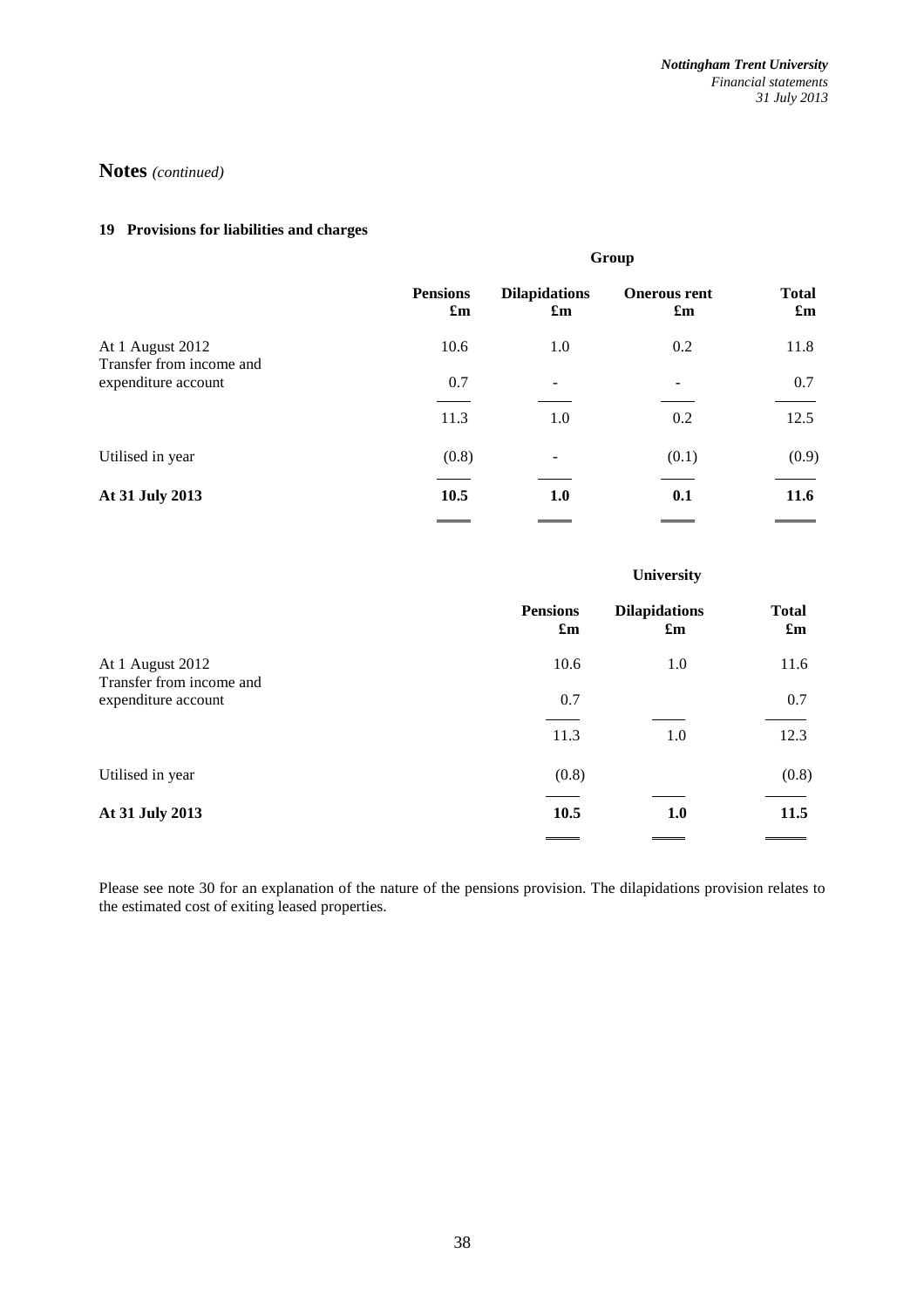# **20 Deferred capital grants**

|                                    |                           | <b>Group and University</b> |                           |  |
|------------------------------------|---------------------------|-----------------------------|---------------------------|--|
|                                    | <b>Funding</b>            | Other                       |                           |  |
|                                    | councils                  | grants                      | <b>Total</b>              |  |
|                                    | $\mathbf{f}_{\mathbf{m}}$ | $\mathbf{f}_{\mathbf{m}}$   | $\mathbf{f}_{\mathbf{m}}$ |  |
| At 1 August 2012                   |                           |                             |                           |  |
| <b>Buildings</b>                   | 45.9                      | 8.4                         | 54.3                      |  |
| Equipment                          | 0.4                       | 0.5                         | 0.9                       |  |
| <b>Total</b>                       | 46.3                      | 8.9                         | 55.2                      |  |
| <b>Cash received</b>               |                           |                             |                           |  |
| <b>Buildings</b>                   | 0.8                       | 0.1                         | 0.9                       |  |
| Equipment                          |                           |                             |                           |  |
| <b>Total</b>                       | 0.8                       | 0.1                         | 0.9                       |  |
| Released to income and expenditure |                           |                             |                           |  |
| <b>Buildings</b>                   | 1.3                       | 0.2                         | 1.5                       |  |
| Equipment                          | 0.2                       | 0.2                         | 0.4                       |  |
| <b>Total</b>                       | 1.5                       | 0.4                         | 1.9                       |  |
| At 31 July 2013                    |                           |                             |                           |  |
| <b>Buildings</b>                   | 45.4                      | 8.3                         | 53.7                      |  |
| Equipment                          | 0.2                       | 0.3                         | 0.5                       |  |
| <b>Total</b>                       | 45.6                      | 8.6                         | 54.2                      |  |
|                                    | _____                     | _____                       |                           |  |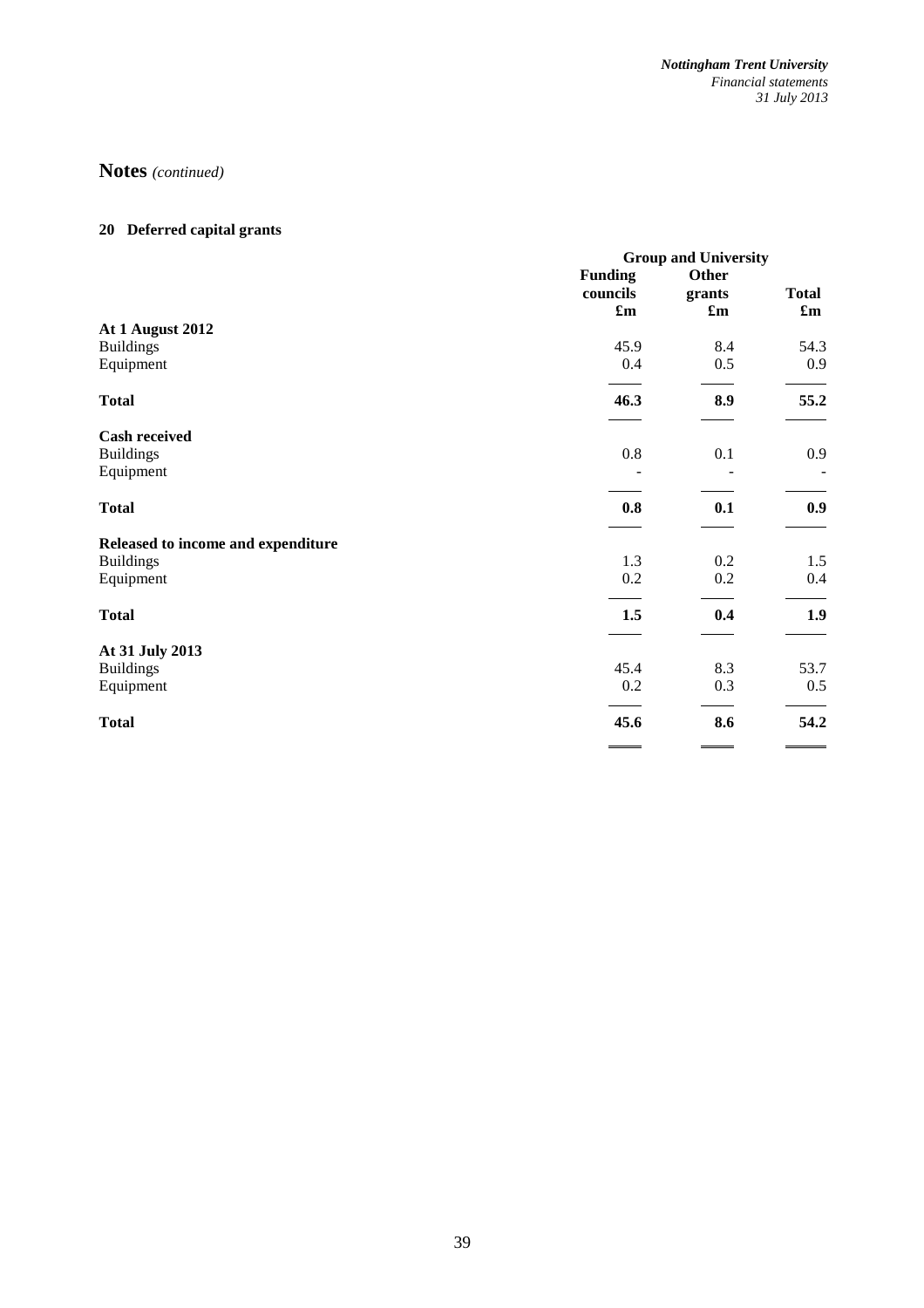## **21 Endowment funds and connected charities**

|                                     | <b>Restricted</b>         | 2013                      | 2012        |
|-------------------------------------|---------------------------|---------------------------|-------------|
|                                     | <b>Expendable</b>         | <b>Total</b>              | Total       |
|                                     | $\mathbf{f}_{\mathbf{m}}$ | $\mathbf{f}_{\mathbf{m}}$ | $\pounds m$ |
| At 1 August 2012                    |                           |                           |             |
| Capital                             | 0.6                       | 0.6                       | 0.8         |
| Accumulated income                  |                           |                           |             |
|                                     | 0.6                       | 0.6                       | 0.8         |
| New endowments                      | 7.7                       | 7.7                       | 0.1         |
| Transfer to deferred capital grants |                           |                           | (0.2)       |
| <b>Investment</b> Income            | 0.1                       | 0.1                       |             |
| Expenditure                         |                           |                           | (0.1)       |
| At 31 July 2013                     | 8.4                       | 8.4                       | 0.6         |
| <b>Represented by:</b>              |                           |                           |             |
| Capital                             | 8.4                       | 8.4                       | 0.6         |
| Accumulated income                  |                           |                           |             |
|                                     | 8.4                       | 8.4                       | 0.6         |
|                                     |                           |                           |             |

Restricted expendable endowments includes £8.1m relating to connected institutions under paragraph 28 in Schedule 3 to the Charities Act 2011. This relates to funds received from The van Geest Foundation Cancer Research Fund, a charitable trust established to administer funds donated by the John and Lucille van Geest Foundation. The objects of the fund are to advance education at the University into all aspects of cancer biology and contribute towards or meet the costs of cancer research undertaken at the University and the publication of the useful results of such research.

The NTU Alumni and Donors gift fund is the University's main fund raising vehicle. This fund totals £0.2m from 2,908 donations. Funds raised may be applied generally to support the University.

# **22 Revaluation reserve**

|                                                    | <b>Group and University</b> |             |
|----------------------------------------------------|-----------------------------|-------------|
|                                                    | 2013                        | 2012        |
|                                                    | $\mathbf{f}_{\mathbf{m}}$   | $\pounds$ m |
| Balance brought forward at 1 August                | 46.9                        | 51.6        |
| Released to income and expenditure reserve in year | (1.8)                       | (1.8)       |
| Disposal of properties                             |                             | (3.0)       |
| Revaluation of fixed asset investments             | 0.1                         | 0.1         |
| At 31 July                                         | 45.2                        | 46.9        |
|                                                    |                             |             |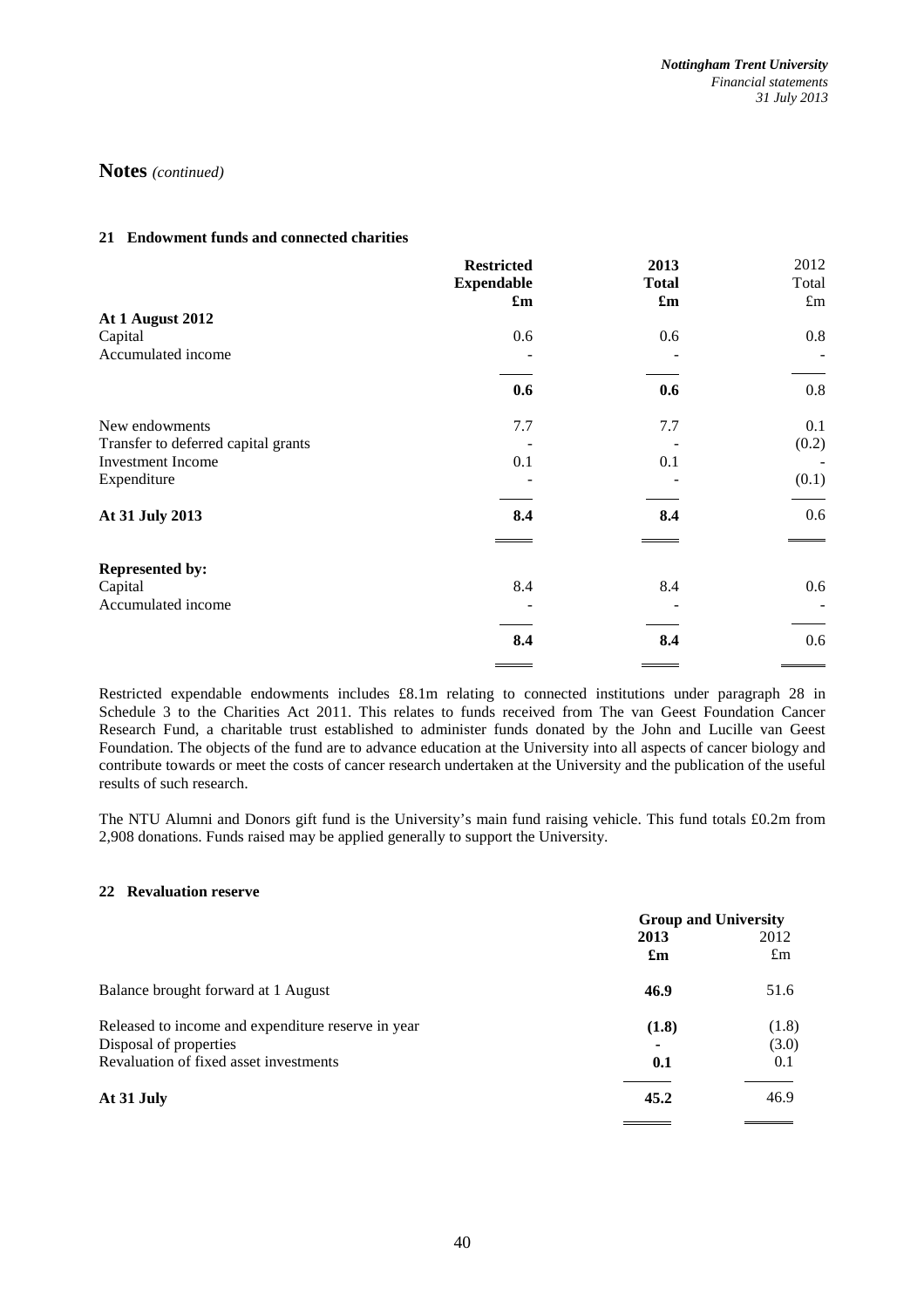# **23 Movement on general reserves**

| Income and expenditure account                                      |                                   |                                   |
|---------------------------------------------------------------------|-----------------------------------|-----------------------------------|
|                                                                     | 2013                              | 2012                              |
|                                                                     | $\mathbf{f}_{\mathbf{m}}$         | $\mathbf{f}_{\mathbf{m}}$         |
| At 1 August 2012                                                    | (1.6)                             | 24.4                              |
| Surplus for the year retained within general reserves               | 5.4                               | 1.5                               |
| Transfer from revaluation reserve to income and expenditure account | 1.8                               | 4.8                               |
| Actuarial (loss)/gain in respect of pension scheme                  | 25.9                              | (32.3)                            |
| At 31 July 2013                                                     | 31.5                              | (1.6)                             |
| <b>Represented by:</b>                                              | 2013<br>$\mathbf{f}_{\mathbf{m}}$ | 2012<br>$\mathbf{f}_{\mathbf{m}}$ |
| Income and expenditure reserve excluding pension reserve            | 102.8                             | 89.5                              |
| Pension reserve                                                     | (71.3)                            | (91.1)                            |
| At 31 July 2013                                                     | 31.5                              | (1.6)                             |

# **24 Reconciliation of consolidated operating surplus to net cash from operating activities**

|                                                                 | 2013                      | 2012        |
|-----------------------------------------------------------------|---------------------------|-------------|
|                                                                 | $\mathbf{f}_{\mathbf{m}}$ | $\pounds$ m |
| Surplus after depreciation of assets at valuation and after tax | 5.4                       | 3.6         |
| Release of capital grant (note 20)                              | (1.9)                     | (1.9)       |
| Depreciation (note 11)                                          | 13.9                      | 13.8        |
| Decrease/(increase) in debtors                                  | 0.3                       | (1.9)       |
| Decrease in creditors                                           | (3.5)                     | (2.3)       |
| Decrease in provisions                                          | (0.2)                     | (0.1)       |
| Interest payable                                                | 4.1                       | 4.2         |
| Interest receivable                                             | (0.6)                     | (0.7)       |
| Pension cost less contributions payable                         | 6.1                       | 3.9         |
| Share of profit in joint venture                                |                           | (0.1)       |
| Net cash inflow from operating activities                       | 23.6                      | 18.5        |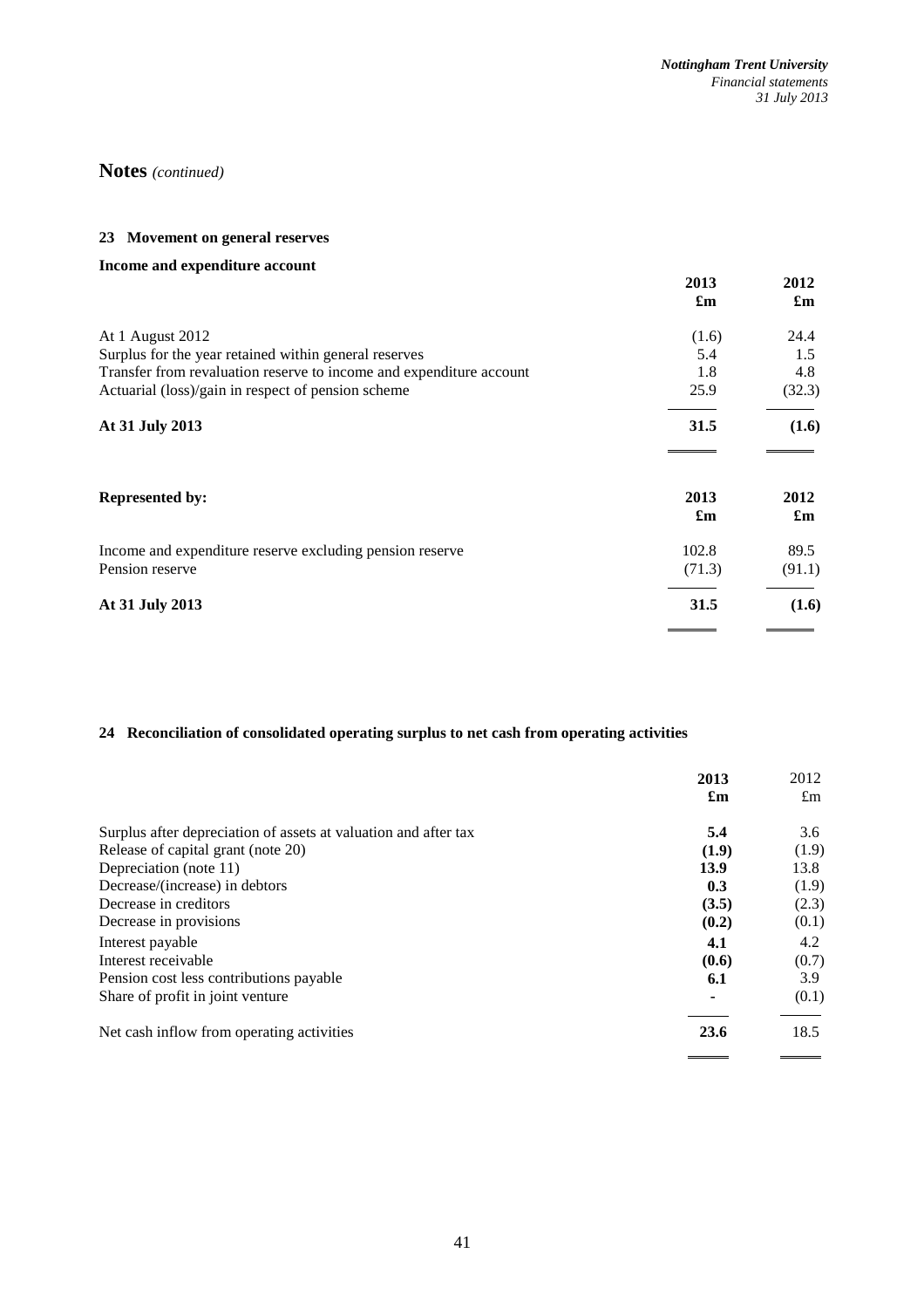$\overline{\phantom{0}}$ 

 $\overline{a}$ 

# **Notes** *(continued)*

# **25 Returns on investments and servicing of finance**

|                                                     | 2013<br>$\mathbf{f}_{\mathbf{m}}$ | 2012<br>$\pounds$ m |
|-----------------------------------------------------|-----------------------------------|---------------------|
| Income from short term investments<br>Interest paid | 0.8<br>(4.1)                      | 0.5<br>(4.2)        |
|                                                     | (3.3)                             | (3.7)               |
|                                                     |                                   |                     |

# **26 Capital expenditure and financial investment**

|                                             | 2013   | 2012        |
|---------------------------------------------|--------|-------------|
|                                             | £m     | $\pounds$ m |
| Tangible assets acquired                    | (17.4) | (12.9)      |
| Sale of fixed assets                        |        | 1.1         |
| Endowment funds received from third parties | 7.6    | 0.1         |
| Endowment funds invested                    |        | (0.3)       |
| Sale/(Purchase) of investments              | 2.5    | (0.1)       |
| Deferred capital grants received (note 20)  | 0.9    | 0.8         |
|                                             | (6.4)  | (11.3)      |

# **27 Management of Liquid Resources**

|                                       | 2013<br>$\mathbf{f}_{\mathbf{m}}$ | 2012<br>$\pounds$ m |
|---------------------------------------|-----------------------------------|---------------------|
| (Placing of)/withdrawal from deposits | (8.0)                             | 3.1                 |

# **28 Financing**

|                                            | 2013<br>$\mathbf{f}_{\mathbf{m}}$ | 2012<br>$\pounds$ m |
|--------------------------------------------|-----------------------------------|---------------------|
| New loans<br>Repayment of amounts borrowed | 0.1<br>(1.6)                      | (1.4)               |
| Net cash outflow                           | (1.5)                             | (1.4)               |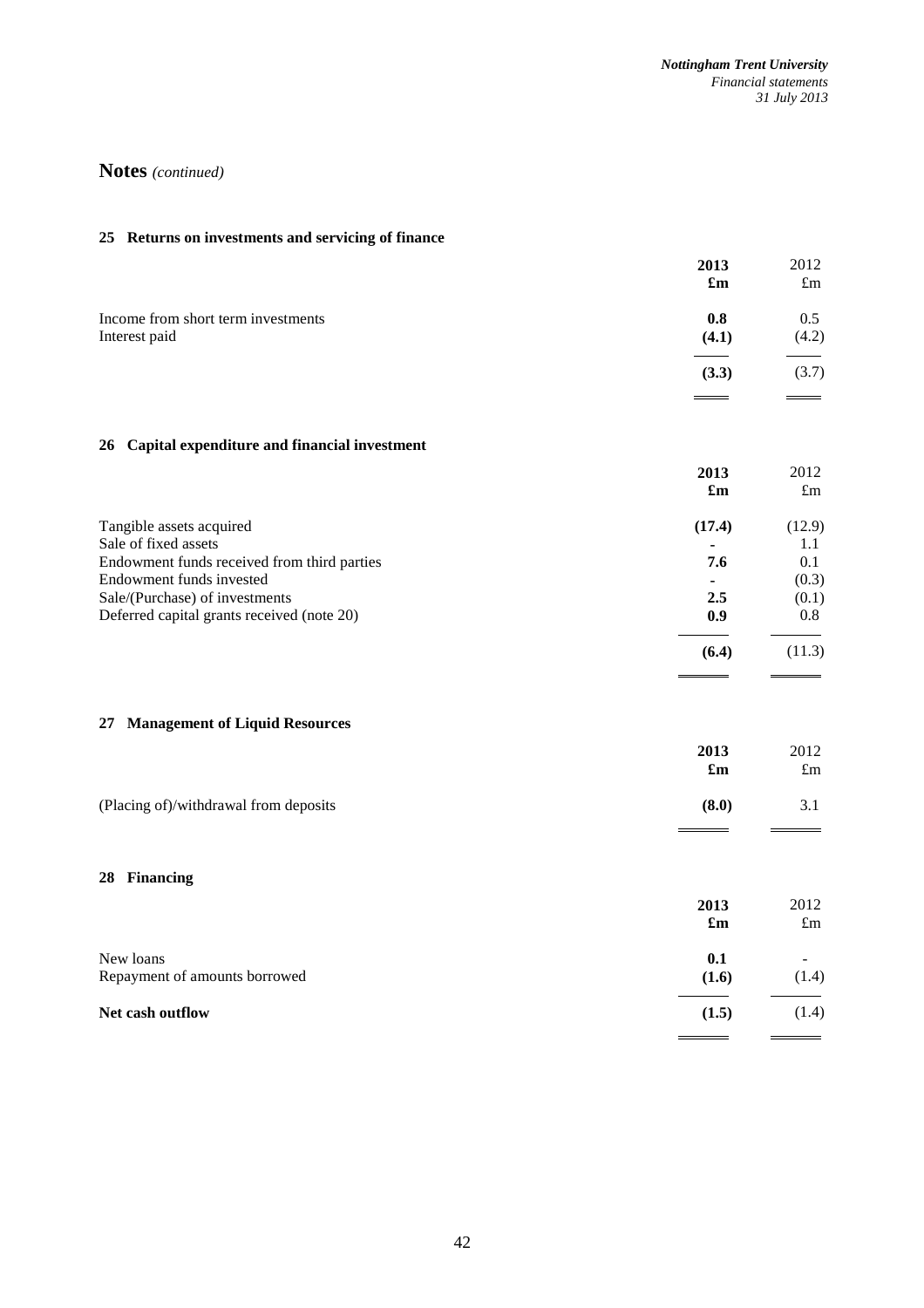## **29 Analysis of changes in net debt**

|                          | At 1 August<br>2012<br>$\mathbf{f}_{\mathbf{m}}$ | <b>Cash flows</b><br>$\mathbf{f}_{\mathbf{m}}$ | Other<br><b>Changes</b><br>$\mathbf{f}_{\mathbf{m}}$ | At 31 July<br>2013<br>$\mathbf{f}_{\mathbf{m}}$ |
|--------------------------|--------------------------------------------------|------------------------------------------------|------------------------------------------------------|-------------------------------------------------|
| Cash at bank and in hand | 7.4                                              | (3.2)                                          |                                                      | 4.2                                             |
| Endowment assets         | 0.6                                              | 7.6                                            |                                                      | 8.2                                             |
| Short term deposits      | 21.4                                             | 8.0                                            |                                                      | 29.4                                            |
| Debt due within one year | (1.6)                                            | 1.6                                            | (1.7)                                                | (1.7)                                           |
| Debt due after one year  | (87.3)                                           | (0.1)                                          | 1.7                                                  | (85.7)                                          |
|                          | (59.7)                                           | 13.9                                           |                                                      | (45.8)                                          |
|                          |                                                  |                                                |                                                      |                                                 |

### **30 Pension and similar obligations**

The University participates, principally, in two pension schemes, the Teachers' Pension Scheme (TPS) and the Local Government Pension Scheme (LGPS). It also participates in the Universities Superannuation Scheme (USS), which is a multi-employer defined benefit pension scheme where the University is unable to identify its share of the underlying assets and liabilities of the scheme. Accordingly, as required by FRS 17 "Retirement Benefits", the University has accounted for its contributions as if it were a defined contribution scheme. As a result the amount charged to the income and expenditure account represents the contributions payable to the scheme in respect of the accounting period. Due to the small number of participants and low value of contributions to USS no disclosures have been made under FRS 17 on the grounds of materiality.

### **Total pension cost for the year**

|                                              | 2013<br>$\mathbf{f}_{\mathbf{m}}$ | 2013<br>$\mathbf{f}_{\mathbf{m}}$ | 2012<br>$\pounds$ m | 2012<br>$\pounds$ m |
|----------------------------------------------|-----------------------------------|-----------------------------------|---------------------|---------------------|
| TPS contributions paid                       |                                   | 5.9                               |                     | 5.8                 |
| LGPS:                                        |                                   |                                   |                     |                     |
| Contributions paid                           | 5.9                               |                                   | 5.6                 |                     |
| FRS 17 charge                                | 3.9                               |                                   | 2.3                 |                     |
| Charge to the income and expenditure account |                                   | 9.8                               |                     | 7.9                 |
| Contributions paid to other pension schemes  |                                   | 0.6                               |                     | 0.5                 |
| Enhanced pension charge                      |                                   | 0.8                               |                     | 0.8                 |
| <b>Total pension cost for year</b>           |                                   | 17.1                              |                     | 15.0                |

The pension costs are assessed in accordance with the advice of independent qualified actuaries. The latest actuarial valuation of the TPS was 31 March 2004 and of the LGPS was 31 March 2010.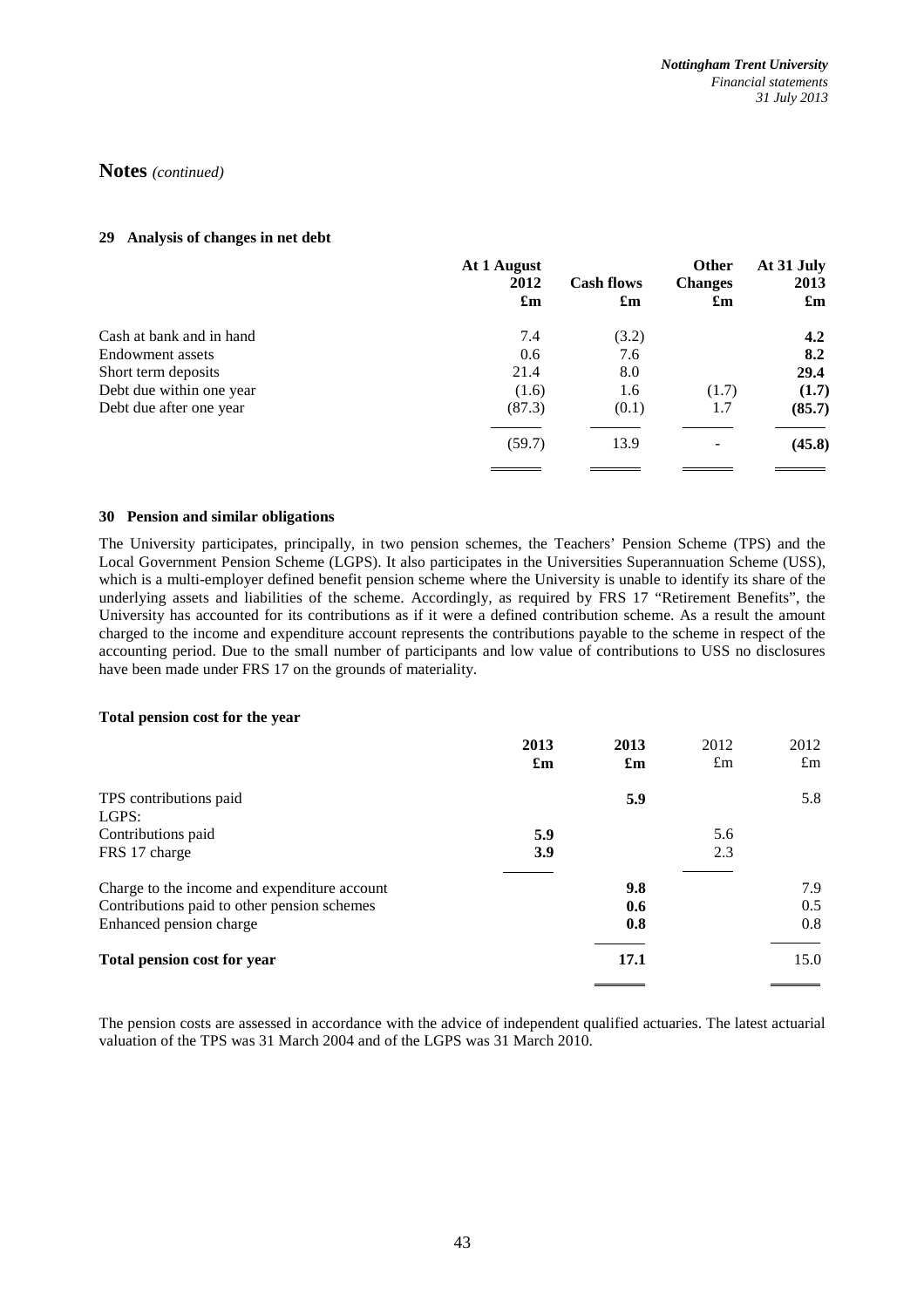### **30 Pension and similar obligations** *(continued)*

### *Teachers Pension Scheme*

The TPS is an unfunded defined benefit scheme. Contributions on a pay as you go basis are credited to the Exchequer under arrangements governed by the Superannuation Act 1972.

The pension cost is normally assessed every five years in accordance with the advice of the Government Actuary. The assumptions and other data that have the most significant effect on the determination of the contribution levels are as follows:

### TPS Fund position at last valuation

| Latest actuarial valuation                                                           | 31 March 2004        |
|--------------------------------------------------------------------------------------|----------------------|
| Valuation method                                                                     | Prospective benefits |
| Market value of assets at date of last valuation                                     | £162.650m            |
| Proportion of members' accrued benefits covered by the actuarial value of the assets | 98.88%               |
| Investment return per annum                                                          | $6.5\%$              |
| Salary scale increases per annum                                                     | 5.0%                 |

Following the implementation of Teacher's Pension (Employers' Supplementary Contributions) Regulations 2000, the Government Actuary carried out a further review on the level of employer contributions. For this accounting period the employer contribution rate was 14.1%. An appropriate provision in respect of unfunded pensioners' benefits is included in provisions.

Under the definitions set out in Financial Reporting Standard 17 "Retirement Benefits" (FRS 17), the TPS is a multi-employer defined benefit pension scheme. The University is unable to identify its share of the underlying assets and liabilities of the scheme. Accordingly, the University has taken advantage of the exemption in FRS 17 and has accounted for its contributions as if it were a defined contribution scheme.

## *Local Government Pension Scheme*

The LGPS is valued every three years by a professionally qualified independent actuary using the projected unit method, the rates of contribution payable being determined by the trustees on the advice of the actuary and during this accounting period were equal to 15.5%. A valuation by the Fund's actuary was carried at 31 March 2010 and the fund position is detailed below:

| <b>NCCPF</b> Fund position at last valuation |                            |
|----------------------------------------------|----------------------------|
| Latest actuarial valuation                   | 31 March 2010              |
| Valuation method                             | Projected unit             |
| Value of assets                              | £2,637 $m$                 |
| Funding level for accrued benefits           | 84.0%                      |
|                                              | Future service liabilities |
| Investment return per annum                  |                            |
| - equities                                   | 7.5%                       |
| - gilts                                      | 4.5%                       |
| - bonds and property                         | 5.6%                       |
| Salary scale increases per annum             | 5.0%                       |
| Price inflation                              | 3.5%                       |
| Pension increase per annum                   | 3.0%                       |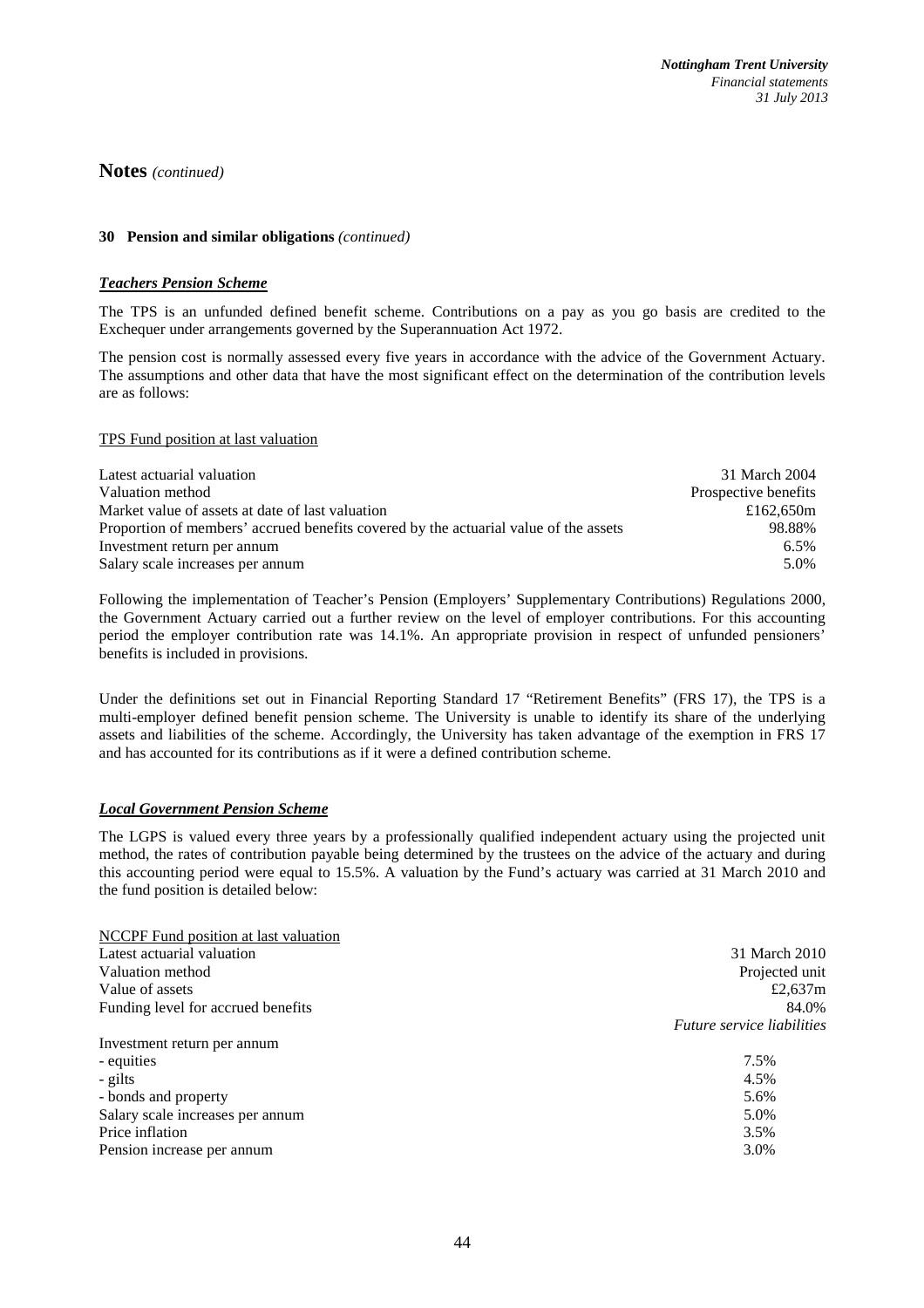# **30 Pension and similar obligations** *(continued)*

The material assumptions used by the Actuary at 31 July 2013 were:

|                               | 31 July | 31 July |
|-------------------------------|---------|---------|
|                               | 2013    | 2012    |
| Rate of inflation             | $2.6\%$ | 1.8%    |
| Rate of increase in salaries  | 4.8%    | 4.0%    |
| Rate of increase in pensions  | $2.6\%$ | 1.8%    |
| Discount rate for liabilities | 4.8%    | 3.9%    |
|                               |         |         |

The current mortality assumptions include sufficient allowance for future improvements in mortality rates. The assumed life expectations on retirement at age 65 are:

|                      | 2013  | 2012  |
|----------------------|-------|-------|
|                      | Years | Years |
| Retiring today       |       |       |
| Males                | 18.7  | 18.6  |
| Females              | 22.8  | 22.7  |
| Retiring in 20 years |       |       |
| Males                | 20.7  | 20.6  |
| Females              | 24.6  | 24.5  |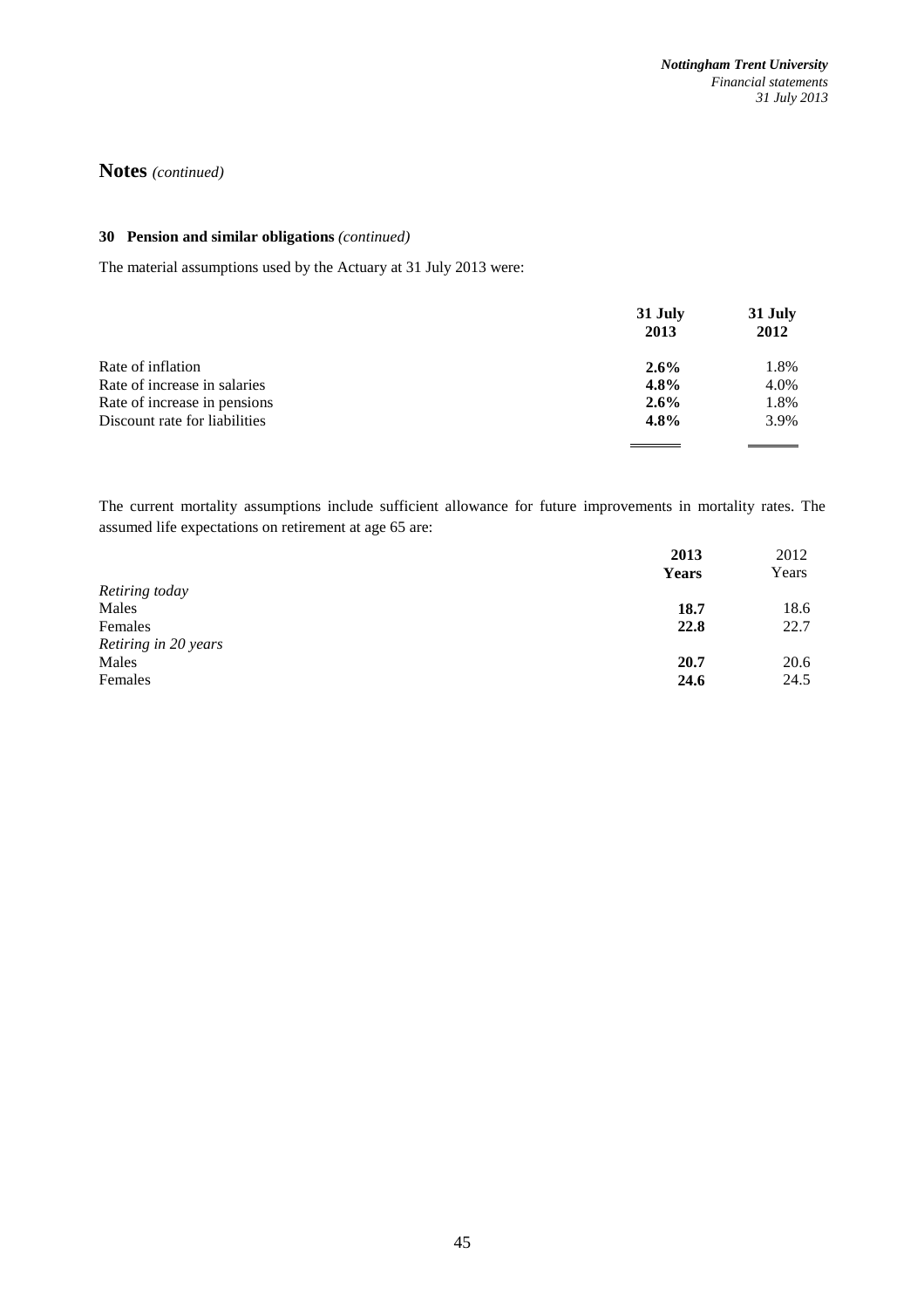# **30 Pension and similar obligations** *(continued)*

The University's share of the assets in the scheme and the expected rate of return were:

|                       | 2013         |                           | 2012         |             |
|-----------------------|--------------|---------------------------|--------------|-------------|
|                       | Long term    | Value at                  | Long term    | Value at    |
|                       | rate of      | 31July 2012               | rate of      | 31July 2012 |
|                       | return       | $\mathbf{f}_{\mathbf{m}}$ | return       | $\pounds$ m |
|                       | expected at  |                           | expected at  |             |
|                       | 31 July 2013 |                           | 31 July 2012 |             |
| Equities              | 6.4%         | 120.3                     | 5.8%         | 91.1        |
| Government bonds      | 3.4%         | 13.5                      | 2.8%         | 15.2        |
| Other bonds           | 4.3%         | 6.8                       | 3.9%         | 5.5         |
| Property              | 4.4%         | 20.3                      | 3.8%         | 18.0        |
| Cash                  | $0.5\%$      | 5.1                       | 0.5%         | 5.5         |
| Other                 | 6.4%         | 3.4                       | 5.8%         | 2.8         |
| Total market value of |              |                           |              |             |
| assets                |              | 169.4                     |              | 138.1       |
|                       |              |                           |              |             |

The following amounts at 31 July 2013 were measured in accordance with the requirements of FRS 17:

| Analysis of the amount shown in the balance sheet                                                | 2013<br>$\mathbf{f}_{\mathbf{m}}$ | 2012<br>$\pounds$ m |
|--------------------------------------------------------------------------------------------------|-----------------------------------|---------------------|
| The institution's estimated asset share<br>Present value of the institution's scheme liabilities | 169.4<br>(240.7)                  | 138.1<br>(229.2)    |
| Deficit in the scheme - Net pension liability                                                    | (71.3)                            | (91.1)              |
|                                                                                                  |                                   |                     |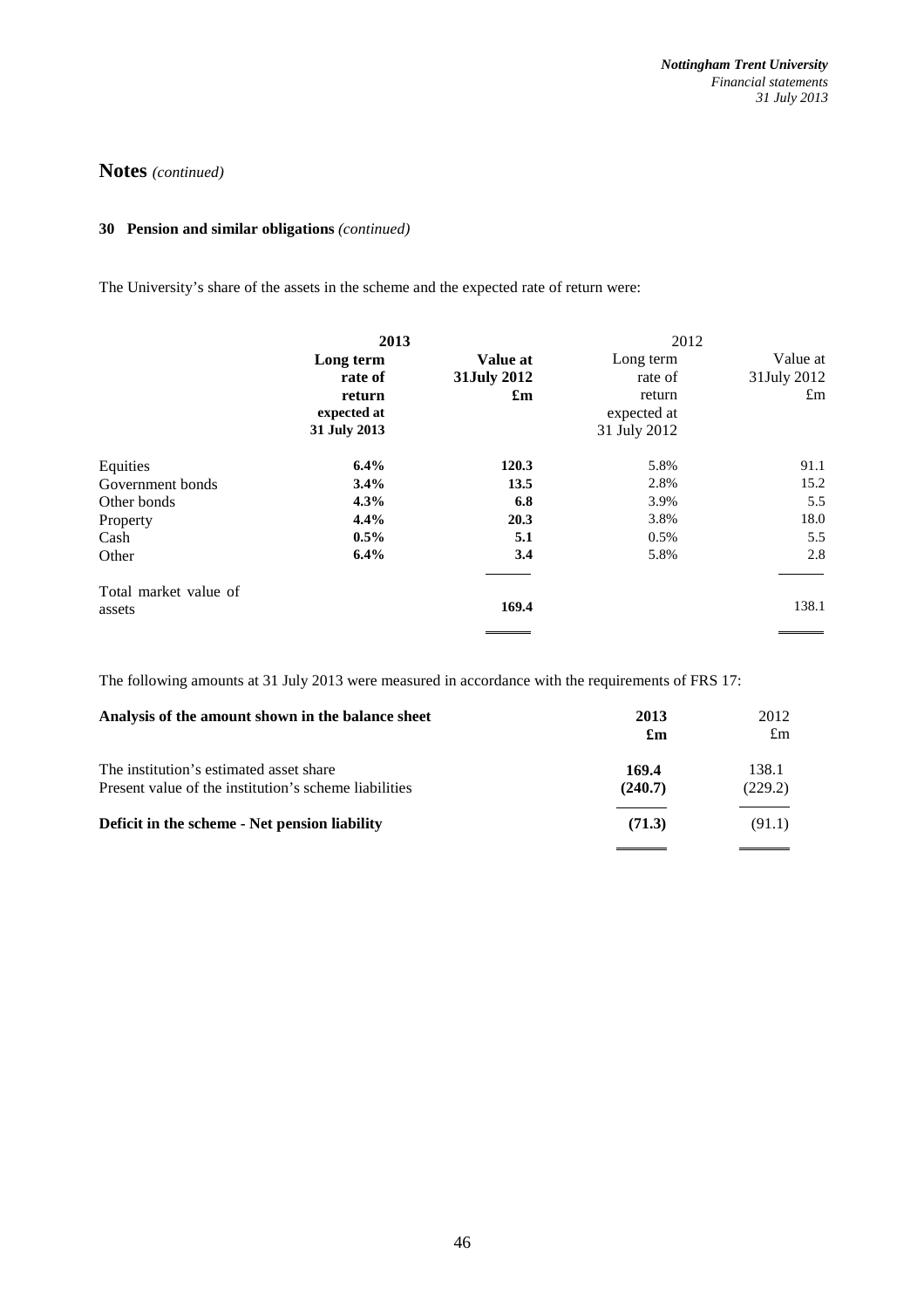# **30 Pension and similar obligations** *(continued)*

# **Analysis of the amount charged to operating surplus**

|                                                                                                                                                                         | 2013<br>$\mathbf{f}_{\mathbf{m}}$ | 2012<br>$\pounds$ m    |
|-------------------------------------------------------------------------------------------------------------------------------------------------------------------------|-----------------------------------|------------------------|
| Current service cost<br>Curtailment cost                                                                                                                                | 9.9<br>0.1                        | 8.0                    |
| Total operating charge                                                                                                                                                  | <b>10.0</b>                       | 8.0                    |
| Analysis of the amount charged to interest payable                                                                                                                      | 2013<br>$\mathbf{f}_{\mathbf{m}}$ | 2012<br>$\pounds$ m    |
| Expected return on pension scheme assets<br>Interest on pension scheme liabilities                                                                                      | 6.9<br>(9.1)                      | 8.5<br>(10.2)          |
| Net charge                                                                                                                                                              | (2.2)                             | (1.7)                  |
| Amounts recognised in the statement of total recognised gains and losses                                                                                                | 2013<br>£m                        | 2012<br>$\pounds$ m    |
| Expected return less actual return on pension scheme assets<br>Experience gains and losses<br>Changes in assumptions underlying the present value of scheme liabilities | 20.3<br>(0.1)<br>5.7              | (8.9)<br>0.1<br>(23.5) |
| Actuarial gain/(loss) recognised                                                                                                                                        | 25.9                              | (32.3)                 |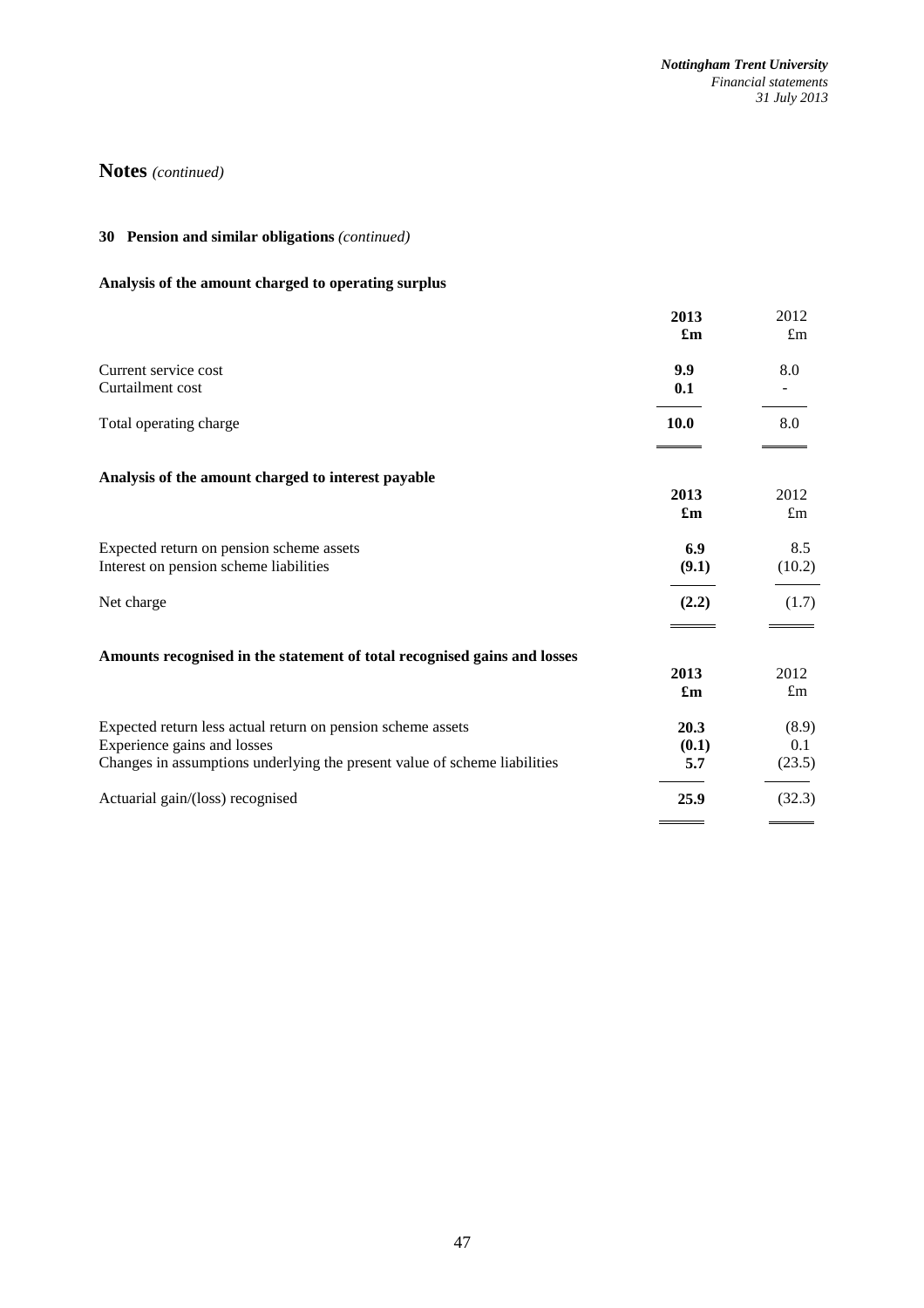# **30 Pension and similar obligations** *(continued)*

# **Analysis of the movements in the present value of scheme liabilities**

| $\pounds$ m              |
|--------------------------|
|                          |
| 189.8                    |
| 8.0                      |
| 2.4                      |
| $\overline{\phantom{a}}$ |
| (4.6)                    |
| 10.2                     |
|                          |
| 23.4                     |
| 229.2                    |
|                          |

# **Analysis of the movements in the market value of the scheme assets**

|                               | 2013                      | 2012        |
|-------------------------------|---------------------------|-------------|
|                               | $\mathbf{f}_{\mathbf{m}}$ | $\pounds$ m |
| At beginning of year          | 138.1                     | 135.0       |
| Expected return on assets     | 6.9                       | 8.5         |
| Actuarial gain/(loss)         | 20.3                      | (8.9)       |
| <b>Employer contributions</b> | 6.1                       | 5.7         |
| Employee contributions        | 2.5                       | 2.4         |
| Benefits paid                 | (4.5)                     | (4.6)       |
| At end of year                | 169.4                     | 138.1       |
|                               |                           |             |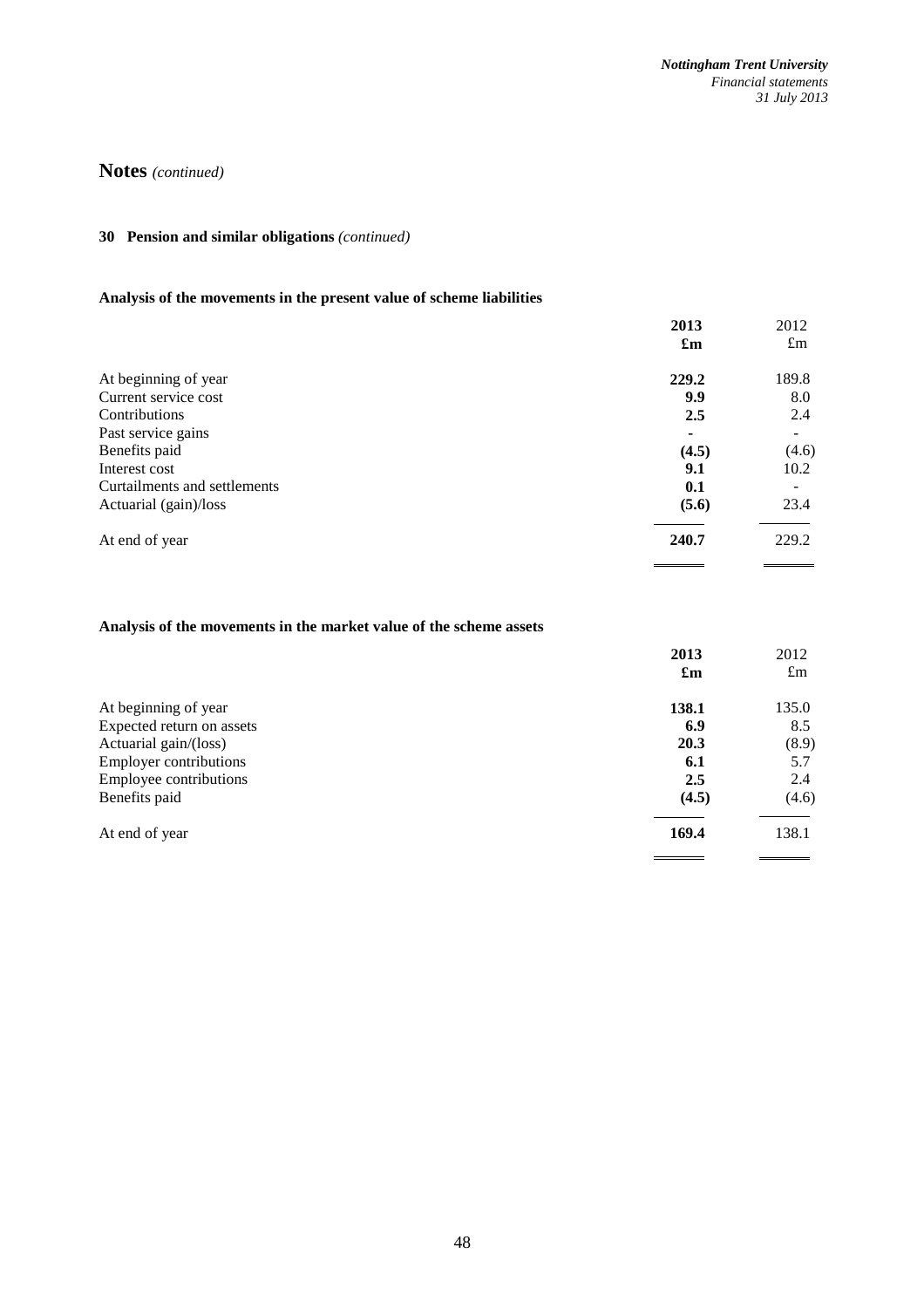### **30 Pension and similar obligations** *(continued)*

### **History of experience gains and losses**

|                                                                                   | 2013    | 2012   | 2011  | 2010   | 2009   |
|-----------------------------------------------------------------------------------|---------|--------|-------|--------|--------|
| Difference between expected and actual return on<br>scheme assets:                |         |        |       |        |        |
| Amount $(f_m)$                                                                    | 20.1    | (8.9)  | 11.4  | 5.4    | (12.8) |
| Percentage of scheme assets                                                       | 12.0%   | 6.4%   | 8.4%  | 4.8%   | 13.0%  |
| Experience gains and losses on scheme liabilities:                                |         |        |       |        |        |
| Amount $(f_m)$                                                                    | (0.1)   |        | 4.0   |        |        |
| Percentage of scheme liabilities                                                  | $0.1\%$ |        | 2.1%  |        |        |
| Total amount recognised in the statement of total<br>recognised gains and losses: |         |        |       |        |        |
| Amount $(f_m)$                                                                    | 25.9    | (32.3) | 22.8  | (11.4) | (3.2)  |
| Percentage of scheme liabilities                                                  | 10.8%   | 14.1%  | 12.0% | 6.1%   | 2.0%   |

The pension charge for the year was £13,185,000 *(2012: £12,689,000);* this included an amount in respect of enhanced pension entitlements of staff taking early retirement. The calculation of the cost of early retirement provisions charged to the income and expenditure account in the year of retirement is based on the total capital cost of providing enhanced pensions with allowance for future investment returns at 3.5% *(2012: 3.5%)* in excess of price inflation.

The expected value of Employer contributions for the year ended  $31<sup>st</sup>$  July 2014 is £5,818,000

A provision of £680,000 *(2012: £688,000)* has been made in the 2013 financial statements for liabilities and charges representing the extent to which the capital cost charged exceeds actual payments made. The provision will be released against the cost to the University of enhanced pension entitlements over the estimated life expectancy of each relevant employee.

Where an institution closes and there is no successor establishment, the Secretary of State becomes the compensating authority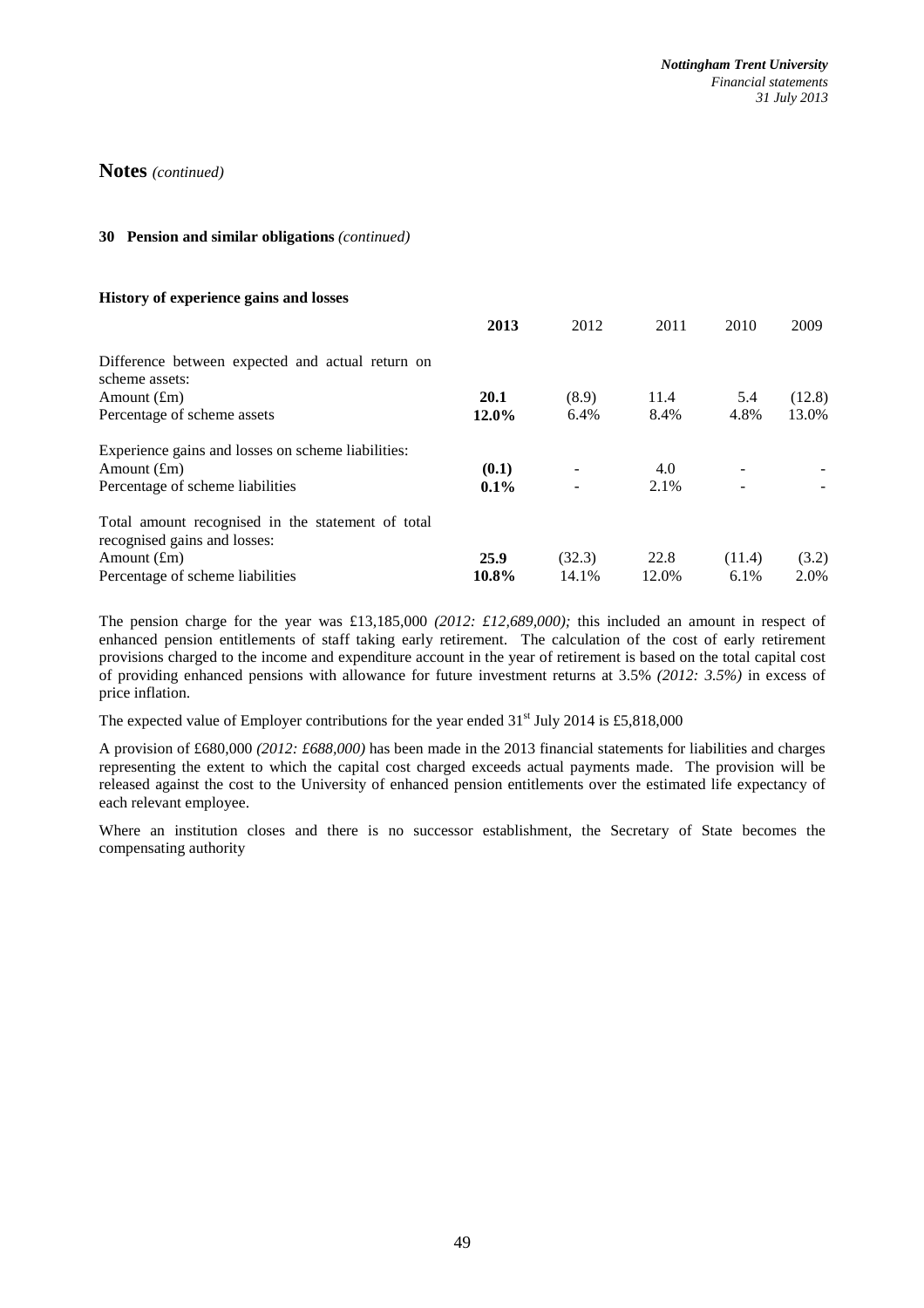## **31 Contingent liability**

The University is a member of U.M. Association (Special Risks) Limited, a company limited by guarantee, formed to provide a mutual association for terrorism risks. The University is a guarantor, on a joint and several basis with other members, of the association's £15m bank loan facility. If the association as a whole suffers a shortfall in any indemnity year, the members are liable for their pro rata share, subject to the articles of the association and the memorandum. No liability has yet arisen under this guarantee.

### **32 Operating lease commitments**

The group has annual commitments relating to operating leases as follows:

| 2013<br>$\mathbf{f}_{\mathbf{m}}$       | 2012<br>$\pounds$ m |
|-----------------------------------------|---------------------|
| Leases of buildings expiring:           |                     |
| In two to five years<br>0.4             | 1.0                 |
| 0.4                                     | 1.0                 |
|                                         |                     |
| 2013                                    | 2012                |
| $\mathbf{f}_{\mathbf{m}}$               | $\pounds$ m         |
| Leases of plant and equipment expiring: |                     |
| Within one year<br>0.1                  | 0.2                 |
| In two to five years<br>0.3             | 0.1                 |
| 0.4                                     | 0.3                 |

### **33 Capital commitments**

As at 31 July the University had capital commitments to a value of £4.7m, being £2.7m for Fixtures, Fittings, furniture and equipment for non-residential premises and £2.0m of Computer Equipment and Software.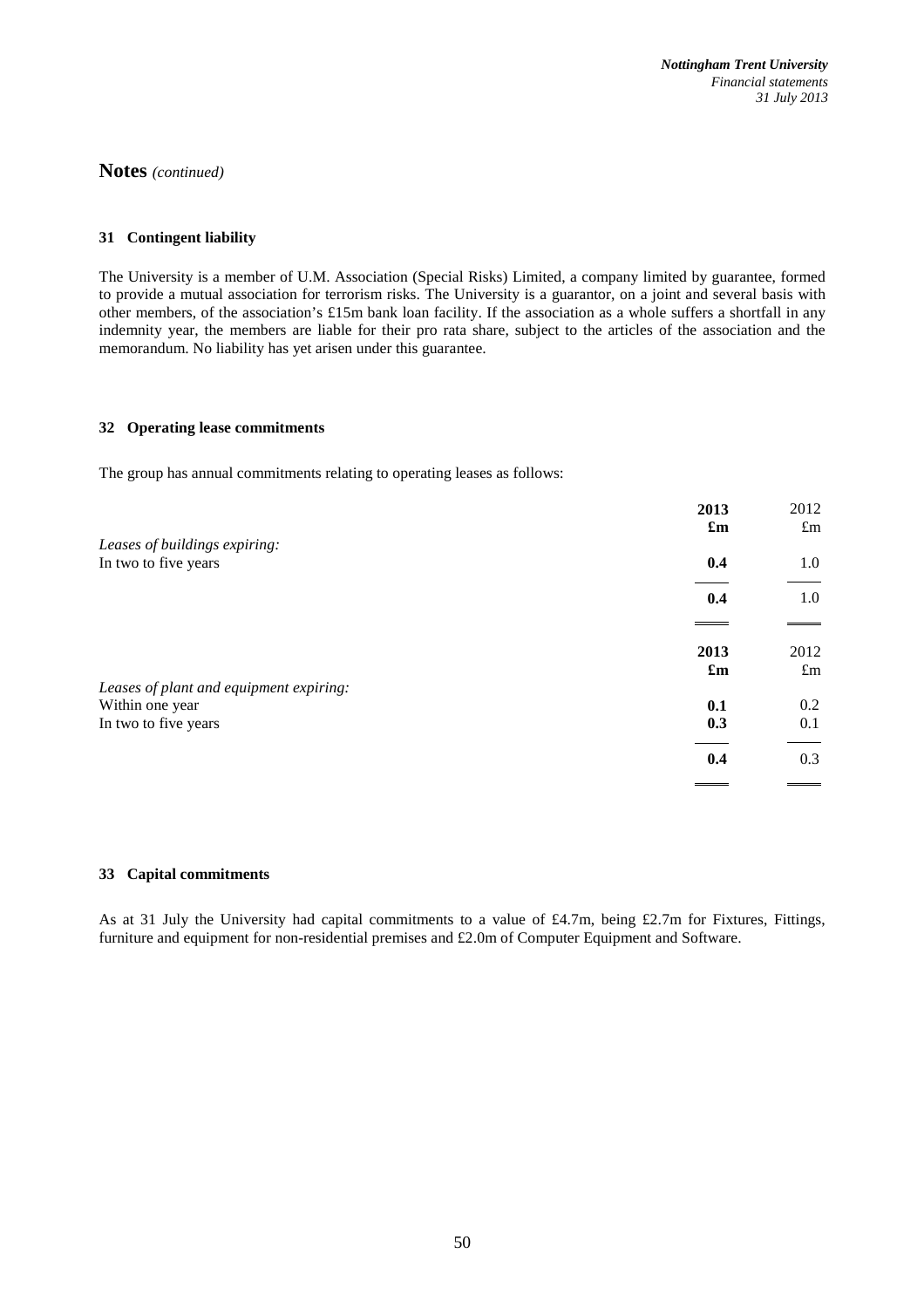## **34 Related party transactions**

The University controls 100% of the voting rights of all subsidiary undertakings. Therefore the university has taken advantage of the exemption contained in FRS 8 and has not disclosed transactions or balances with entities that form part of the group and are included within these financial statements.

As at the year end, the University had an outstanding loan of £0.4m (2012: £0.4m) from BioCity Nottingham Limited. The loan is accruing interest at 1% above the Barclays Bank Plc base rate. Repayment of the loan is being made in four equal annual instalments commencing November 2013.

Due to the nature of the University's operations and the composition of the Board of Governors (being drawn from public and private sector organisations) it is inevitable that transactions will take place with organisations in which a member of the Board of Governors may have an interest. All transactions involving organisations in which a member of the Board of Governors may have an interest are conducted at arms' length and in accordance with the University's financial regulations and normal procurement procedures.

Ms J Southwell-Sander and Mr TM Walmsley, in addition to being University Governors/Trustees, were also members of the Board of Trustees of the Nottingham Trent University Students Union. Transactions with a total value of £1.4m relating to block grant and other activities took place between the University and the Union of Students.

No other transactions were identified which should be disclosed under Financial Reporting Standard 8 'Related Party Disclosures'

## **35 Access funds**

|                                   | 2013<br>£000 | 2012<br>£000 |
|-----------------------------------|--------------|--------------|
| <b>HEFCE</b> grants               | 427          | 468          |
| Interest earned                   |              |              |
|                                   | 428          | 469          |
| Disbursements to students         | (412)        | (461)        |
| <b>Balance unspent at 31 July</b> | 16           | 8            |

Funding body grants are available solely for students; the University acts only as paying agent. The grants and related disbursements are therefore excluded from the income and expenditure account.

### **36 Learner support funds**

|                                   | 2013<br>£000 | 2012<br>£000 |
|-----------------------------------|--------------|--------------|
| Skills Funding Agency grants      | 91           | 65           |
| Disbursements to students         | 91<br>(80)   | 65<br>(52)   |
| <b>Balance unspent at 31 July</b> | 11           | 13           |
|                                   |              |              |

Funding body grants are available solely for students; the University acts only as paying agent. The grants and related disbursements are therefore excluded from the income and expenditure account.